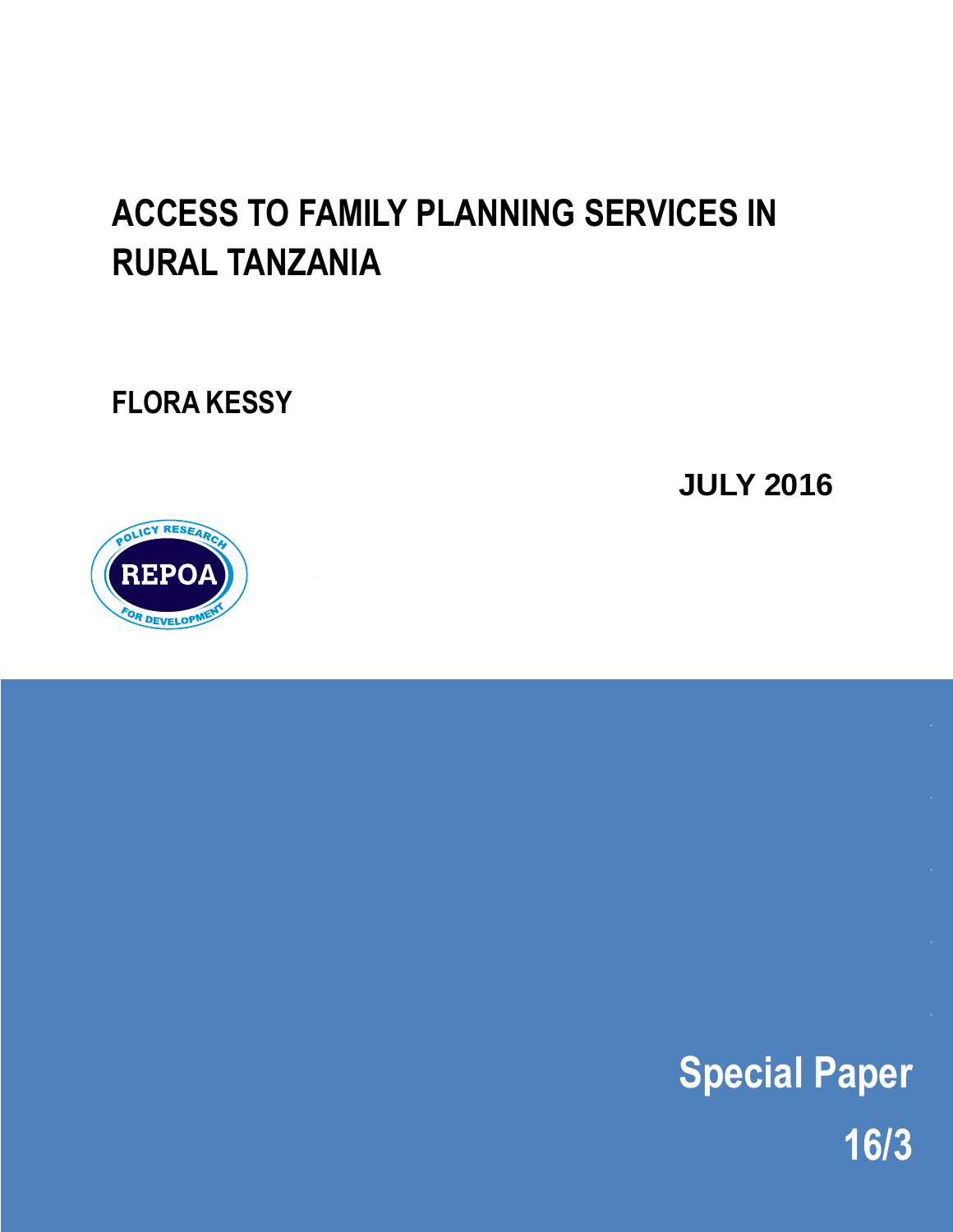Publisher for: REPOA P.O. Box 33223, Dar es Salaam, Tanzania 157 Migombani Street, Regent Estate Tel: +255 (0) 22 2700083/2772556 Fax:+255 (0) 22 2775738 Email[: repoa@repoa.or.tz](mailto:repoa@repoa.or.tz)

Design: Formatted by GJM

Key Words:

Special Paper 16/3, Dar es Salaam, REPOA

#### @REPOA, 2016

All rights reserved. No Part of this publication may be reproduced or transmitted in any form or by any means without the written permission of the copyright holder or the publisher.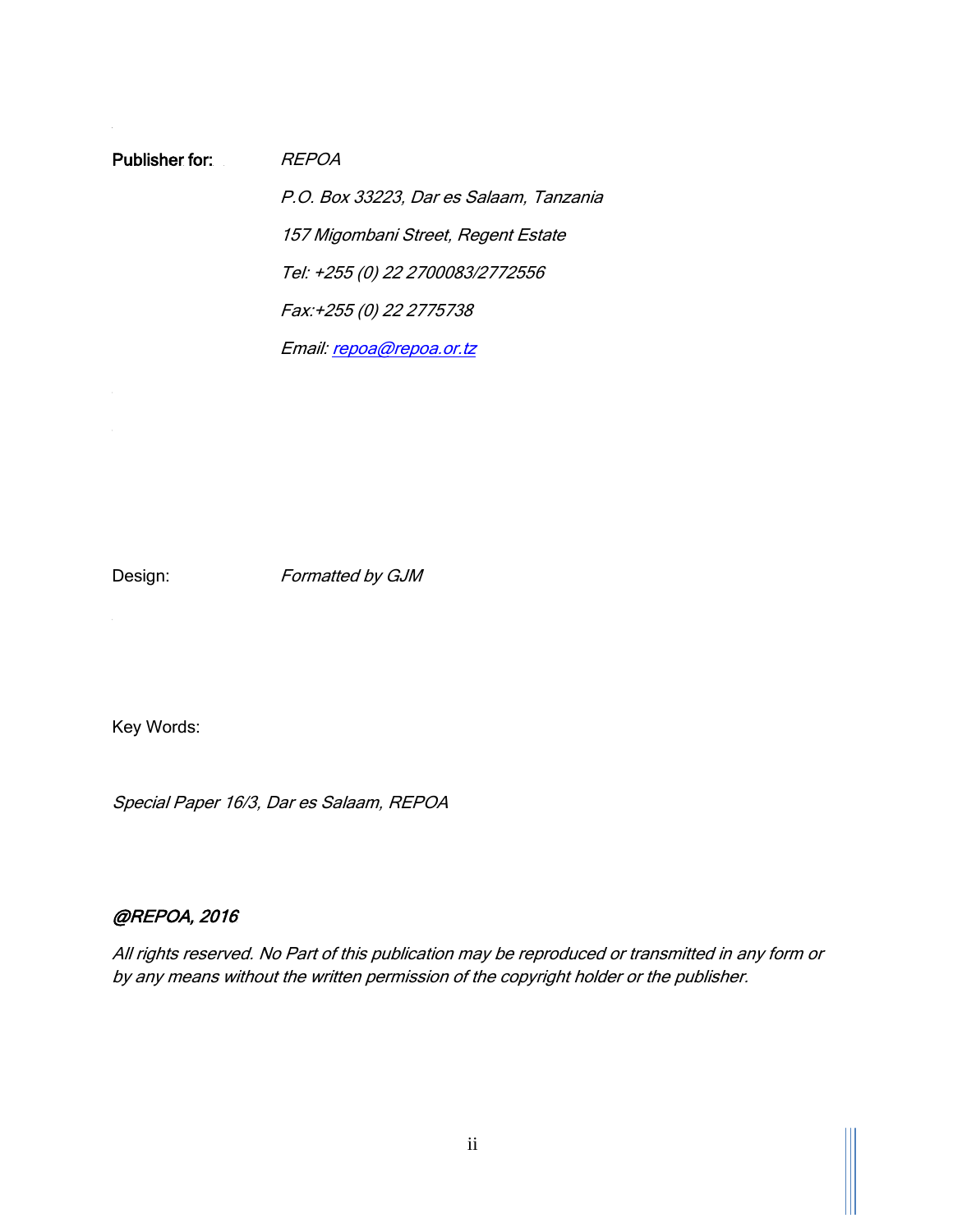## **TABLE OF CONTENTS**

<span id="page-2-0"></span>

| 1.0 |       |  |  |
|-----|-------|--|--|
| 2.0 |       |  |  |
|     | 2.1   |  |  |
|     | 2.2   |  |  |
|     | 2.3   |  |  |
|     | 2.3.1 |  |  |
|     | 2.3.2 |  |  |
|     | 2.4   |  |  |
|     | 2.5   |  |  |
| 3.0 |       |  |  |
|     | 3.1   |  |  |
|     | 3.2   |  |  |
|     | 3.3   |  |  |
|     | 3.4   |  |  |
| 4.0 |       |  |  |
|     | 4.1   |  |  |
|     | 4.1.1 |  |  |
|     | 4.1.2 |  |  |
|     | 4.1.3 |  |  |
|     | 4.1.4 |  |  |
|     | 4.1.5 |  |  |
|     | 4.1.6 |  |  |
|     | 4.2   |  |  |
|     | 4.3   |  |  |
|     | 4.4   |  |  |
|     |       |  |  |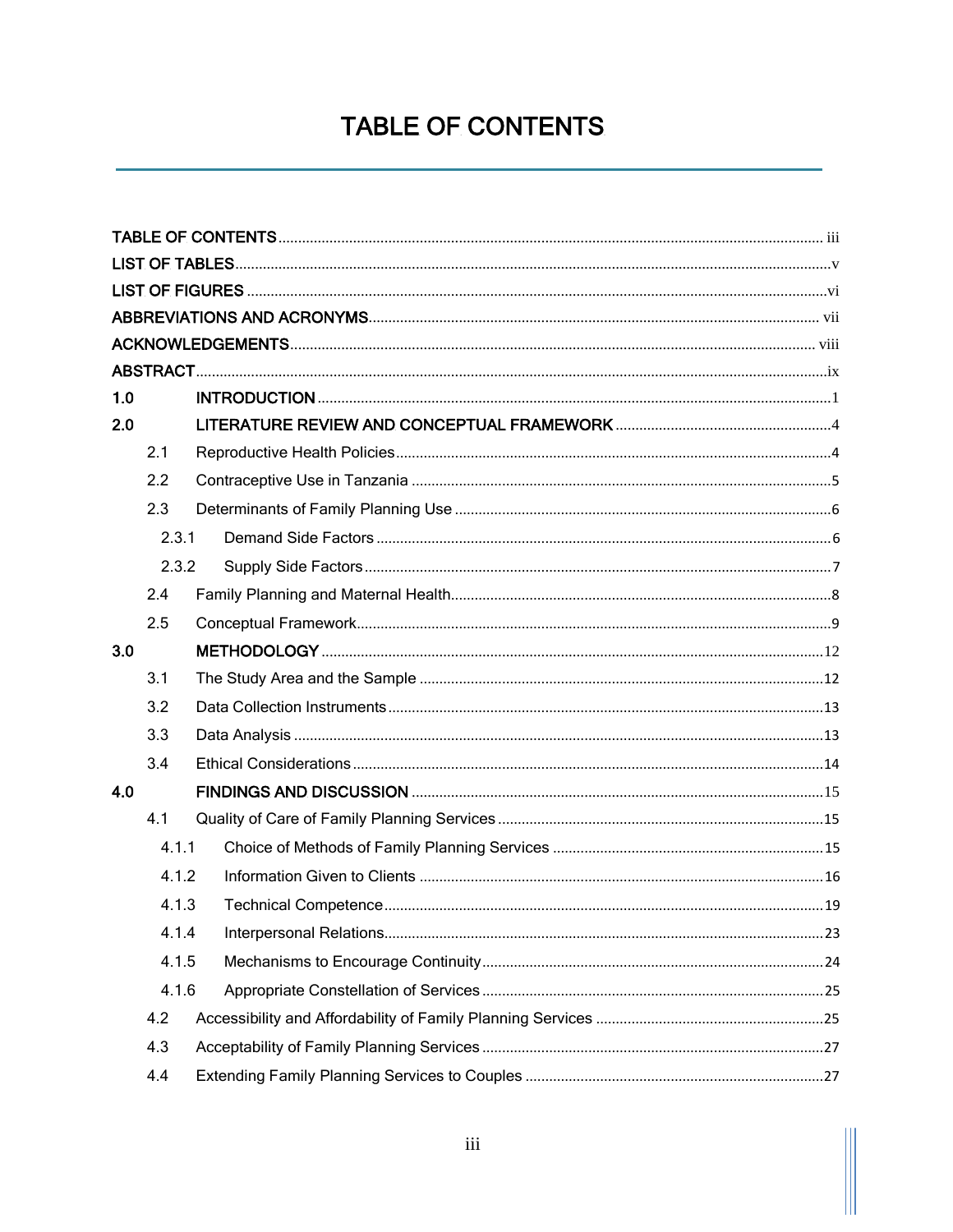| 5.0 |                                                                                 |  |
|-----|---------------------------------------------------------------------------------|--|
|     |                                                                                 |  |
|     |                                                                                 |  |
|     | Annex 1: Indicators for Measuring Quality of Care of Family Planning Services37 |  |
|     |                                                                                 |  |

 $\mathbb{H}$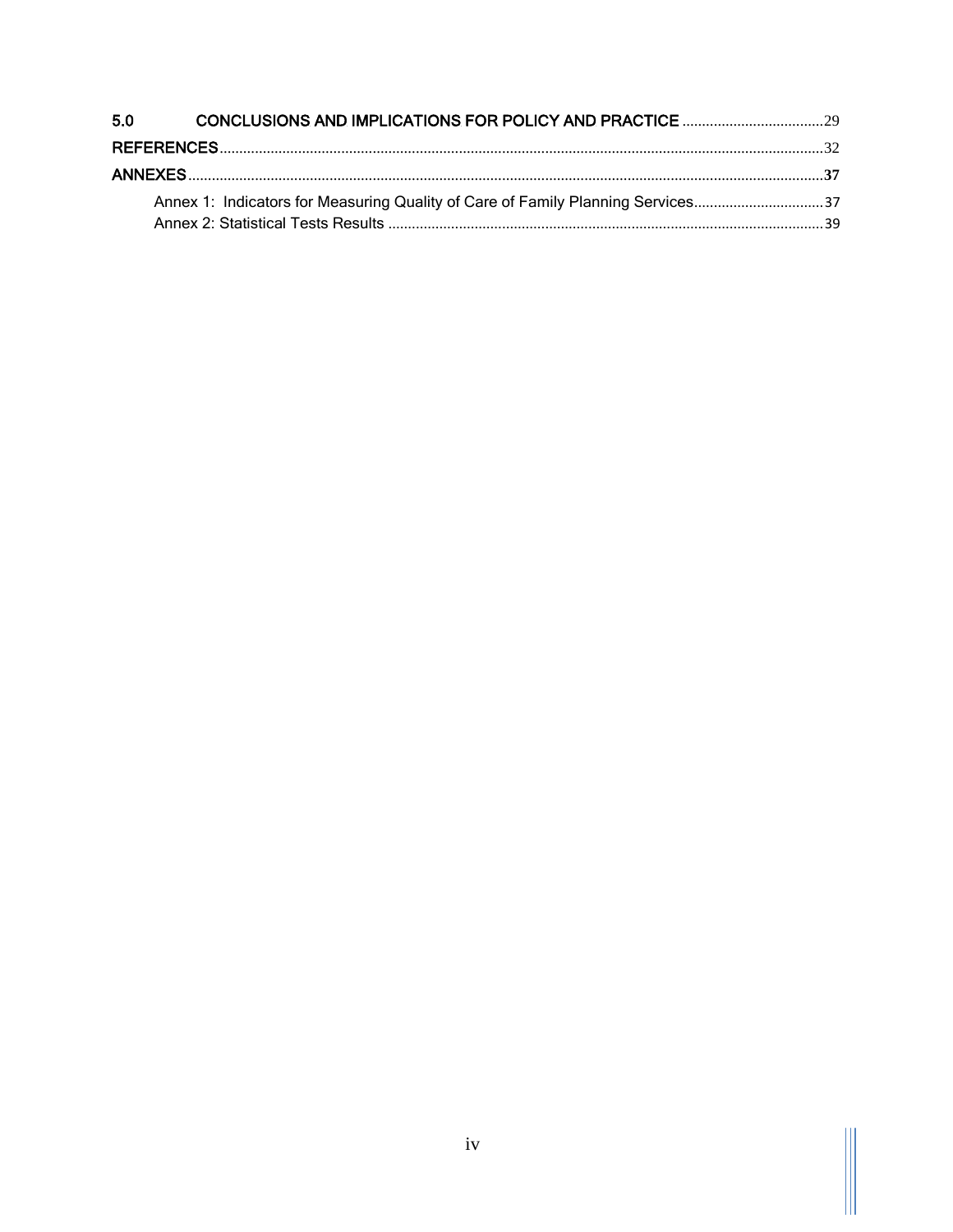## LIST OF TABLES

<span id="page-4-0"></span>

| Table 1: Trends in Unmet Needs and Demand for Family Planning Methods |  |
|-----------------------------------------------------------------------|--|
|                                                                       |  |
|                                                                       |  |
|                                                                       |  |
|                                                                       |  |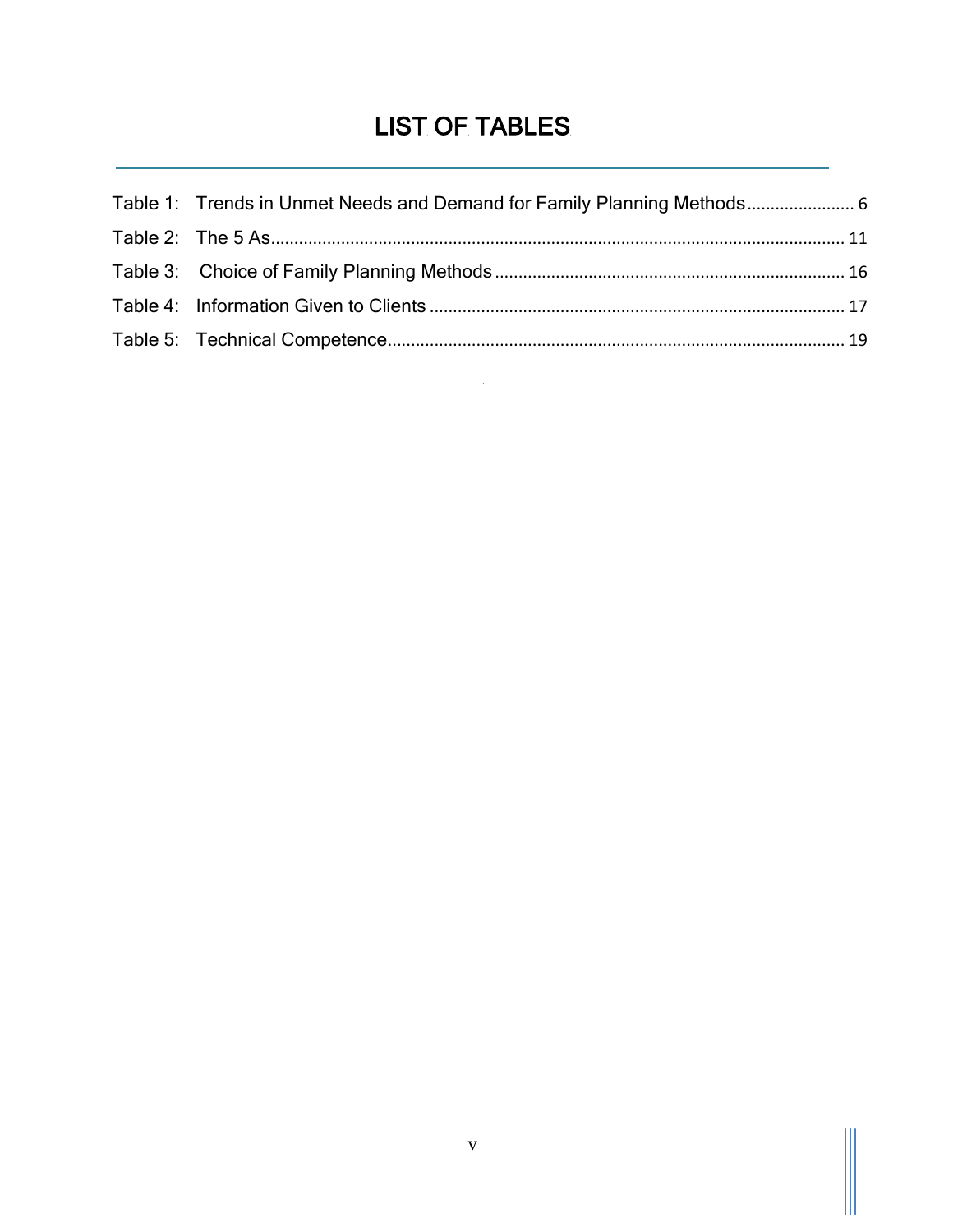## LIST OF FIGURES

<span id="page-5-0"></span>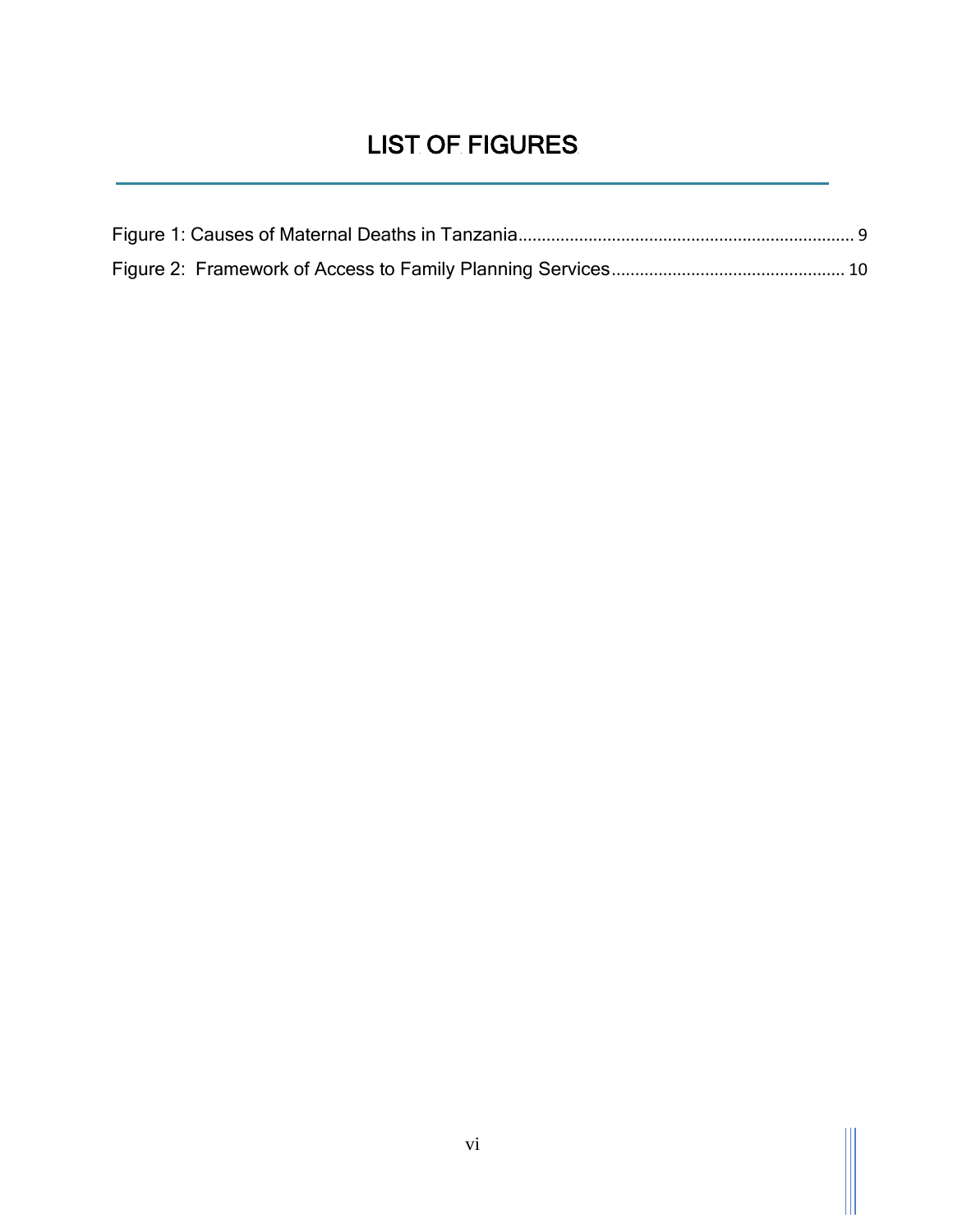<span id="page-6-0"></span>

| <b>ANC</b>                 | <b>Antenatal Care</b>                                                                         |
|----------------------------|-----------------------------------------------------------------------------------------------|
| <b>BEmOC</b>               | <b>Basic Emergency Obstetric Care</b>                                                         |
| <b>CBDs</b>                | <b>Community-Based Distributors</b>                                                           |
| <b>CPR</b>                 | <b>Contraceptive Prevalence Rate</b>                                                          |
| <b>FGDs</b>                | <b>Focus Group Discussions</b>                                                                |
| <b>IEC</b>                 | Information, Education, and Communication                                                     |
| <b>IPTp</b><br><b>IUCD</b> | Intermittent Presumptive Treatment (for pregnant women)<br>Intra Uterine Contraceptive Device |
| KI                         | Key Informants                                                                                |
| <b>MCH</b>                 | <b>Maternal and Child Health</b>                                                              |
| <b>MMR</b>                 | <b>Maternal Mortality Ratio</b>                                                               |
| <b>MoHSW</b>               | Ministry of Health and Social Welfare                                                         |
| <b>PAC</b>                 | <b>Post-Abortion Care</b>                                                                     |
| <b>PSI</b>                 | <b>Population Services International</b>                                                      |
| <b>RCH</b>                 | Reproductive and Child Health                                                                 |
| <b>SARA</b>                | Service Availability and Readiness Assessment                                                 |
| <b>STIs</b>                | <b>Sexually Transmitted Infections</b>                                                        |
| <b>TDHS</b>                | Tanzania Demographic and Health Survey                                                        |
| <b>TFR</b>                 | <b>Total Fertility Rate</b>                                                                   |
| <b>TRCHS</b>               | <b>Tanzania Reproductive and Child Health Survey</b>                                          |
| <b>TSPA</b>                | <b>Tanzania Service Provision Assessment</b>                                                  |
| ΤT                         | <b>Tetanus Toxoid</b>                                                                         |
| <b>URT</b>                 | United Republic of Tanzania                                                                   |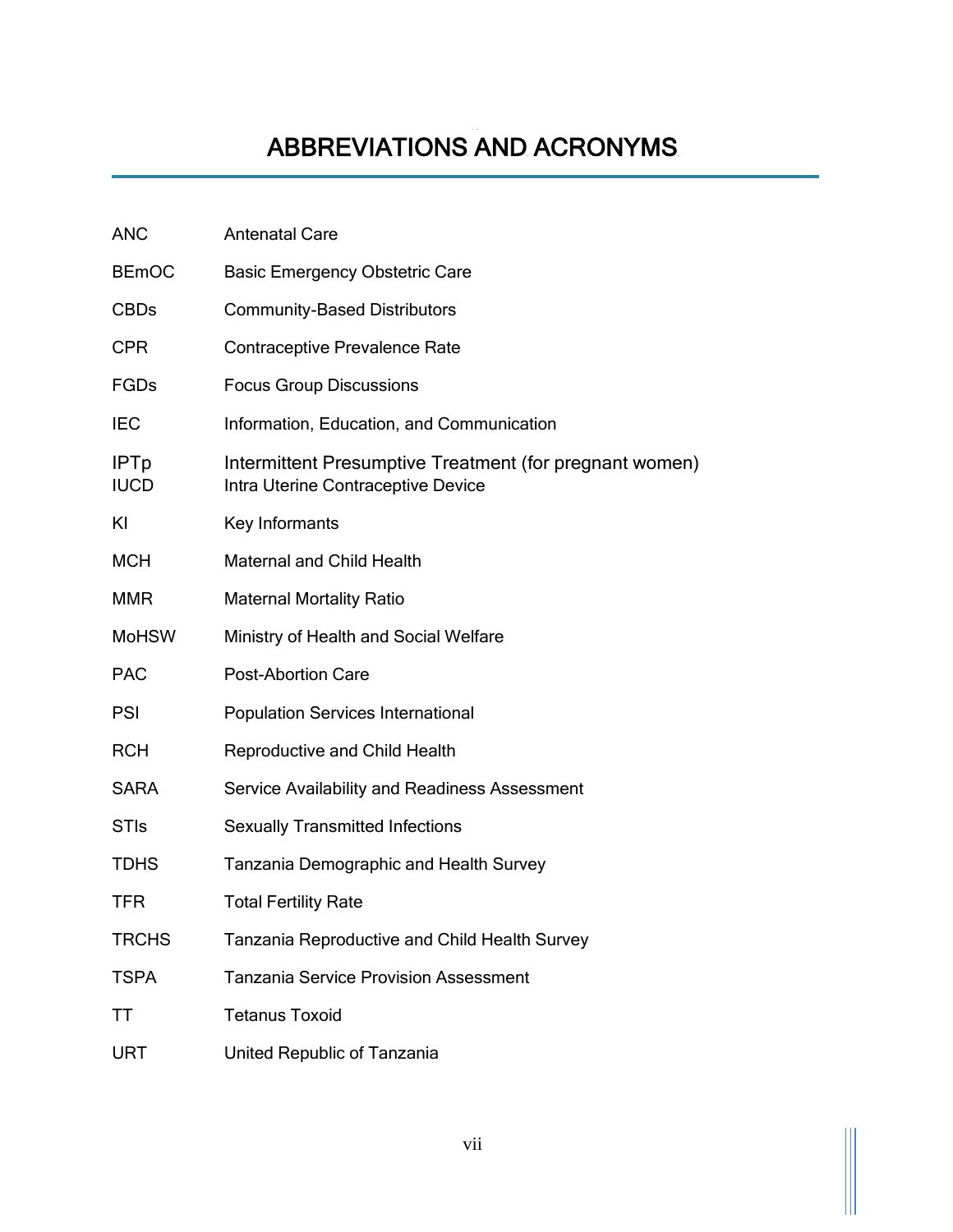### ACKNOWLEDGEMENTS

<span id="page-7-0"></span>The author wishes to extend appreciation to the research assistants, Yoswe Msongwe, Christopher Mshana, Elihaika Lucas, and Beatrice Bilikwija, who participated in data collection in the two case study districts (Misungwi and Ukerewe). Appreciation also goes to Samwel Kessy and Mackfallen Anasel, who assisted in data management and analysis. The author is also grateful to the many people who participated in the focus group discussions and exit interviews at the health facilities, as well as health officials and executives from the non-governmental organizations who were the key informants for the study.

Finally, the author acknowledges receipt of useful comments from one anonymous reviewer and REPOA's Publication Committee members. The comments were useful in sharpening some of the arguments and key messages from the study findings. Nevertheless, the content of this research report is the sole responsibility of the author. This work was financially supported by REPOA, to whom I am very grateful.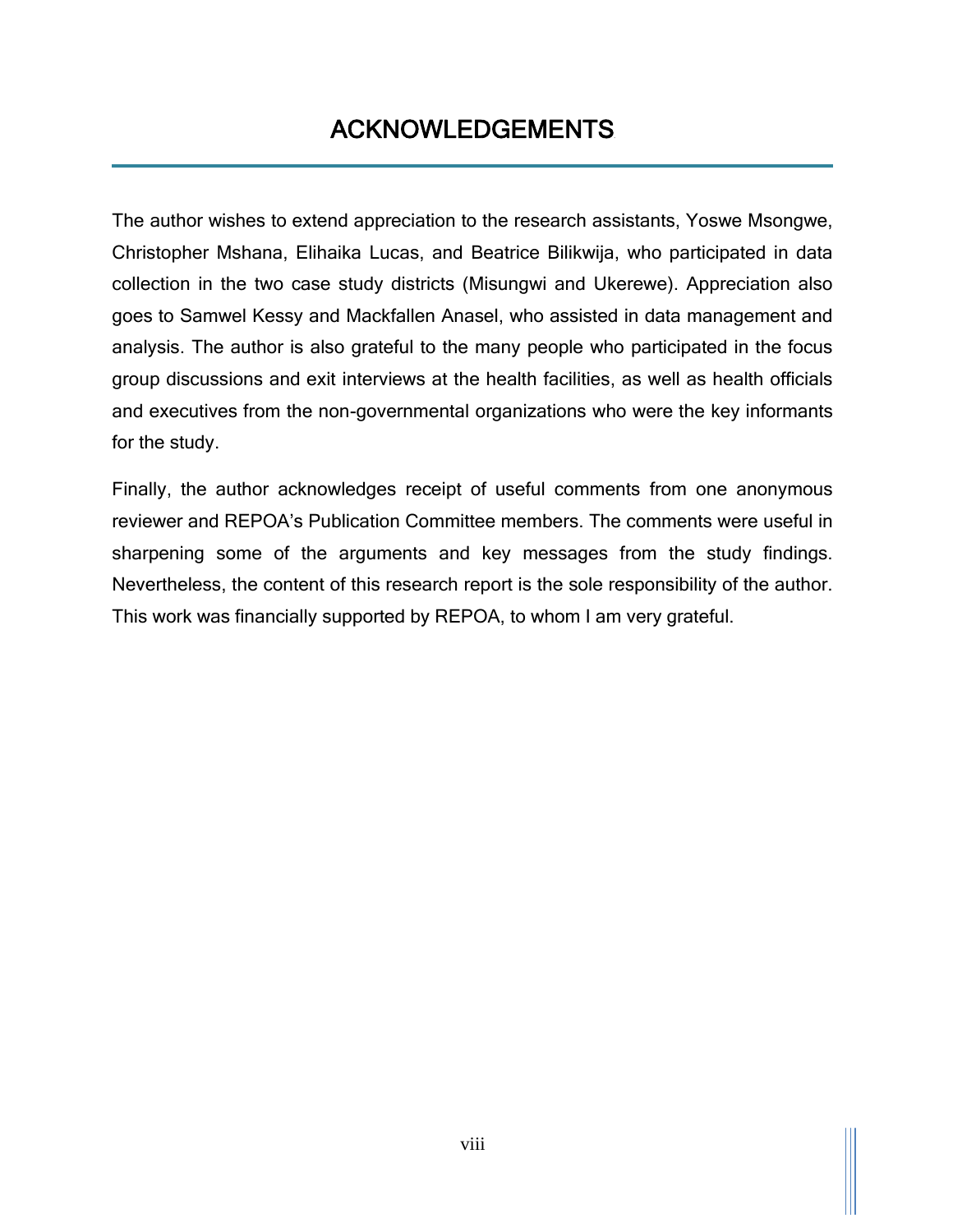<span id="page-8-0"></span>This study has explored how quality issues in delivering family planning services (supply side), and attitudinal and behavioural issues of the potential users (demand side) merge together to influence adoption of family planning methods. The subject was explored by blending Bruce's (1990) quality of care of family planning services framework with an access framework with five determinants of decisions to use and sustain family planning services (availability, accessibility, affordability, adequacy, and acceptability of the services). Two districts, Misungwi and Ukerewe in Mwanza region, one of the regions with the lowest contraceptive prevalence rates, were used as case studies. Data were collected from providers of health services, clients of family planning services, and men and women non-users in catchment areas of the sampled health facilities.

The study finds that although family planning services are generally available, the range of options available to users at the primary healthcare level tends to be limited, which limits the ability of users to switch methods. Proper management of clients, including protection of clients' privacy and ensuring that necessary tests and counselling are done before any method is prescribed, was also found to be weak. On the demand side, inadequate information on modern contraceptives (benefits, efficacy, side effects, and how to deal with them), misunderstandings on possible side effects, distrust among spouses, and problems of male inclusion stand out as important constraints to adoption.

Delivery of comprehensive and appropriately packaged information to communities through properly designed social marketing campaigns, as well as deliberate efforts to ensure inclusive integrated services at primary healthcare level, can considerably help boost adoption. Improving the technical competence, in terms of infrastructure to allow for privacy in service delivery and skills to manage clients appropriately, is essential. The potential of community health workers in delivering services like injectable contraceptives should also be tapped.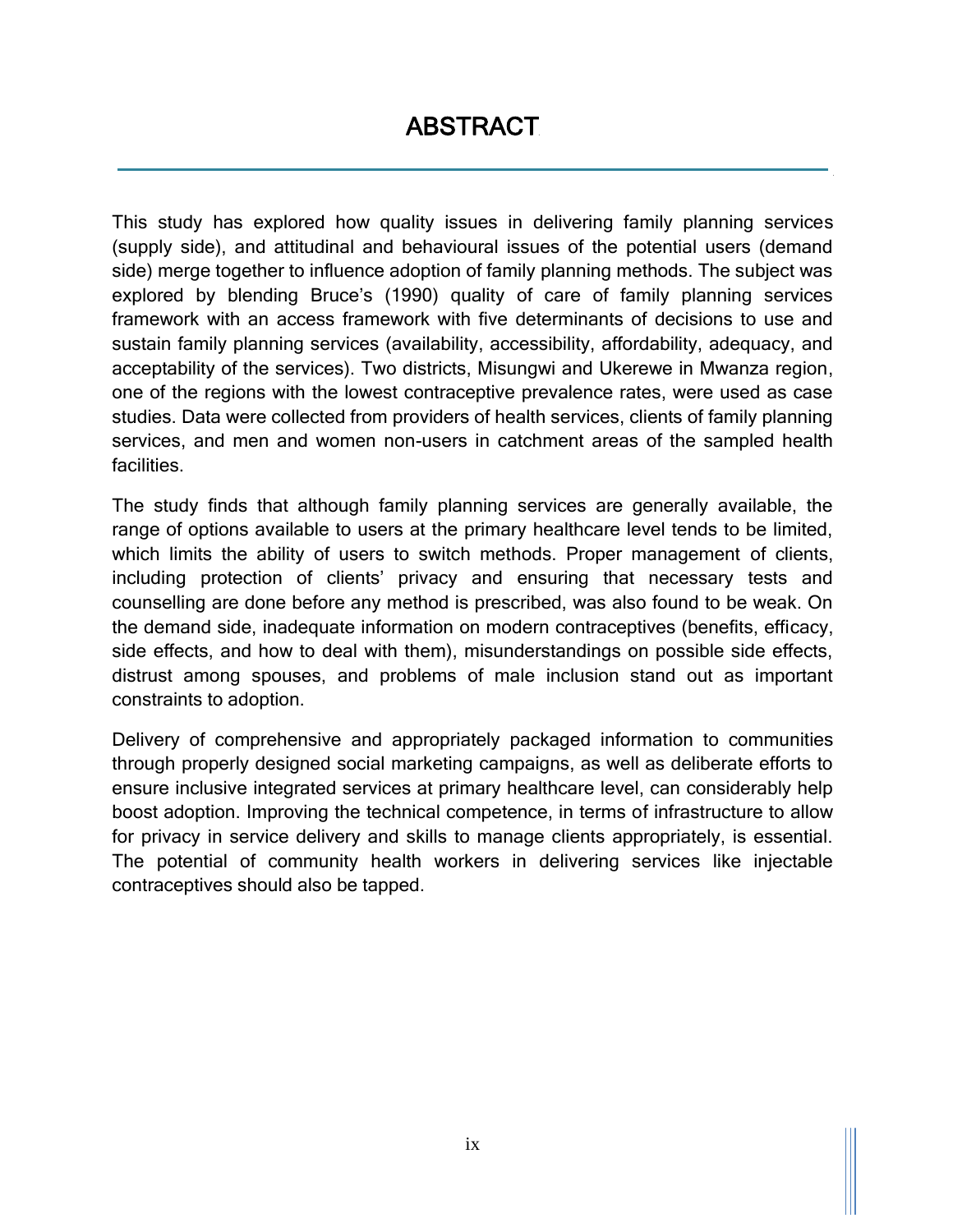## <span id="page-9-0"></span>1.0 INTRODUCTION

Although over the past decade the Total Fertility Rate (TFR) in Tanzania has dropped from 5.6 to 5.4 children per woman (NBS and ICF Macro, 2011), this rate is still high by world standards. In 2012, the world TFR stood at 2.5 (World Bank, 2014). Several factors, such as early marriages, sex preferences, low status of women, and low contraceptive use, contribute to the high TFR. Globally, high fertility rates (which result in a high population growth rate) have been shown to have negative impacts on the economy and health of children and women (Cleland et al., 2006; Stover and Ross, 2010).

As a way of confronting the rapid population growth rate and promoting child and maternal health in Tanzania, the government has increasingly emphasized the importance of reproductive health within primary healthcare, and instituted policies and strategies to that effect. In 1989, Tanzania became the first among countries in Sub-Saharan Africa to adopt the Safe Motherhood Initiative (Magoma et al., 2013).<sup>1</sup> Since then various interventions have been instituted to accelerate the reduction of maternal, newborn, and child deaths. These include exempting pregnant women from paying fees at government health facilities for Antenatal Care (ANC), delivery, emergency obstetric care, newborns, postpartum care, family planning, and Post-Abortion Care (PAC) (United Republic of Tanzania (URT), 1997, 2000, 2005, 2007, 2008, 2009, 2010a). Reproductive health interventions have been further emphasized in Tanzania in the framework of the Sharpened One Plan, $<sup>2</sup>$  which accentuates access and quality of family</sup> planning, care at birth, and community security to maximize health outcomes for women and children (URT, 2014).

Despite these developments, maternal health is still a challenge in Tanzania. The government's target of reducing maternal mortality by half from 529 per 100,000 live births in 1996 to 265 per 100,000 by 2010 has not been realized. The latest Tanzania Demographic and Health Survey (TDHS, 2010) estimated the Maternal Mortality Ratio (MMR) to be 454 deaths per 100,000 live births. There is a slight decline to 432 deaths per 100,000 based on 2012 census data (URT, 2015). The 2013 "State of the World's Mothers Report" ranks Tanzania as the  $135<sup>th</sup>$  worst country for mothers globally, and ranks it among the top ten countries with the highest newborn deaths and the country with most first-day deaths (Save the Children, 2013a). In effect, a lot more still needs to be done in translating policies and strategies into actions that deliver meaningful results.

 $\frac{1}{1}$  The initiative was launched in 1987 and adopted by the country in 1989.

<sup>&</sup>lt;sup>2</sup> The Sharpened One Plan reprioritized the strategies in the National Road Map Strategic Plan to Accelerate Reduction of Maternal, Newborn, and Child Deaths in Tanzania 2008–2015.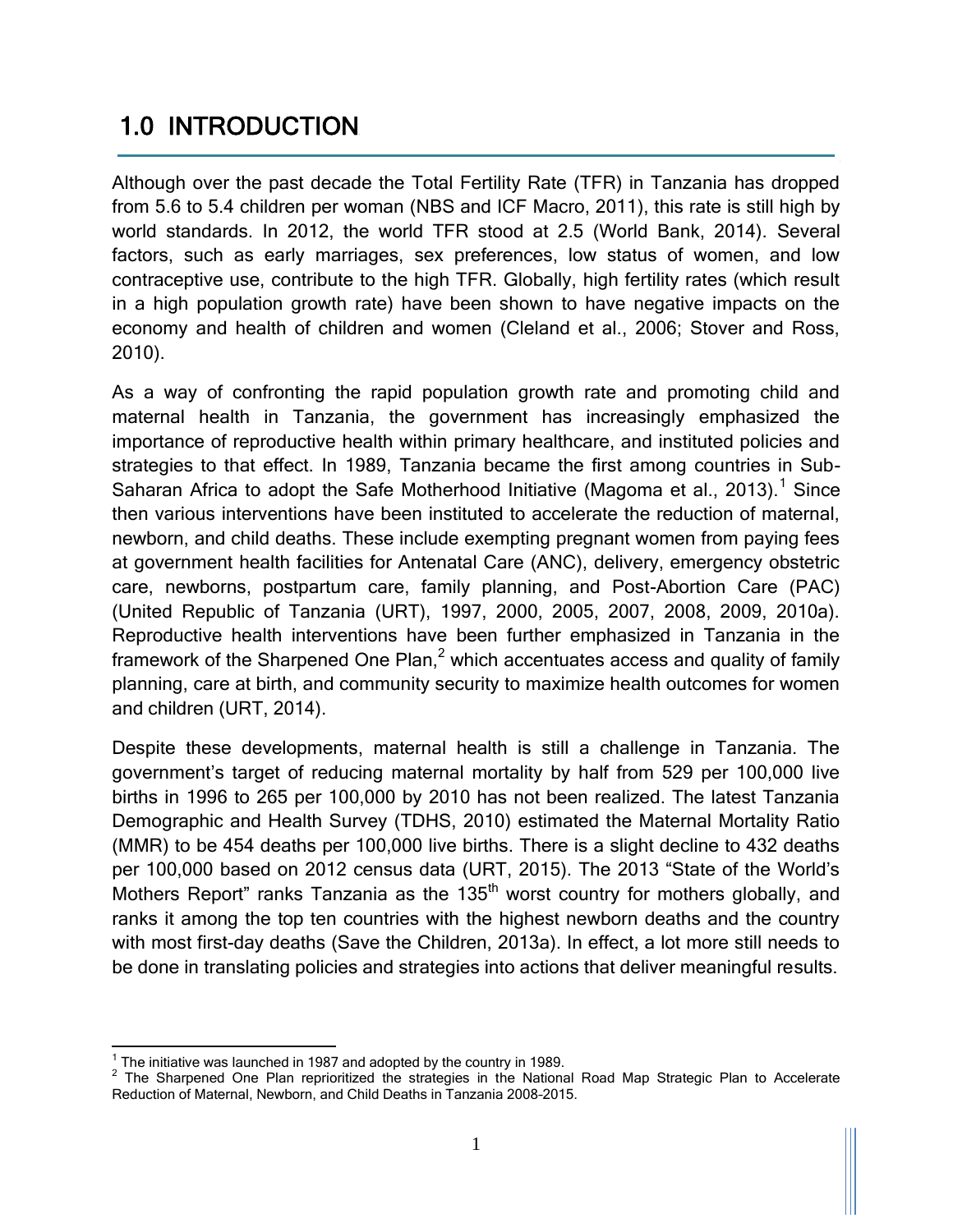A complex set of factors contributes to Tanzania's high MMR. First is extensive poverty in the country. At least 28% of the population lives below the basic needs poverty line (URT, 2013a). Second is persistent underfunding of the health sector (Ministry of Health and Social Welfare (MoHSW), 2013) along with systemic difficulties arising from shortfalls in structures and processes set up for healthcare delivery. While there are various hindrances at the health facility level, reasons for an uneven distribution of maternal morbidity and mortality in Tanzania are also reinforced by socio-cultural beliefs and practices of different societies in the country (Mbaruku, 2005; Mbuyita and Mayombana, 2006; NBS, 2011; MoHSW, 2013).

Family planning is considered a highly cost-effective public health intervention and one of the most cost-effective ways to reduce maternal and child mortality (World Bank, 1993; Cleland et al., 2006). Ensuring basic access to family planning could reduce maternal deaths by a third and child deaths by as much as 20% (Cleland et al., 2006; UNFPA, 2008; Stover and Ross, 2010). Family planning helps ensure that pregnancies occur at the healthiest time of a woman's life and that the pregnancies are wanted and planned. When pregnancies occur during healthy times, women and their newborns are more likely to survive (Norton, 2013). Yet the benefits of family planning remain out of reach for many, especially those who often have the hardest time getting the information and services they need to plan their families, such as the poor, the marginalized and young people.

The extent of unmet needs for modern family planning, defined as the proportion of married women who want to space their next birth or stop childbearing entirely but are not using contraception, is remarkably high in Tanzania. The unmet need for modern methods has remained about 25% in 2010, while the percentage of women satisfied with modern methods has remained below 50% (NBS and ICF Macro, 2011; Bradley et al., 2012; Otieno and Amani, 2013). As a result, unwanted and mistimed pregnancies remain high in the country. The Demographic and Health Survey (DHS) data of 2010 show that while most births (73%) are wanted at the time of pregnancy, as much as 23% are mistimed and 4% are unwanted. The proportion of mistimed births increased from 18% in 2004–05, while the proportion of unwanted births has not changed much (NBS and ICF Macro, 2011).

Of particular interest therefore is why a large fraction of women wish to avoid untimed and unwanted pregnancies but do not practice family planning. The existence of unmet needs for contraception presumes the existence of multiple obstacles to contraceptive use. Ensuring low monetary costs and high knowledge of family planning services are therefore not enough to quarantee adoption of family planning methods.<sup>3</sup> Expanding the

<sup>&</sup>lt;u>3</u><br><sup>3</sup> Knowledge of contraception is almost universal in Tanzania. The most commonly known methods among both men and women are birth control pills, injectables, and male condoms (NBS and ICF Macro, 2011).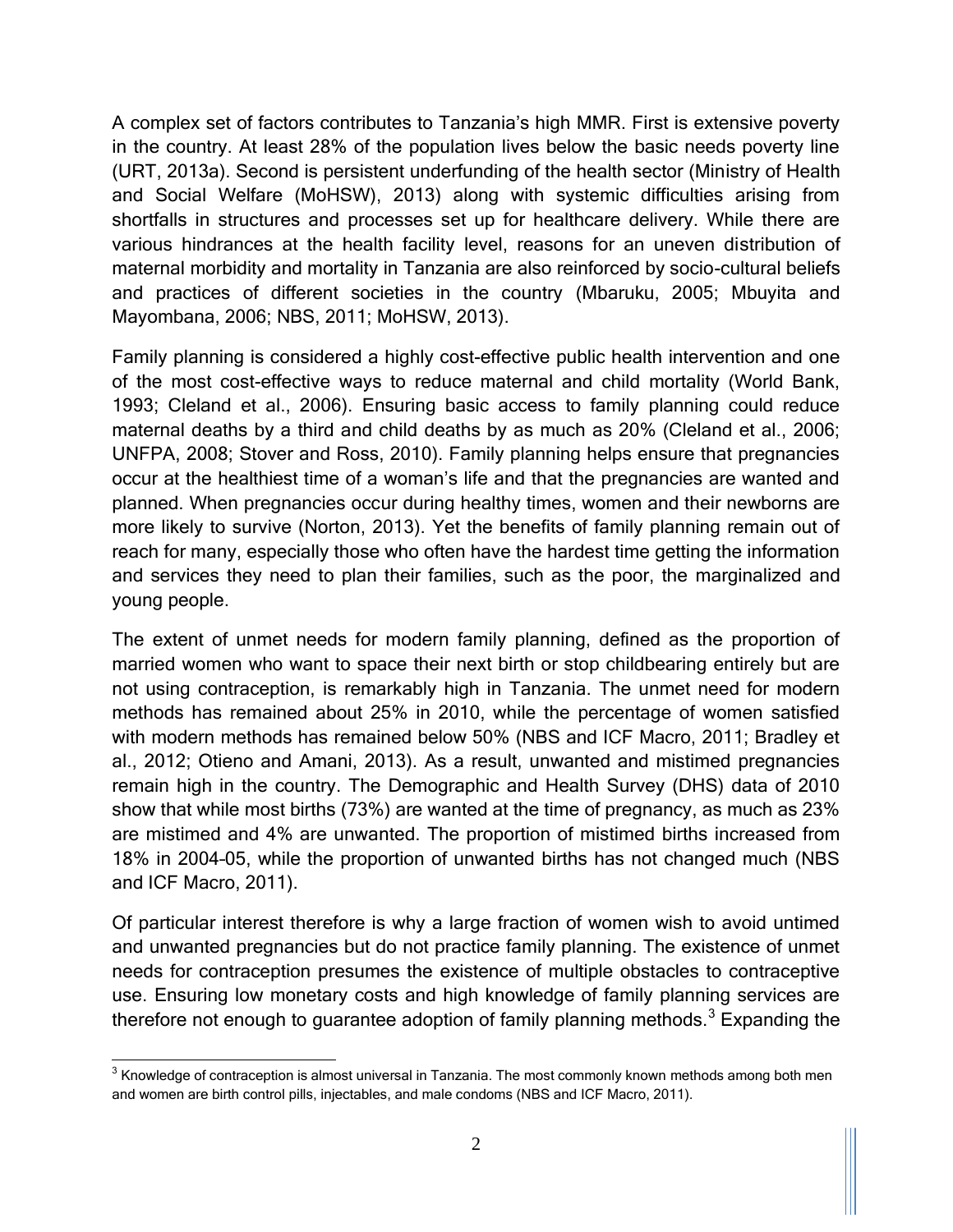quality of care of family planning services is one approach to achieving greater use of modern contraceptive methods (Veney et al., 1993; Mroz et al., 1999). One important policy question underscored in the National Family Planning Research Agenda is whether quality of contraceptive services in the country is hindering adoption, and if increasing quality might encourage more women to use modern contraceptives, thereby accelerating the process of fertility decline (URT, 2013b).

Thus, this study explored quality aspects of family planning services (a supply side aspect), using data from providers and clients of family planning services, and the perceptions of both men and women on demand side determinants of family planning use. The following research questions have been addressed:

- 1. What is the quality of family planning services provided in the sampled health facilities?
- 2. From the men's and women's point of view, what are the major barriers to family planning use?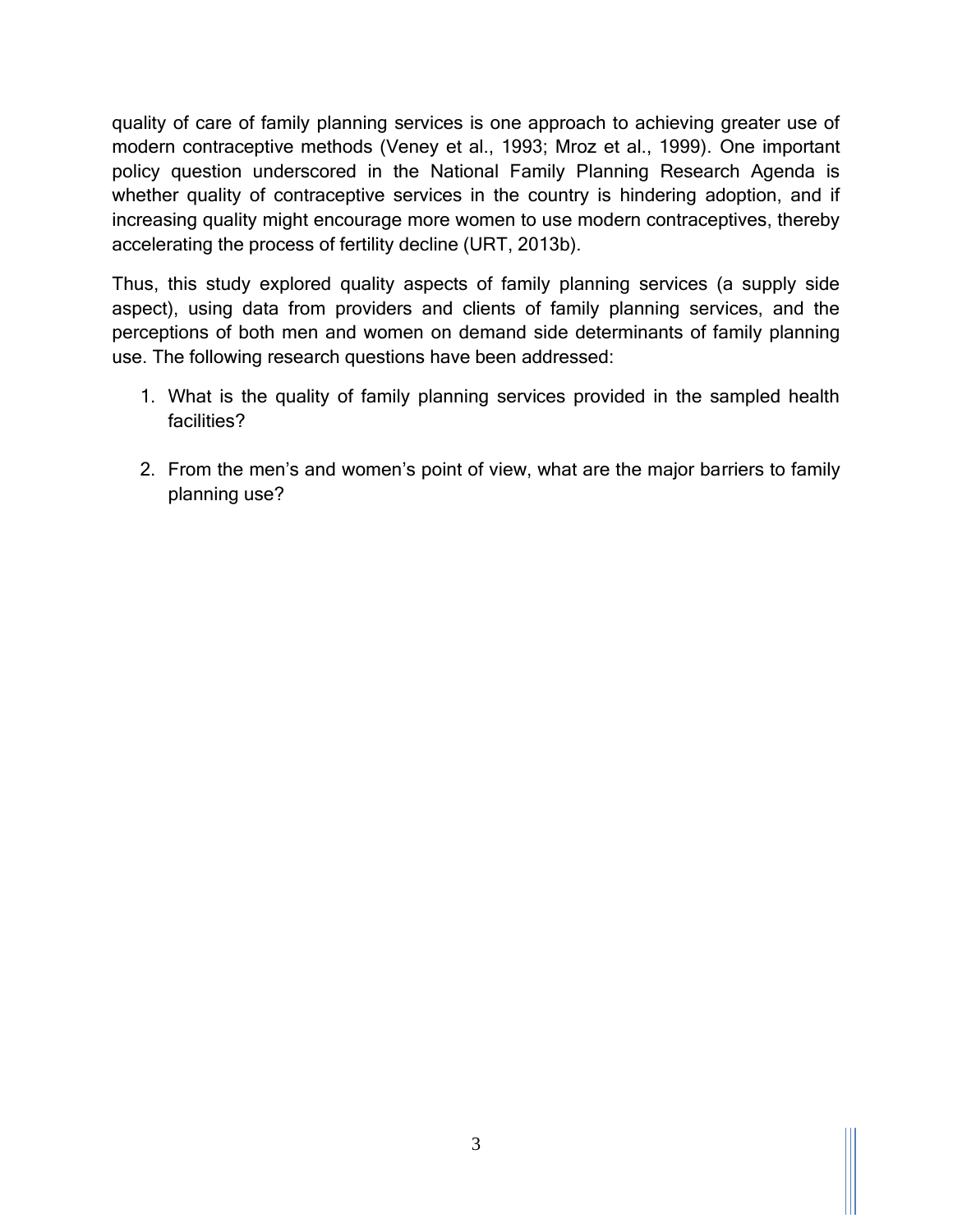## <span id="page-12-0"></span>2.0 LITERATURE REVIEW AND CONCEPTUAL FRAMEWORK

#### <span id="page-12-1"></span>2.1 Reproductive Health Policies

Various policies have been developed to guide the delivery of reproductive health services in Tanzania. Notable ones include the Reproductive and Child Health Strategy that proposes strategies to improve Maternal and Child Health (MCH) (URT, 1997). MCH targets have also featured prominently in the National Strategy for Growth and Reduction of Poverty (NSGRP), known by the Kiswahili acronym MKUKUTA (URT, 2005, 2010a). Both MKUKUTA I and II underscore the importance of improved health and well-being of all Tanzanians, with special emphasis on children and women, and especially vulnerable groups, through reducing infant, child, and maternal mortality, morbidity, and malnutrition and increased prevention and treatment of HIV and AIDS.

Other important policy guiding documents include the National Package of Essential Health Interventions (URT, 2000) and exempting pregnant women from paying fees at government health facilities for ANC, delivery, emergency obstetric care, newborns, postpartum care, family planning, and post abortion care (URT, 2009). In 2008, the National Road Map Strategic Plan to Accelerate Reduction of Maternal, Newborn and Child Deaths in Tanzania (One Plan) was launched, which provides a detailed overview of the government's 2008–2015 plan to reduce maternal, neonatal, and child mortality, in line with targets for Millennium Development Goals (MDGs) 4 and 5 (URT, 2008). Furthermore, the Primary Health Services Development Program (MMAM) 2007–2017 sets out national plans for upgrading 40% of health centres to make them compliant with Comprehensive Emergency Obstetric and Newborn Care (CEmONC) by 2017 (URT, 2007). Recently, the Ministry of Health and Social Welfare launched the evidencebased Sharpened One Plan (2014–2015) for Maternal, Newborn and Child Health in Tanzania. The Sharpened One Plan aims to:<sup>4</sup>

- Address the unmet need for family planning,
- Address the gaps for coverage and quality of care at birth,
- Continue the progress already achieved in child health.

Despite this impressive policy landscape, only 27% of currently married women use a modern family planning method, and the unmet need for modern methods of family planning stands at 25% (see Table 1 below). The Ministry of Health and Social Welfare-Reproductive and Child Health Section (MOHSW-RCH), in partnership with key development partners, developed the National Family Planning Costed Implementation

<sup>&</sup>lt;u>a</u><br><sup>4</sup> Implementation of the plan focuses on women from the Western and Lake Zones who are being left behind in family planning services, and on rural, poor women, and newborns who are being left behind for care at birth.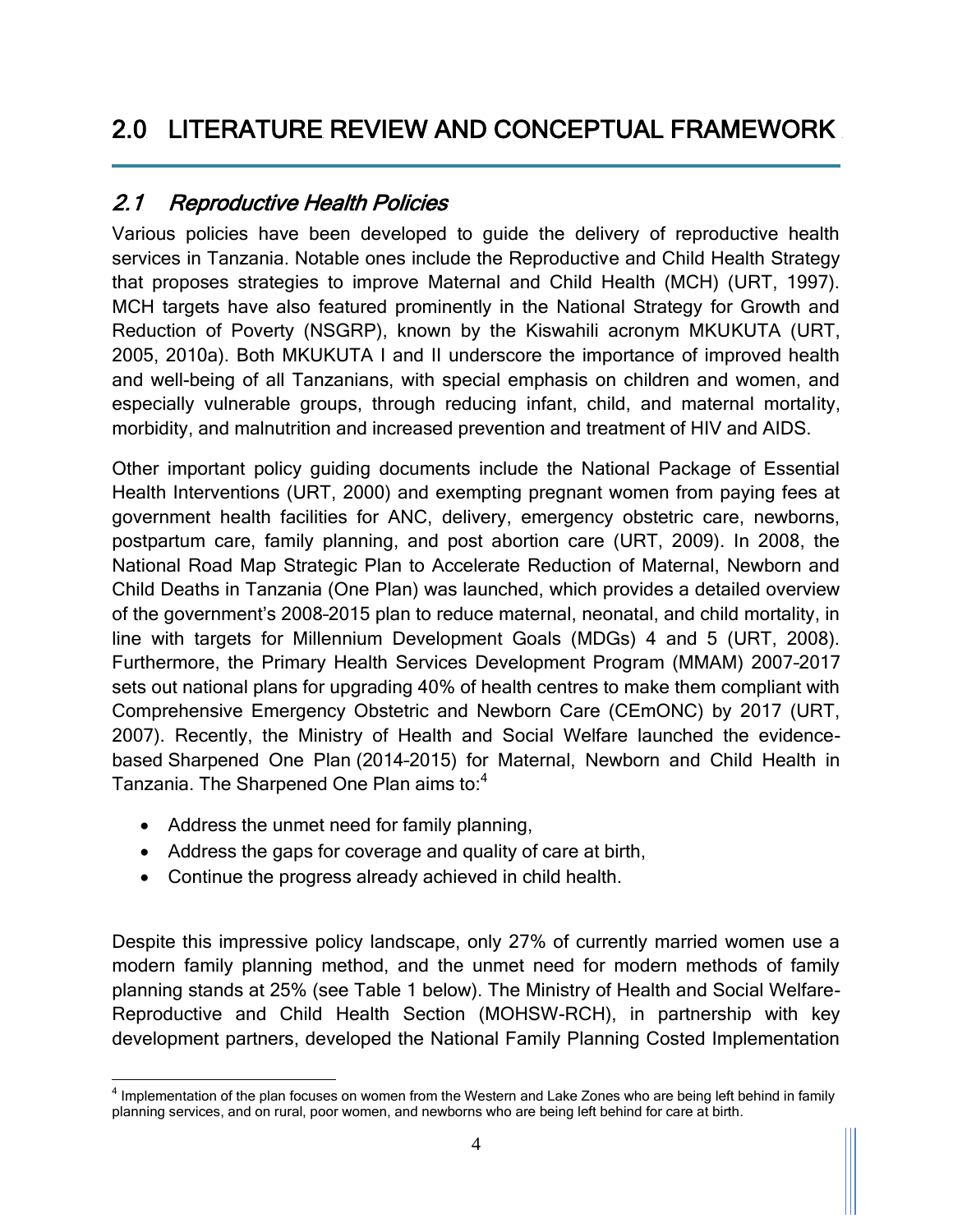Program Strategy (URT 2010b) to bring the family planning programme up to speed. The programme aims to reposition family planning in the national agenda and as a key strategy to improve Maternal, Newborn, and Child Health (MNCH). However, budgets for family planning activities have not yet increased, and in most areas family planning services are dependent on the support of national and international Non-Governmental Organizations (NGOs,) which poses questions about sustainable development of those services after external funding is phased out (MoHSW, 2013; Kessy, 2014). This means that concerted efforts are needed to translate policies and strategies into actions, by allocating requisite resources for their implementation.

In countries like Madagascar, where family planning has a recorded success story, strong leadership at the highest level (such as the level of president) was mentioned as a key. In Tanzania, the repositioning of family planning has benefited from high-level political commitment by His Excellency President Jakaya Kikwete, who committed the government to achieving a 60% Contraceptive Prevalence Rate (CPR) by 2015 (the target in the Sharpened One Plan). This will mean doubling the number of family planning users from the current 2.1 million to 4.2 million by 2015 (MoHSW, 2013). However, budgets for family planning activities have not yet increased, which is a concern.

#### <span id="page-13-0"></span>2.2 Contraceptive Use in Tanzania

TDHS 2010 showed a rising trend in usage of contraceptives, where the CPR reached 34% for use of any method (both traditional and modern methods). The overall increase in CPR between 1991 and 2010 was largely due to use of modern methods among married women. Indeed, injectables and pills are the most commonly used methods. The percentage of married women using modern methods of contraception increased from 7% in 1991 to 27% in 2010. Use of traditional methods has generally remained low at between 4% and 7% during the last decade (NBS and ICF Macro, 2011). The unmet need for family planning has declined marginally from 30% in 1991 to about 25% in 2010 (16% have an unmet need for spacing, and 9% have an unmet need for limiting). If all women who reported wanting to use any contraception method were able to achieve their desire, then the CPR would have increased from 27% in 2010 to nearly 60% in 2010 (Table 1).

The use of modern family planning varies by residence and region: 34% of women in urban areas compared to 25% of women in rural areas use a modern method of family planning (NBS and ICF Macro, 2011). Also of concern is a large gap between the poorest and the wealthiest women in the use of contraception. Although the CPR by modern methods has gradually increased between 2005 and 2011, from 20% to 27%, this is inadequate for achieving the Sharpened One Plan target of 60% CPR by 2015.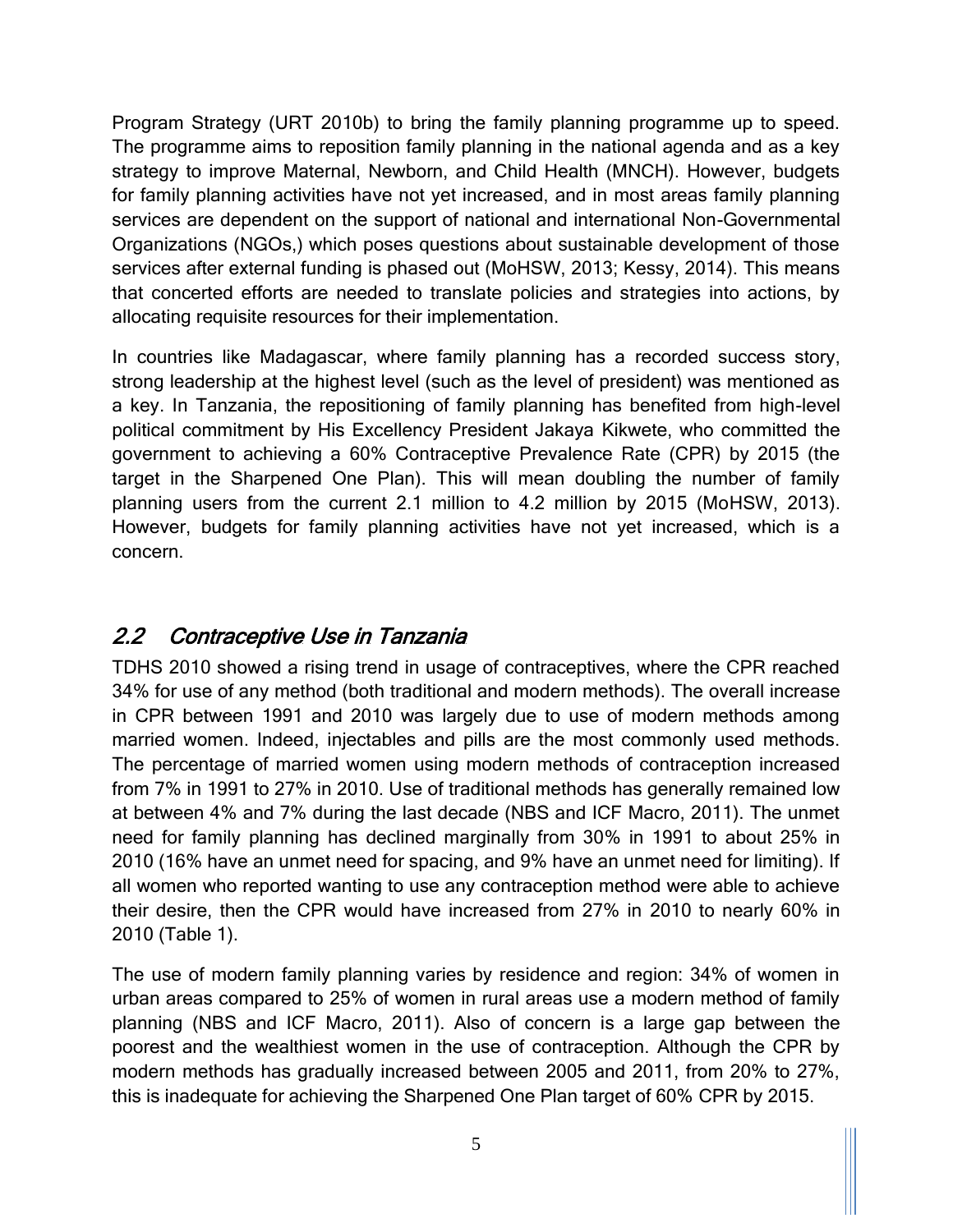| Year    | <b>TFR</b> | <b>Wanted</b><br>fertility rate | <b>CPR</b> for all<br>methods (%) | <b>CPR</b> for<br>modern<br>methods (%) | Unmet need for<br>modern methods<br>(%) |
|---------|------------|---------------------------------|-----------------------------------|-----------------------------------------|-----------------------------------------|
| 1991-92 | 6.2        | 5.6                             | 10                                |                                         | 30                                      |
| 1996    | 5.8        | 5.1                             | 18                                | 13                                      | 24                                      |
| 1999    | 5.6        | 4.8                             | 25                                | 17                                      | 22                                      |
| 2004-05 | 5.7        | 4.9                             | 26                                | 20                                      | 22                                      |
| 2010    | 5.4        | 4.8                             | 34                                | 27                                      | 25                                      |

<span id="page-14-2"></span>Table 1: Trends in Unmet Needs and Demand for Family Planning Methods

Source: NBS and ICF Macro (2011); Bradley et al. (2012); Otieno and Amani (2013).

#### <span id="page-14-0"></span>2.3 Determinants of Family Planning Use

#### <span id="page-14-1"></span>2.3.1 Demand Side Factors

Studies are replete on the household socio-economic and community-level determinants of contraceptive use in Africa and in Tanzania in particular. Factors found to be positively associated with contraceptive use include education level, woman's occupation, support from husbands/partners, husband's education, and access to information (Arends-Kuenning and Kessy, 2007; Stephenson et al., 2007; Stephenson, Beke and Tshibangu, 2008; Alene and Worku, 2009; Michael, 2012; Aziem et al., 2013). For example, Arends-Kuenning and Kessy (2007) show that transforming rural women from illiterate to literate would increase the predicted probability of using modern contraceptives by 52%. Husband's education was also shown to have a large impact on women's contraceptive use in rural areas. Increasing husband's education from "no schooling" to "13 years of schooling" increases the probability that a rural woman will use contraceptives by 228%.

In a study by Aziem et al. (2013) in Sudan, woman's age, age at marriage, parity, residence, and experience of child death were not associated with total unmet need for family planning, while woman's education (above secondary level), husband's education (above secondary level), and woman's occupation were associated with the total unmet need (increase of these variables will reduce the unmet need for family planning services). Also, traditional cultural beliefs, distance to the health facility, misconceptions and concerns about side effects, and poor communication between spouses are negatively associated with family planning use (Pathfinder International, 2008; Michael, 2012).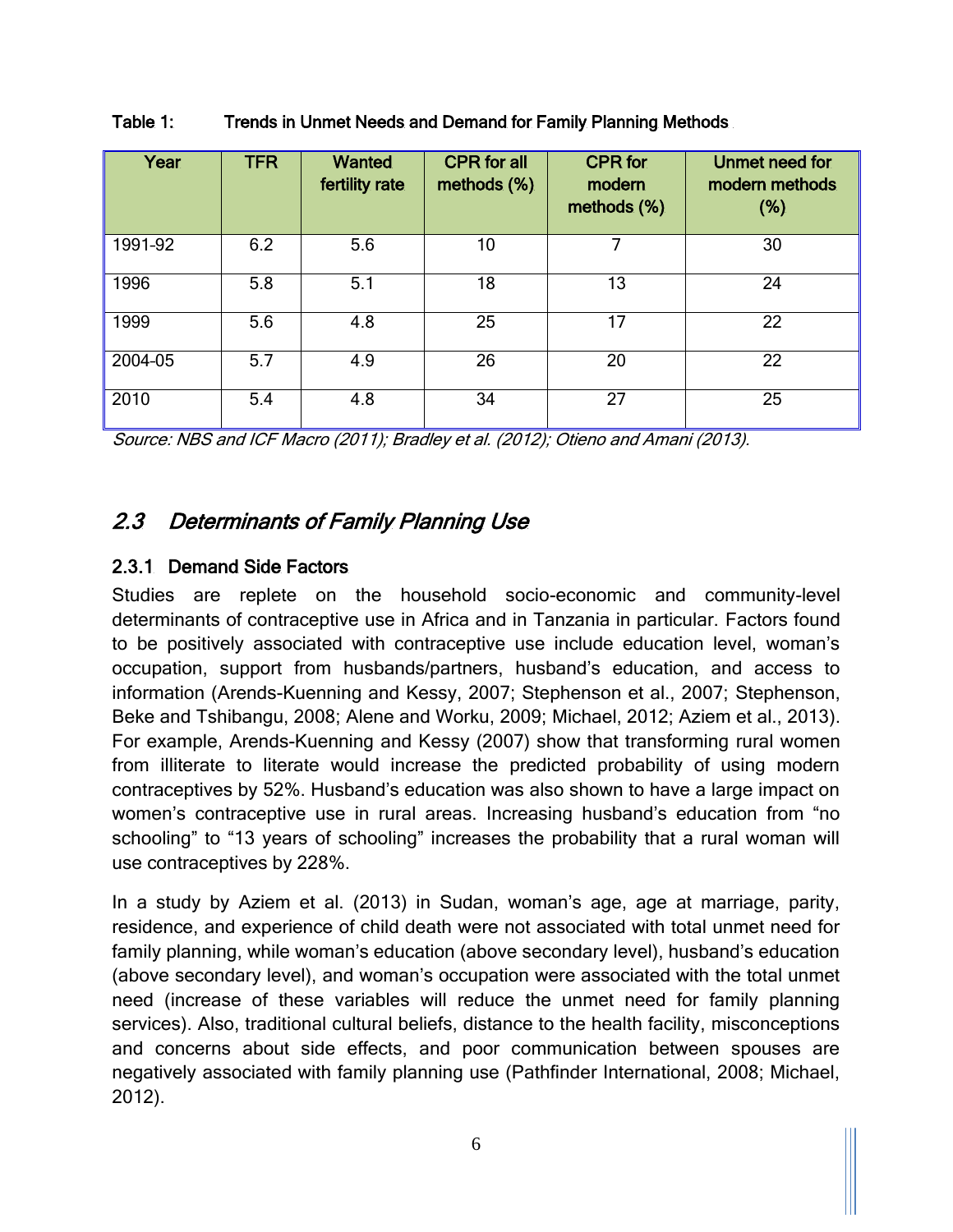Analysis of data from 56 developing countries shows on average that the poorest fifth of women had a fertility rate of 6 births, compared with 3.2 births in the wealthiest fifth. However, interpretations of the association have varied. The assumption of many economists is that behaviour is rational, which has resulted in widespread beliefs that poor people need many children (e.g., for help with household production and for security in old age) and that family planning promotion cannot succeed in very poor countries. To the contrary of these two ideas, family planning promotion has succeeded in very poor countries, and much of the fertility difference between rich and poor populations stems not from the application of reproductive choice but from the absence of such an option for the poor (Cleland et al., 2006). These authors further show that the unmet need for contraception and unwanted childbearing are consistently higher for poor couples than for wealthy individuals.

Nevertheless, most studies on family planning provide evidence from women users and non-users without considering the men's perspectives. Furthermore, there is no consensus on whether the demand side factors outweigh the supply side factors in terms of importance and vice versa, which necessitates development of programmes to address both.

#### <span id="page-15-0"></span>2.3.2 Supply Side Factors

From the supply side of heath care, erratic supplies, limited range of choices, gaps in provider knowledge and skills (along with provider bias), and insufficient counselling to determine and meet clients' needs are some of the major factors influencing family planning use (Wanjiru et al., 2007; Pathfinder International, 2008). Providing a choice of methods to meet the changing needs of clients throughout their reproductive lives increases contraceptive usage levels and enables individuals and couples to meet their reproductive goals. The mix of methods available in a programme influences not only client adoption and satisfaction rates, but also has implications on provider skills and the facilities and equipment needed to deliver certain methods (URT, 2010b). In a recently released Service Availability and Readiness Assessment (SARA), family planning services were offered in more than 80% of the sampled health facilities, and more than 70% of the facilities were ready to offer these services (URT, 2013c). Given this evidence, a possible cause of high levels of unmet demand is the lack of high-quality family planning services, that is, services are offered in a significant number of health facilities, but these are not of a desired quality.

Quality of care of family planning services is a factor that has moved to the forefront of family planning research. It refers to the way clients are treated by the system providing them with the services. Bruce (1990) proposed a framework to define quality of services, using six specific elements of the service delivery process. These are choice of methods, which measures the range of family planning methods available at each facility; information given to clients, which is captured by variables that show if the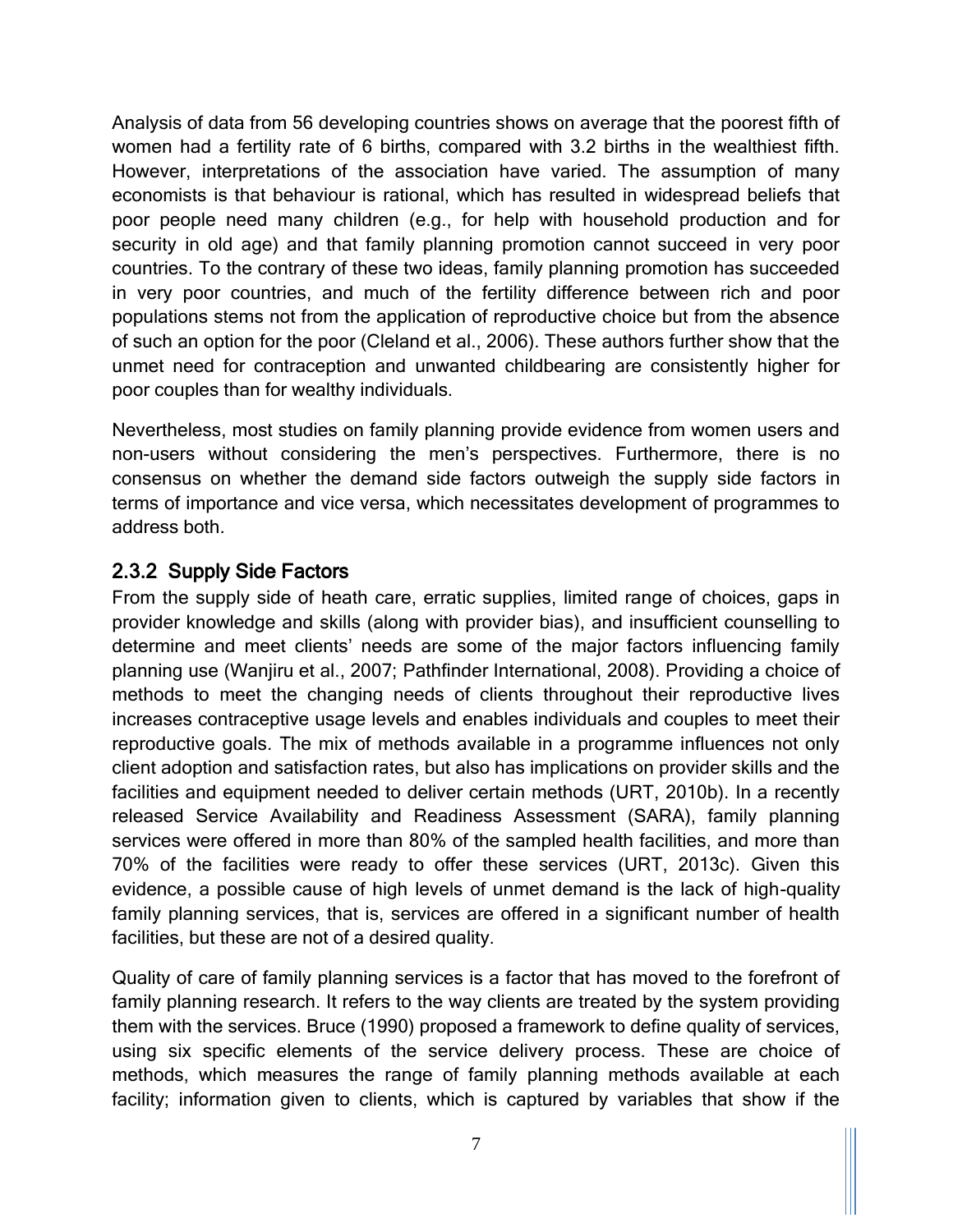clients are given any/enough information concerning family planning; technical competence, which measures how competent the providers are in clinical techniques and the condition of the facility in general; interpersonal relations, which measures how clients perceive interaction with providers, including issues such as the degree of empathy in the provider's manner and the amount of time spent with the clients; mechanism to encourage continuity, such as community media, forward appointment, and home visits; and lastly appropriate constellation of services, which is defined as situating family planning services within the existing health services.

By using both the providers' and clients' perspectives, Bruce's framework has become fundamental in the discussion of quality of care of family planning services. However, there is a controversy on who should define quality. Is it best defined by clients, providers, managers, policy makers, researchers, or by some or all of these groups? Efforts to define and measure quality have thus been limited to perspectives of the providers and researchers, although the importance of the client's perspective has been recognized (Kessy and Mwageni, 2005). Adopting Bruce's framework, this study develops quality of care of family planning services indices that represent the views of providers and women users, and discusses them in light of the qualitative data collected from women users, non-users, and men.

### <span id="page-16-0"></span>2.4 Family Planning and Maternal Health

Figure 1 below underscores the fact that the major causes of maternal deaths are related to delivery complications (mainly haemorrhage) and abortions. In Tanzania, teenage pregnancy is high; 23% of women aged 15–19 years are pregnant or already have children (NBS and ICF Macro, 2011), with some pregnancies unintended and unwanted, which may warrant unsafe abortions.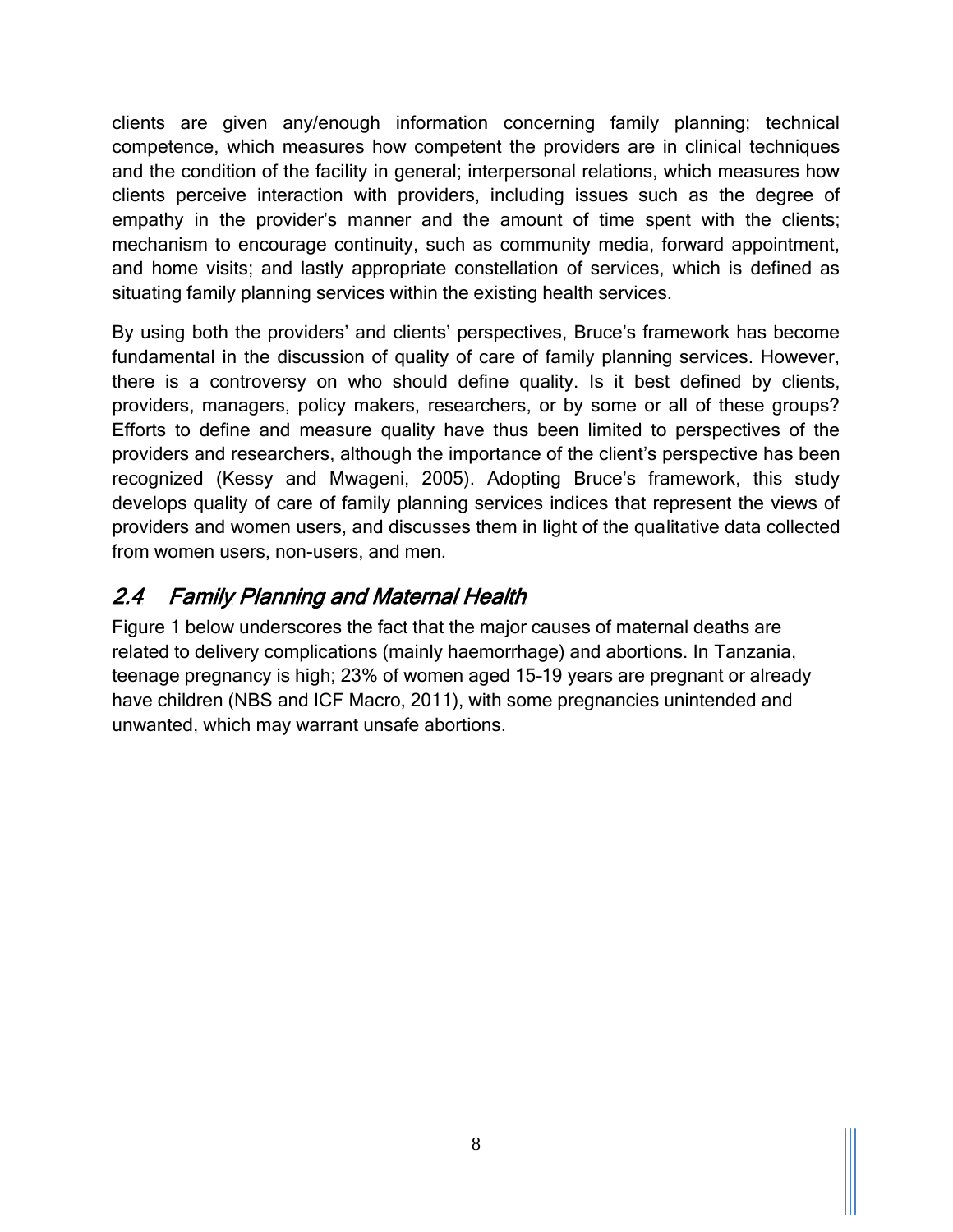

<span id="page-17-1"></span>Figure 1: Causes of Maternal Deaths in Tanzania

Source: Armstrong, Magoma and Ronsmans (2015).

Voluntary family planning is an effective way of controlling fertility as it gives couples the ability to have their desired family size (Prata, 2007), thus allowing women to have fewer exposures to risky pregnancies and risky healthcare environments which may lead to maternal deaths. "Modern contraception can help mothers avoid pregnancies that may be too early, too frequent, too many, and too late" (USAID et al., 2012: 17). Evidence shows that if couples can space their pregnancies by at least two years apart through the use of family planning, up to 35% of maternal deaths and up to 13% of child mortalities could be averted, while 25% of under-five mortalities could be averted if birth intervals were at least three years (Stove and Ross, 2010).

#### <span id="page-17-0"></span>2.5 Conceptual Framework

The family planning access framework presented in Figure 2 has been used to examine the influence of demand and supply side factors on the usage of family planning. By placing access to healthcare in a wider context of poverty and development, the framework moves beyond the conventional biomedical or public health approaches. The framework is based on the assumption that before a woman decides to use family planning services; she has to think about how to handle several access issues.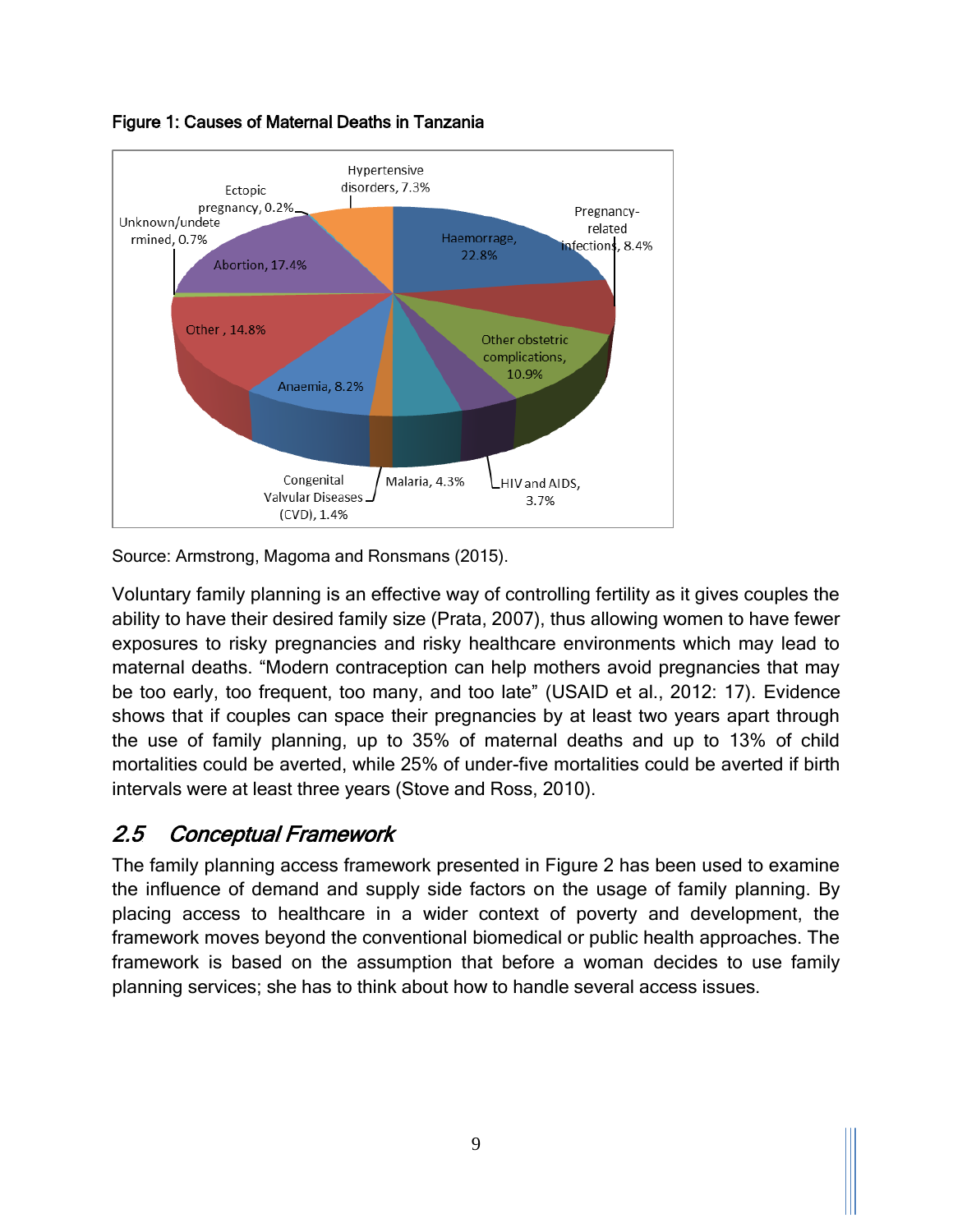

<span id="page-18-0"></span>Figure 2: Framework of Access to Family Planning Services

Source: Adapted from Obrist et al. (2007) and Save the Children (2013b).

Five dimensions referred to as the "5 As" influence the course of the decision she is going to make: Availability, Accessibility, Affordability, Adequacy, and Acceptability (Table 2). What degree of access is reached along the five dimensions depends essentially on the interplay between:

- (a) The healthcare services and the broader policies, institutions, organizations, and processes that govern the services; and
- (b) The households and community-level context influencing the norms of a particular society.

While the acceptability will mainly be influenced by community socio-economic and cultural issues, the availability and adequacy (reflecting the quality of services) will be affected by policies and institutions around healthcare delivery. Affordability and accessibly will be affected by both health policies and community socio-economic variables such as income and education. Quality of care is measured by Bruce's (1990) six elements described above (choice of methods, information given to clients, technical competence, interpersonal relations, and mechanisms to encourage continuity, and appropriate constellation of services). When all these elements are addressed, clients' satisfaction and positive health outcomes, in terms of CPR and TFR, will be achieved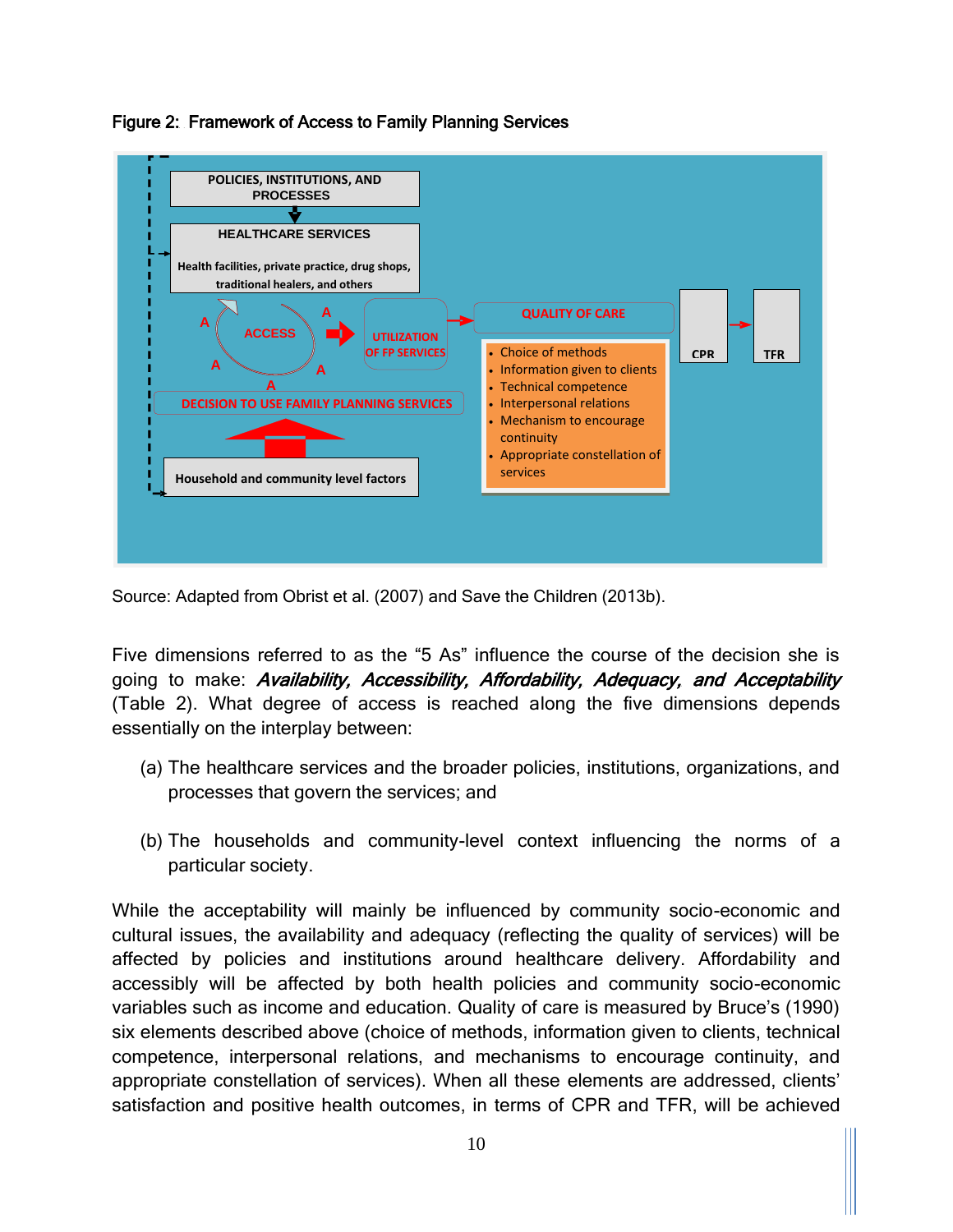(Figure 2). A woman may seek care in the public or private sector, visit traditional healers or other alternatives, or do nothing at all (or use these different providers sequentially or concurrently) depending on the perceived quality of services once the demand side impediments have been addressed.

<span id="page-19-0"></span>

| Table 2: |  | The 5 As |
|----------|--|----------|
|          |  |          |

| <b>Availability</b>  | What types of family planning services exist (choice of methods)? Is there enough<br>equipment, supplies and skilled personnel (technical competence)? What<br>information is given to clients? What mechanisms are in place to encourage<br>continuity? Are the services appropriately constellated? |
|----------------------|-------------------------------------------------------------------------------------------------------------------------------------------------------------------------------------------------------------------------------------------------------------------------------------------------------|
| <b>Accessibility</b> | What is the geographical distance between the services and the homes of the<br>intended users? What means of transport exist? How long does it take to reach the<br>service delivery point?                                                                                                           |
| <b>Affordability</b> | What are the direct costs of the services/products delivered? What are the indirect<br>costs (transportation, lost time and income, bribes)?                                                                                                                                                          |
| <b>Adequacy</b>      | Does the organizational set up meet the patients' expectations and needs? E.g., do<br>opening hours match farmers' work schedules? Are services offered in an<br>environment that considers the privacy of the clients? Do the providers handle<br>clients empathetically (interpersonal relations)?  |
| <b>Acceptability</b> | Do the services take local concepts into account?                                                                                                                                                                                                                                                     |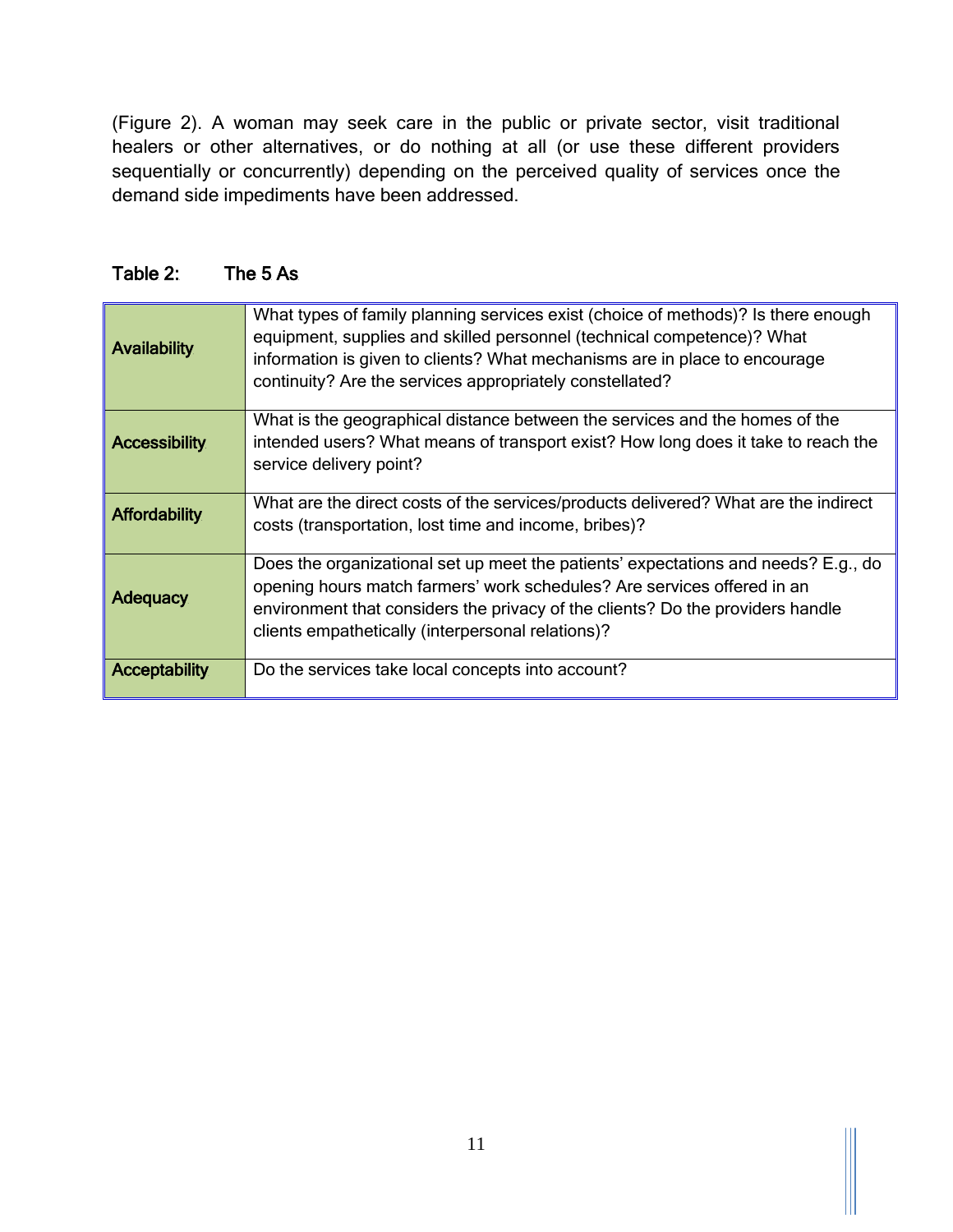## <span id="page-20-0"></span>3.0 METHODOLOGY

#### <span id="page-20-1"></span>3.1 The Study Area and the Sample

The study was conducted in Misungwi (high performance in use of family planning) and Ukerewe (low performance) districts in Mwanza region. The region represents one of the regions with a low CPR (15% for use of all methods, 12% for use of modern contraceptive methods) and second worst region in the country in terms of satisfying the demand for family planning services (29%).<sup>5</sup> The study's target population encompassed all women and men of reproductive age, providers of health services, council health management team members responsible for Reproductive and Child Health (RCH), and employees of non-governmental organizations implementing family planning interventions in the study areas.

A total of 14 and 11 public health facilities (30% and 33% of total health facilities in the districts) were randomly sampled from Misungwi and Ukerewe, respectively. From these facilities, a total of 118 clients of family planning use (women) were sampled purposively for exit interview (75 from Misungwi and 43 from Ukerewe). The purposive sampling technique employed is convenient sampling whereby women were requested to participate in the study, based on their availability at the health facility on the day of survey. The average age of these women was 29 years (range 17–34 years). Most of these women were married (77%) and a few were single (7%). The rest were either divorced or separated (5% each) and cohabiting (4%). The majority had a primary education (73%), and 14% had a secondary education. Only 4% had no formal education. The average number of children per woman was 4 (range 0–9 children).

For Key Informants (KI) interviews, one provider was purposively sampled from the RCH unit of each health facility. Interviews also included a total of four other KI, notably, District Reproductive and Child Health Coordinators (DRCHCos) from both districts and service providers from Population Services International (PSI), a non-governmental organization providing family planning services in the study areas.

Convenient sampling was also used to reach a total of 117 other respondents who participated in Focus Groups Discussions (FGDs) conducted in 4 villages (33 women users, 35 women non-users, and 49 men). In each community, members of village government assisted in getting the study participants for FGDs. Two villages were sampled from each district – one located far from the district headquarters and another one located nearby.

 $\overline{a}$  $^5$  Only three regions have CPRs above 50%: Kilimanjaro (64.8%), Tanga (53.7%), and Dar es Salaam (50.4%). Three regions have CPRs below 20%: Shinyanga (15.1%), Mwanza (15.2), and Mara (11.9%) (NBS and ICF Macro, 2011).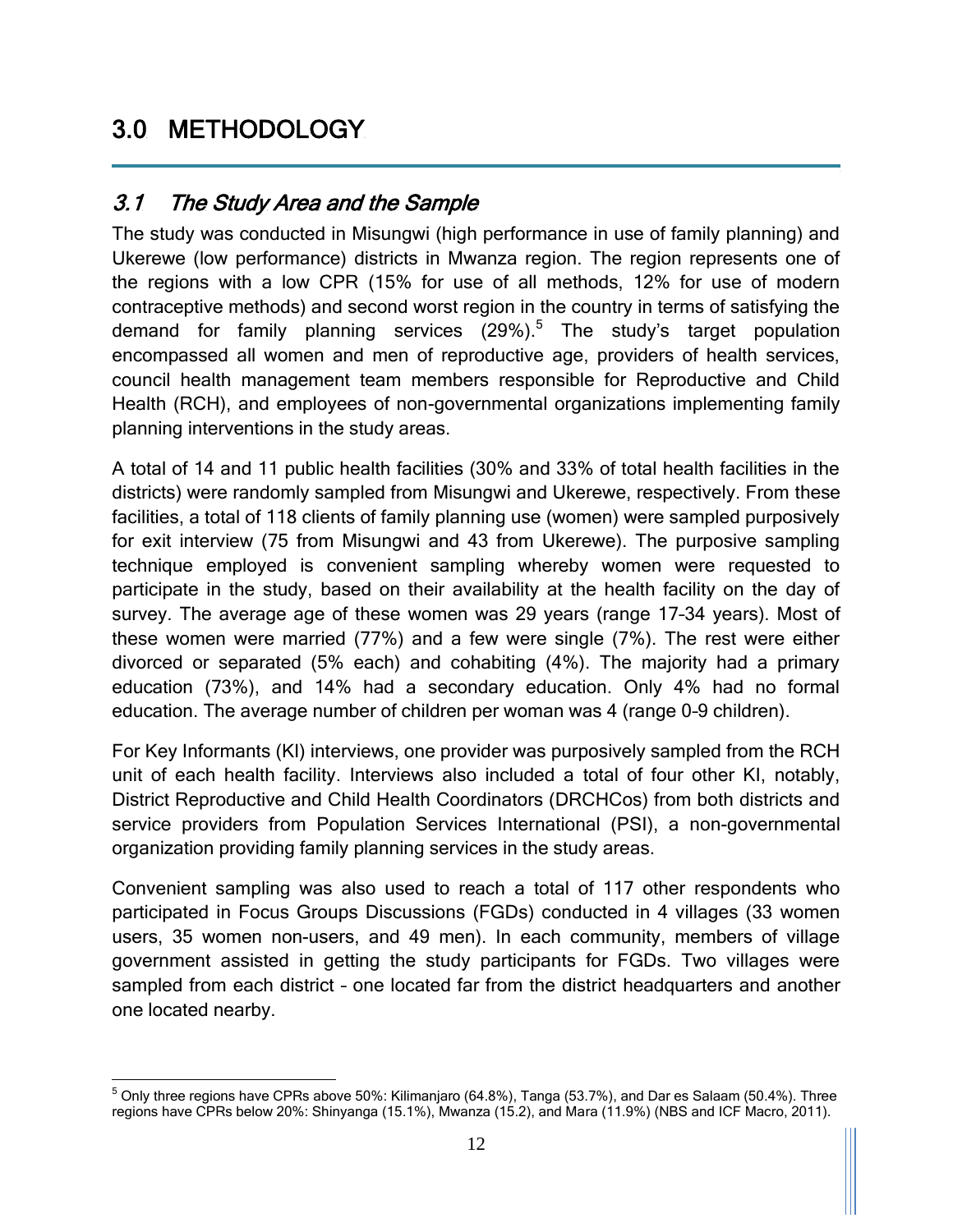#### <span id="page-21-0"></span>3.2 Data Collection Instruments

Questionnaires were designed to collect quantitative data from the sampled health service providers and women users. Information was sought on quality of care of family planning services, assessed using the six broad indicators defined in the conceptual framework. Various sub-indicators were constructed to assess each broad indicator as presented in Annex 1.

A total of 18 FGDs (6 with each group of study participants – women users, non-users, and men) were conducted in 4 villages (2 from each district) located in the catchment area of the sampled health facilities. The FGDs were conducted to ascertain the opinions and perceptions of clients and non-clients on various aspects of family planning (Konde-Lule, Musagara and Musgave, 1993; Patton, 2002). Data collected from users include perceptions on the quality of care of family planning services and how quality limits individual contraceptive choices. FGDs were conducted to enable clients to come up with their own definition of quality and identify the problems related to quality of services. From the users, non-users, and men, information was also collected on the household and community-level determinants of family planning use.

KI interviews sought to gather data on perceptions on barriers to family planning use and strategies to address the identified barriers. Observation data collection method was also used. The essence was to record information on interactions between providers and clients, displayed Information, Education, and Communication (IEC) materials on family planning, and the available stock of family planning methods. Observational data were instrumental in addressing any bias which could have been introduced by the exit interviews (interviewing respondents at the point of service delivery).

#### <span id="page-21-1"></span>3.3 Data Analysis

Descriptive statistics have been used as the main framework for presenting results from the quantitative data gathered in the study. Indices of quality of care have been constructed for all relevant indicators, with values ranging from 0.00 (indicating very poor) to 1.00 (indicating excellent quality of care) (Arends-Kuenning and Kessy, 2007). The t-test and Analysis of Variance (ANOVA) were performed to confirm statistical differences among variables. On the one hand, t-test was used to confirm any statistical difference on the average performance of quality indicators (the choice of family planning methods, information given to clients, and technical competence) per district. On the other hand, ANOVA was used to check for statistical differences on the performance of quality indicators among the three types of facilities.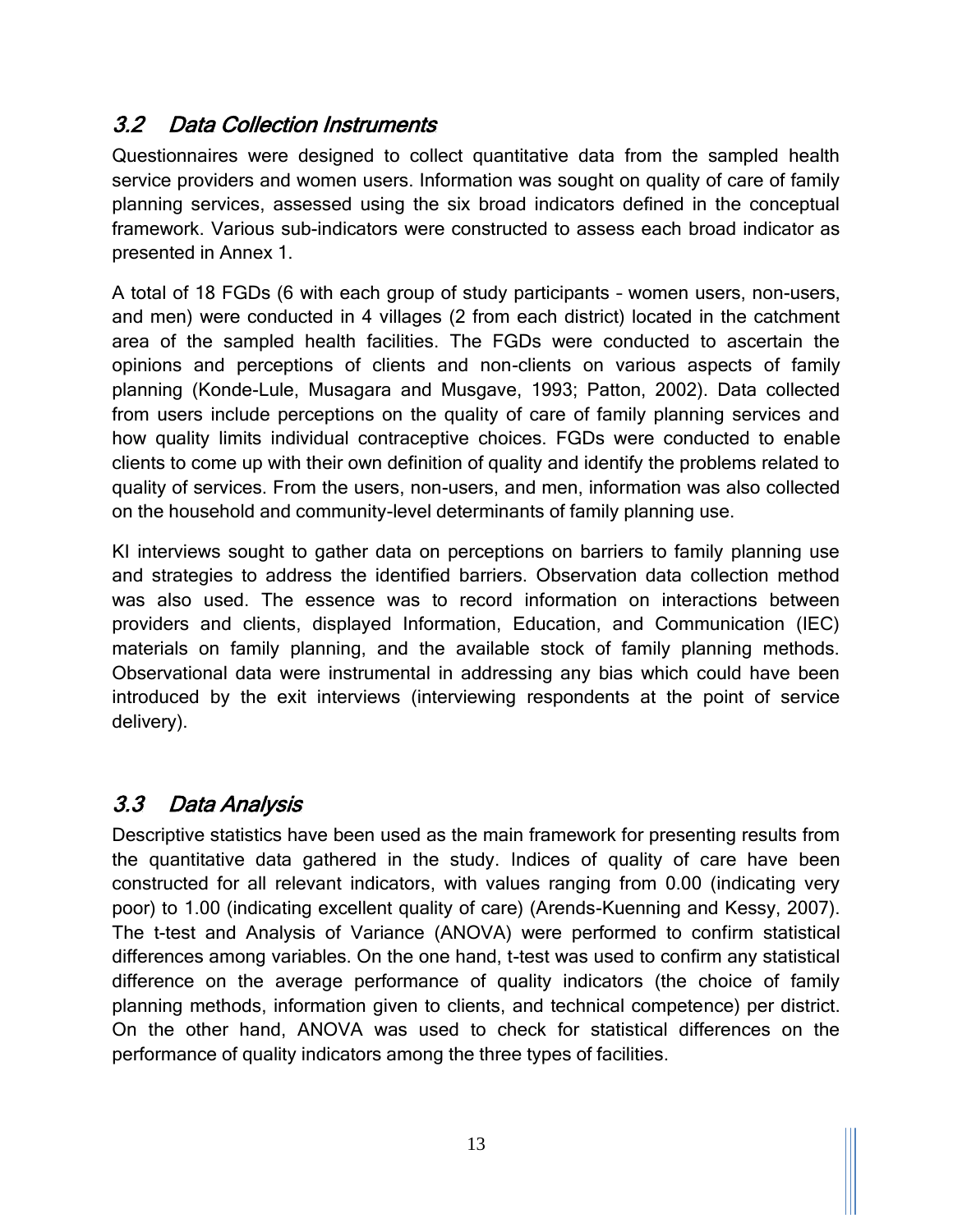Thematic analysis has also been used to interpret qualitative data collected from FGDs and key informants. This technique makes it possible to make inferences by objectively and systematically identifying and classifying patterns of meanings and key themes/messages emerging from the data. In the findings chapter, quantitative data from the closed-ended questions have been triangulated with qualitative evidence from the FGDs, KI interviews, and open-ended questions in the survey of respondents at the facilities, to explain the patterns in the results, as proposed by Steckler et al. (1992).

#### <span id="page-22-0"></span>3.4 Ethical Considerations

Given the sensitive nature of the study theme, care was taken in making sure that the study participants' rights are not violated. Measures to ensure this included seeking verbal consent from the respondents before interviewing them, organizing separate focus groups for men and women, and ensuring that male FGDs are handled by male data collectors, while female FGDs are handled by female data collectors. Interviews with clients at the health facilities were handled by female data collectors. It was made clear to the clients that if they were uncomfortable with the observation method (observing the interactions between the provider and the client), only exit interviews would be used. However, no client indicated being uncomfortable with observations.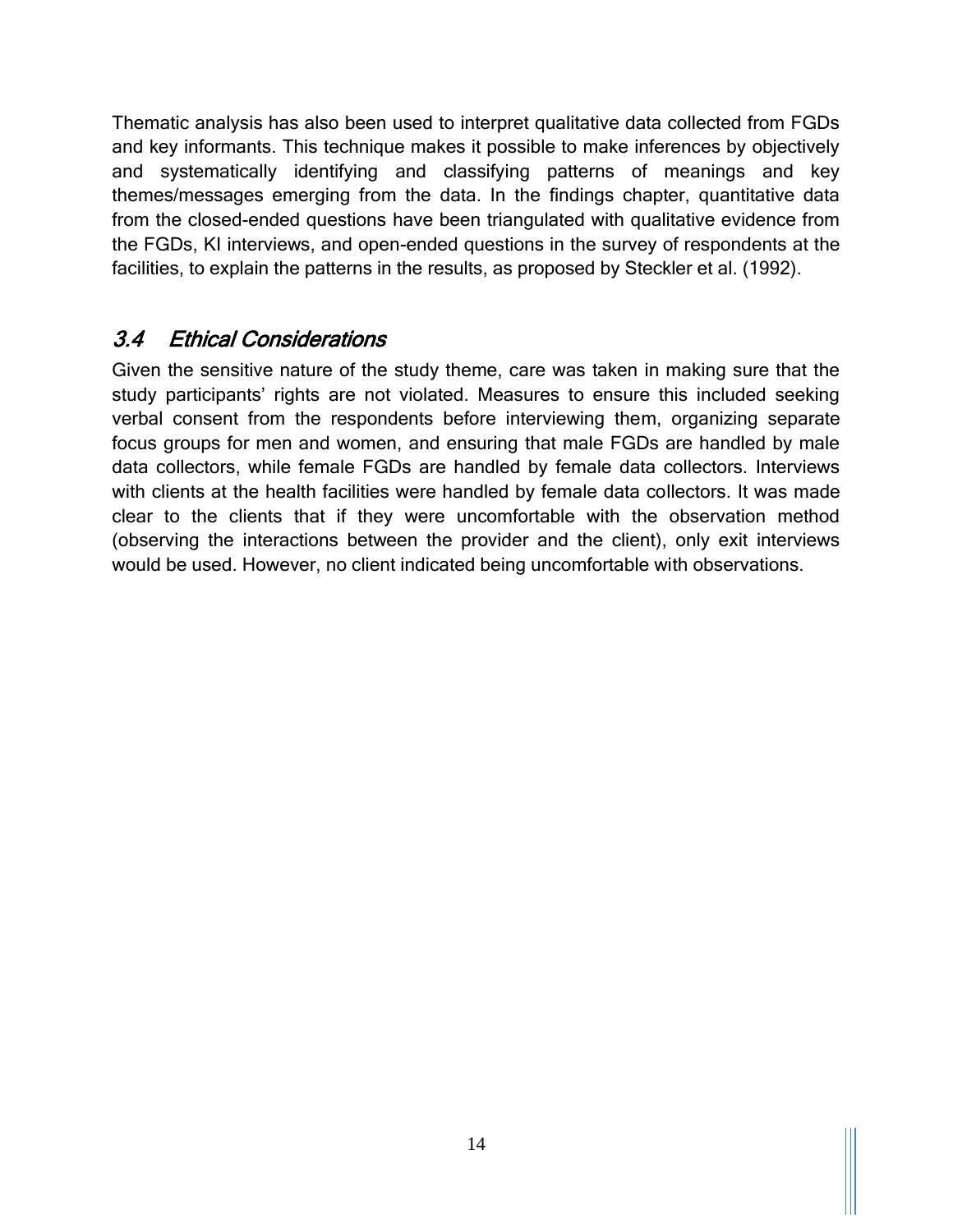### <span id="page-23-0"></span>4.0 FINDINGS AND DISCUSSION

#### <span id="page-23-1"></span>4.1 Quality of Care of Family Planning Services

Using the data collected from the providers and women users of family planning services, composite indicators of quality of care were developed around six themes reflecting service availability and adequacy:

- (i) Choice of methods of family planning services
- (ii) Information given to clients
- (iii)Technical competence
- (iv) Interpersonal relations
- (v) Mechanisms to encourage continuity
- (vi)Appropriate constellation of services

The quality of care indices range between 0.00–0.19 (indicating very poor), 0.20–0.39 (poor), 0.40–0.59 (average), 0.60–0.79 (good), and 0.80–1.00 (indicating excellent quality of care), as proposed by Arends-Kuenning and Kessy (2007).

#### <span id="page-23-2"></span>4.1.1 Choice of Methods of Family Planning Services

The range of methods available, based on women's accounts of available family planning services, was found to be of average in the three types of health facilities and in both districts (Table 3). This may mean that no combination of methods is offered at these facilities. Data presented in Table 3 show that the most promoted methods, and those of which the women were most aware, are pills and injectables (depo-provera) (>90%) and intra-uterine devices (vitanzi) and implants (vipandikizi) (>75%). The lesser known methods include diaphragms, foaming agents/spermicides, female and male sterilization, and natural family planning (<15% knowledge). Observational data from health facilities show the same with pills and depo-provera, available in >95% of the facilities. Condoms (mainly male condoms) were only available in 50% of the surveyed health facilities. Diaphragms and foaming agents were not available in any of the sampled facilities.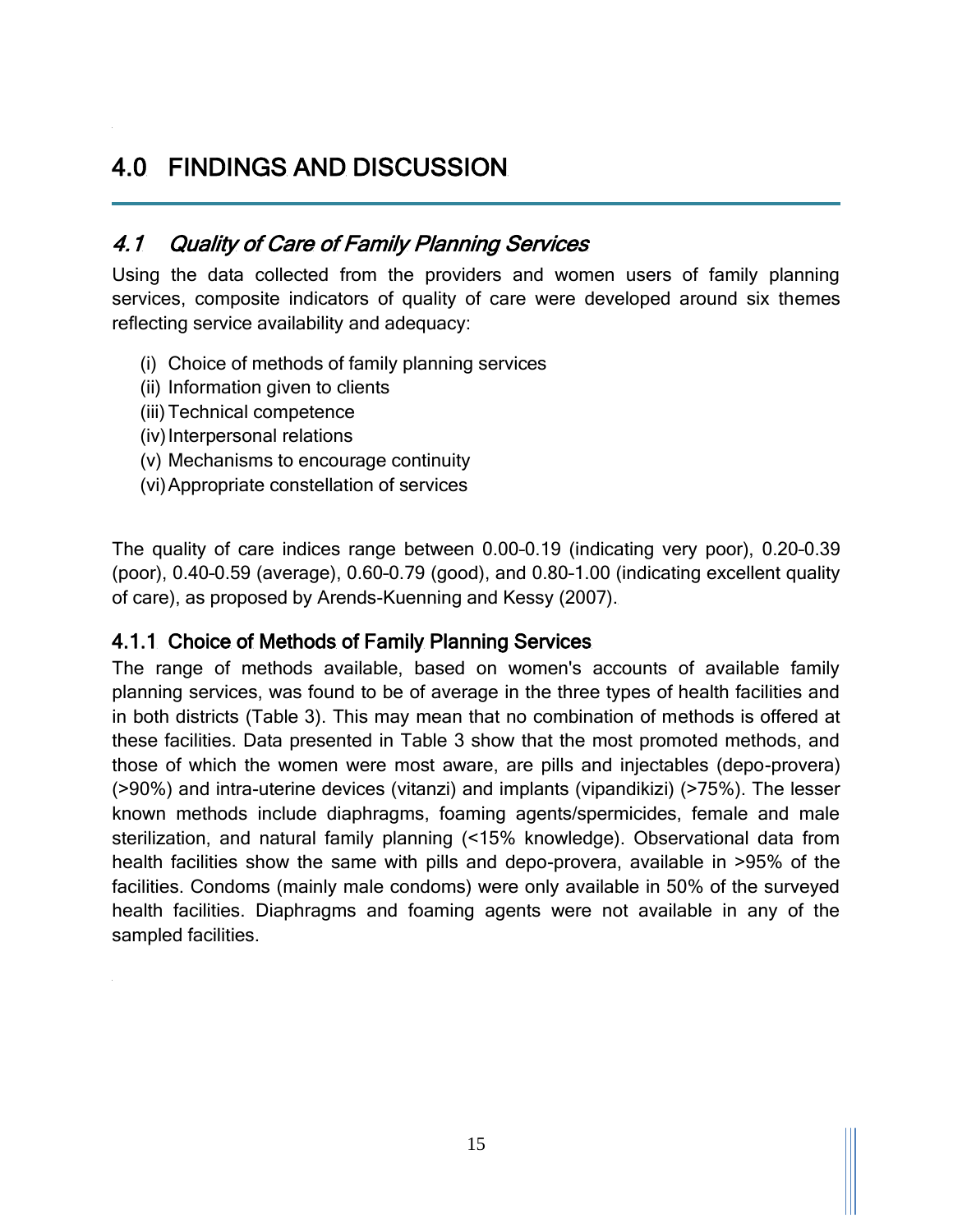| <b>Type of health facility</b> | <b>Misungwi</b>      |                | <b>Ukerewe</b>       |                |  |
|--------------------------------|----------------------|----------------|----------------------|----------------|--|
|                                | <b>Quality index</b> | <b>Remarks</b> | <b>Quality index</b> | <b>Remarks</b> |  |
| Hospitals                      | 0.6                  | Good           | 0.5                  | Average        |  |
| <b>Health centres</b>          | 0.5                  | Average        | 0.4                  | Average        |  |
| <b>Dispensaries</b>            | 0.4                  | Average        | 0.4                  | Average        |  |

#### <span id="page-24-1"></span>Table 3: Choice of Family Planning Methods

The average for all facilities was reduced by lack of diaphragms, foaming tablets, and information on natural family planning services. Information on natural family planning was not provided probably because of its ineffectiveness. The rather low rate for choice of methods at rural dispensaries is a reflection of the inability of dispensaries to offer some methods, for example, Intra Uterine Contraceptive Devices (IUCDs) and sterilization, due to inadequate facilities and trained personnel. Wide use of injectables (depo-provera) has been reported elsewhere in Sub-Saharan Africa (Prata, 2009).

#### <span id="page-24-0"></span>4.1.2 Information Given to Clients

The information given to clients is rated as good in all sampled facilities, except for hospitals in Ukerewe, where the facilities attained an average score (Table 4). The t-test values showed borderline significant variation between Ukerewe and Misungwi districts in mean scores for information given to clients (p<0.063), meaning that compared to Ukerewe, Misungwi district offers slightly higher quality services as defined by the variables for measuring this indicator (see Annex 2 for statistical results). Most variables under this theme performed well (>70%), e.g. given a chance to select preferred method, informed of difference between permanent and reversible methods, and discussion on reproductive goals and dual protection of condom use (77%). The surveyed women were very conversant on the mode of action of depo-provera and implants – that is, they know they have to go to the facility for injection after every three months, and they understand that implants can last for 3–5 years. They were also conversant on the side effects of some of the methods, e.g. headaches, abdominal pain, nausea, dizziness, unusual body-swelling, swelling of the veins, loss of body weight, pains in the part of the arm where implants are placed, increase in blood pressure/abnormal blood circulation, and prolonged menstrual cycles. Prolonged menstrual cycle was mentioned as a common symptom among women using depoprovera.

However, most women had no knowledge on conditions/symptoms that would require them to return to the health facilities for additional assistance and/or check-up. Also,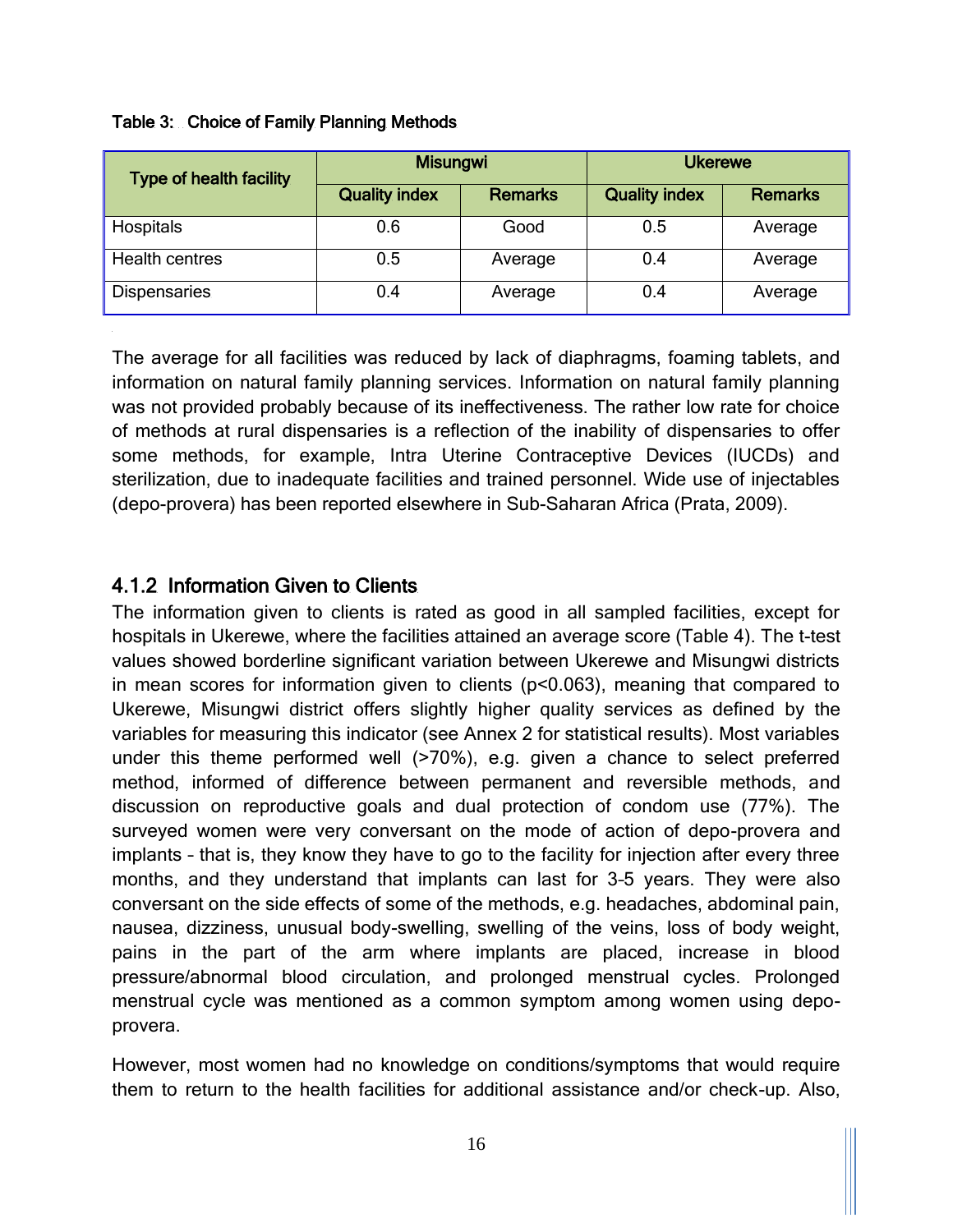although 68% of the women clients mentioned the presence of misconceptions about family planning use in their community, only half of the family planning clients mentioned that the providers provided clarifications on these misconceptions.

Women users also pointed out that providers often do not provide adequate information on the side effects of contraceptives, and on how to cope with them. Lack of proper knowledge about these side effects can result in discontinuation of use and also deters women from seeking family planning services. Side effects like swelling of veins (varicose vain) are embarrassing, and ways to address them should be well communicated to women and their partners.

Nevertheless, some male FGD members argued that some of the side effects are caused by the users themselves when they fail to follow the instructions from the health service providers. Some women misuse the methods by, e.g., swallowing a lot of pills with the intention of abortion which in turn causes problems. One man cautioned that:

"...like other medicines, family planning pills become poisonous in the body if excessively swallowed," (FGD with men, Misungwi A Street, Misungwi).

| <b>Type of health facility</b> | <b>Misungwi</b>      |                | <b>Ukerewe</b>       |                |  |
|--------------------------------|----------------------|----------------|----------------------|----------------|--|
|                                | <b>Quality index</b> | <b>Remarks</b> | <b>Quality index</b> | <b>Remarks</b> |  |
| Hospitals                      | 0.7                  | Good           | 0.5                  | Average        |  |
| <b>Health centres</b>          | 0.7                  | Good           | 0.6                  | Good           |  |
| <b>Dispensaries</b>            | 0.6                  | Good           | 0.7                  | Good           |  |

#### <span id="page-25-0"></span>Table 4: Information Given to Clients

The major weakness in delivering family planning information is that it is confined to the women who have presented themselves to the health facility for various reasons. Community-wide modes of delivering family planning information are rarely used, and those that do occur are usually from intermittent interventions by NGOs. While users have adequate information on some aspects of family planning methods, the FGD findings point to inadequacy of the information provided to the community. There are no regular community-wide social marketing campaigns to enlighten community members on the efficacy of family planning methods and benefits. This was echoed in the men FGDs:

"Family planning materials should be provided to ALL and not only to those few people that go to the clinics; why will I go to the health facility if I don't have a sick child or my wife is not pregnant? I recommend family planning materials to be provided at the village assembly, "(FGD with men, Iteja village, Misungwi).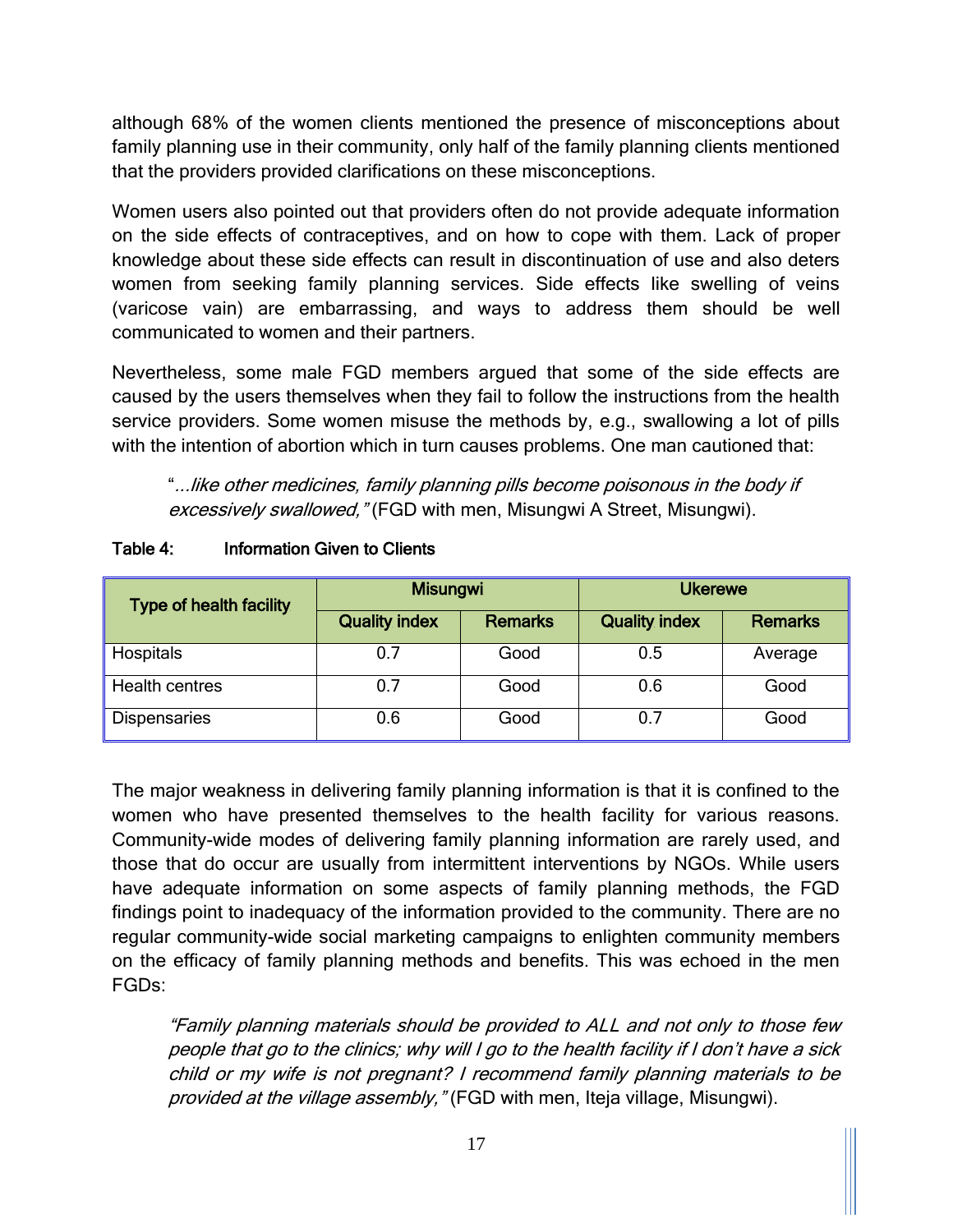"We have never seen road shows in this village! Family planning stakeholders can use road shows, organize meetings with councillors, organize village meetings with both men and women, to provide family planning education; people will ask questions when they get answers they will understand," (FGD with men, Hamkoko village, Ukerewe).

As noted elsewhere, providers sometimes also discourage women from accessing certain methods of contraception, based on personal biases and beliefs (Prata, 2009), and refuse to counsel clients on some of the long-term methods such as the IUCD (MoHSW, 2013). Similar incidents were noted in the FGDs, where people reported that some service providers misinform or discourage women on the use of modern family planning services:

"… it is up to you. Do not rush to use those family planning methods because they have side effects; they will affect you," (FGD with women users, Nkirizaya village, Ukerewe).

"... you see this kind of heavy bleeding? This is a result of using modern family planning methods, and it can be worse," (FGD with women users, Nansio, Ukerewe).

Incorrect information on efficacy of family planning services also deters women. A study of eight developing countries showed that 50%–70% of women thought the use of oral contraceptive pills was a considerable health risk, even though having a baby in a lowresource setting can be up to 1,000 times as dangerous as taking oral contraception (Grubb, 1987, cited in Prata, 2009).

Thus, it is imperative to address the misconceptions by providing well-packaged information on efficacy of various family planning methods and benefits to communities through community-wide social marketing campaigns. For instance, incorrect knowledge can be addressed in the IEC campaign by using simple, single-message flyers and announcements, such as "family planning is safe" or "family planning is safe and works", to empower women (Prata, 2009). A study conducted in Malawi showed that family planning is increasingly becoming a social norm in the country, because of the concerted efforts by the Ministry of Health to disseminate information on the benefits of modern family planning methods to communities, with emphasis on the idea that "modern contraception can help mothers avoid pregnancies that may be too early, too frequent, too many, and too late" (USAID et al., 2012: 17).

Social marketing campaigns have been proven to be very effective in changing behaviour, for example, in interventions such as Oral Rehydration Salts (ORS) and condoms use (BASICS, 1998), and in the use of Insecticide Treated Nets (ITNs) (Minja, 2001). These approaches can be adapted to help address challenges of family planning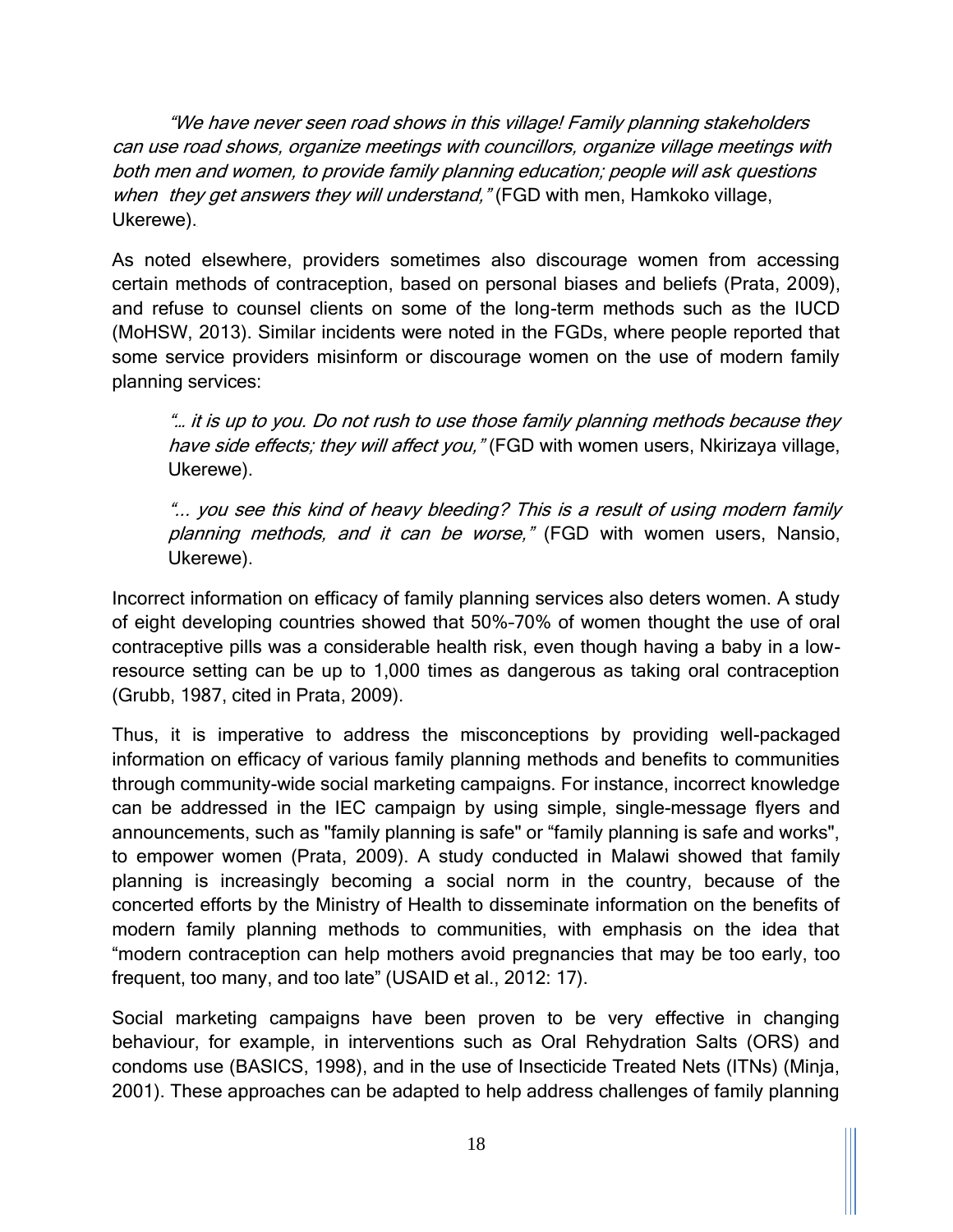use in rural settings. Adaptation can be in form of using community-based social groups and community health workers (Mshana, 2010).

#### <span id="page-27-0"></span>4.1.3 Technical Competence

The technical competence aspect of quality is divided into visible technical competence in terms of staff training and clients' management, and privacy. Overall, the technical competence was found to be excellent in hospitals, good in health centres, and average in dispensaries in both districts (Table 5). The average for all health facilities was pulled down by failure to manage clients appropriately in terms of taking necessary diagnostic tests before providing family planning services. For the dispensaries, apart from managing the clients well, the average was also pulled down by lack of privacy and unavailability of electricity and running water. Specific components of technical competence are discussed in the following subsections.

| <b>Type of health</b> |                                                                 |                         | <b>Misungwi</b>  | <b>Ukerewe</b>          |                  |
|-----------------------|-----------------------------------------------------------------|-------------------------|------------------|-------------------------|------------------|
| facility              | <b>Variables</b>                                                | <b>Quality</b><br>index | <b>Remarks</b>   | <b>Quality</b><br>index | <b>Remarks</b>   |
| Hospitals             | <b>Technical competence</b>                                     | 0.8                     | <b>Excellent</b> | 0.8                     | <b>Excellent</b> |
|                       | Visible competence<br>(a)                                       | 1.0                     | Excellent        | 1.0                     | Excellent        |
|                       | (b) Privacy                                                     | 1.0                     | Excellent        | 0.6                     | Good             |
|                       | (c) Staff competence<br>(screening of clients)                  | 0.5                     | Average          | 0.4                     | Average          |
|                       | (d) Staff competence<br>(training)                              | 0.8                     | Excellent        | 1.0                     | Excellent        |
| <b>Health centres</b> | <b>Technical competence</b>                                     | 0.7                     | Good             | $\overline{0.7}$        | Good             |
|                       | Visible competence<br>(a)                                       | 0.5                     | Average          | 0.7                     | Good             |
|                       | Privacy<br>(b)                                                  | $\overline{0.7}$        | Good             | 1.0                     | Excellent        |
|                       | Staff competence<br>$\left( c\right)$<br>(screening of clients) | 0.6                     | Good             | 0.3                     | Poor             |
|                       | Staff competence<br>(d)<br>(training)                           | 0.9                     | Excellent        | 0.7                     | Good             |
| <b>Dispensaries</b>   | <b>Technical competence</b>                                     | 0.4                     | Average          | 0.5                     | Average          |
|                       | (a) Visible competence                                          | 0.2                     | Poor             | 0.3                     | Poor             |
|                       | (b) Privacy                                                     | 0.5                     | Average          | 0.4                     | Average          |
|                       | (c) Staff competence<br>(screening of clients)                  | 0.4                     | Average          | 0.4                     | Average          |

#### <span id="page-27-1"></span>Table 5: Technical Competence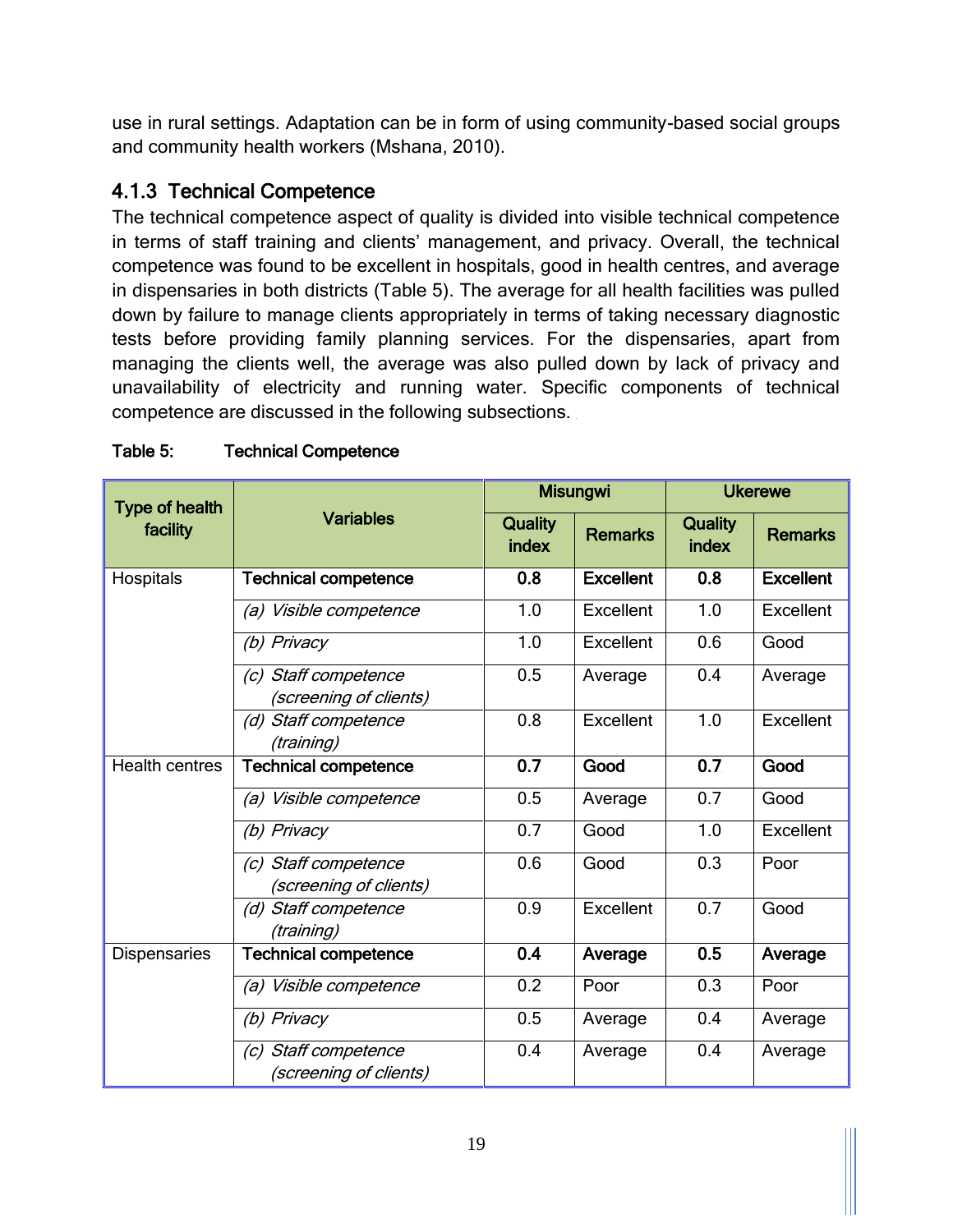| Staff competence<br>(a) | ħ<br>v.u | Average | U.5 | Average |
|-------------------------|----------|---------|-----|---------|
| (training)              |          |         |     |         |

 $\mathbb{H}$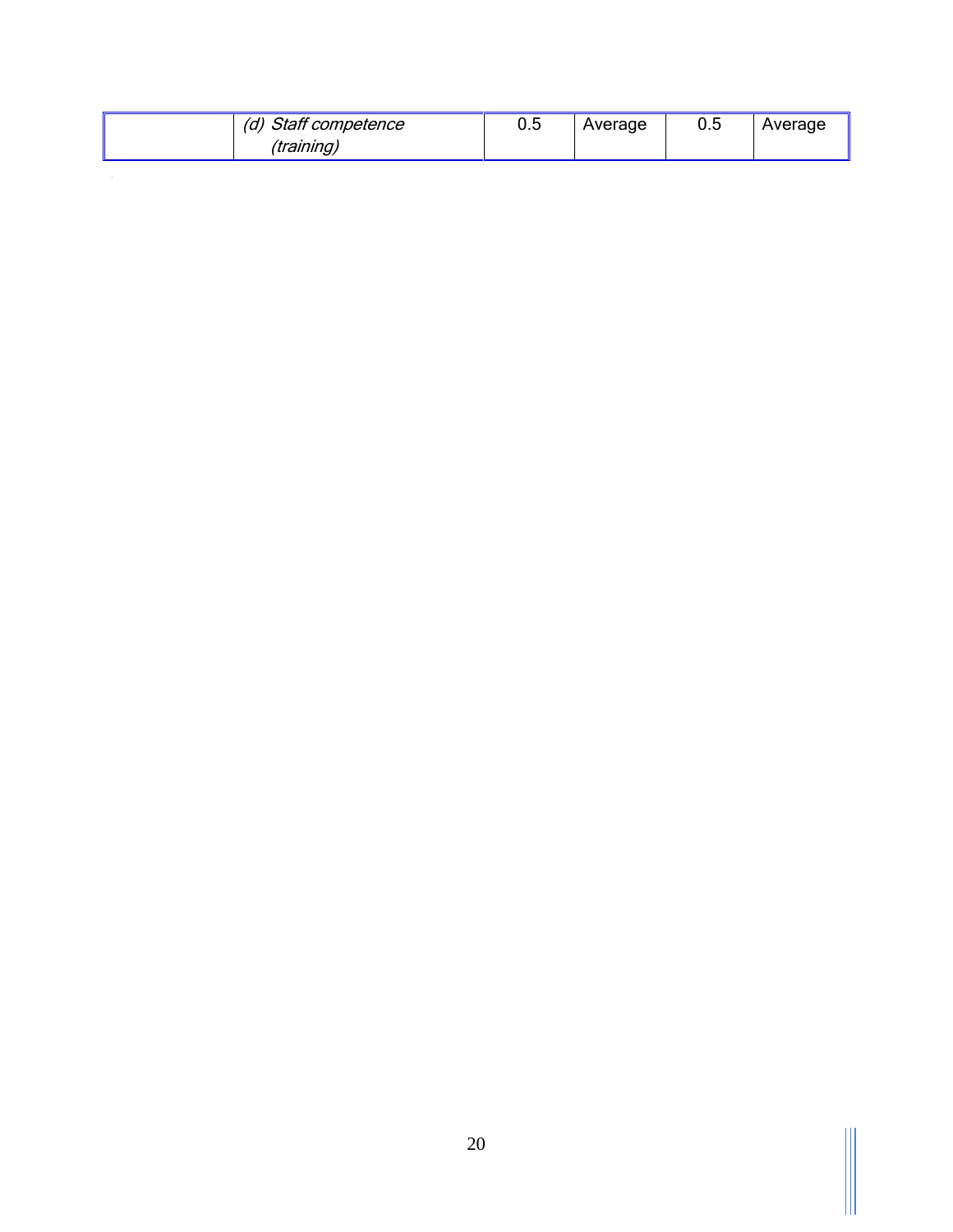#### Visible Technical Competence

Visible technical competence was measured by availability of electricity and water supply in the facility. The index for this indicator was excellent for hospitals in both districts and good for health centres in Ukerewe. The index was poor for dispensaries located in both districts. The t-test values showed significant variation in mean scores for visible technical competence between Ukerewe and Misungwi districts (p<0.006), meaning that Ukerewe district offers services of higher quality compared to Misungwi. Furthermore, only visible technical competence was significantly different among the three types of health facilities (p<0.0001). More specifically, hospitals, versus health centres and dispensaries, offer high quality services as defined by the variables for measuring this indicator (see Annex 2 for statistical test results). Although most dispensaries in rural areas do provide a wide range of MCH services, including antenatal and postnatal care, delivery services, and MCH, about a third of dispensaries do not have running water (MoHSW et al., 2015). In some rural facilities it is still common that a woman showing up for delivery services must come with a bucket of water or have a relative around who can fetch water for her. Likewise, some rural health centres lack piped water and electricity. Nevertheless, the invention of solar technology has been very helpful for rural-based health facilities.

#### **Privacy**

The score of this index was consistently high in district hospitals and health centres but low in dispensaries. In hospitals and health centres, privacy was somehow ensured by having proper examination and counselling rooms and an open area in the MCH department where education sessions are conducted. In most of the hospitals and health centres, curtains are also used to separate different cubicles, where necessary, to ensure privacy of clients.

The recently released Tanzania Service Provision Assessment (TSPA) survey shows that visual and auditory privacy has been ensured in majority of health facilities even those in rural areas (93%) (MoHSW et al., 2015). However, in this study, consultation rooms with auditory and visual privacy were only available in 15% of the sampled health facilities. Failure to ensure privacy is detrimental to women's esteem, especially those who are using family planning services secretly. In male FGDs it was echoed that more women are currently using family planning compared to the past, but there are only a few who are open about it to their husbands; the majority of women keep their pills hidden or do not inform their husbands on their use of implants or injectable. Majority of men find out only when there are side effects that cannot be hidden:

"Sometimes there is no privacy at the health facility and some users do not like to be seen and known as users of family planning, as they have not informed their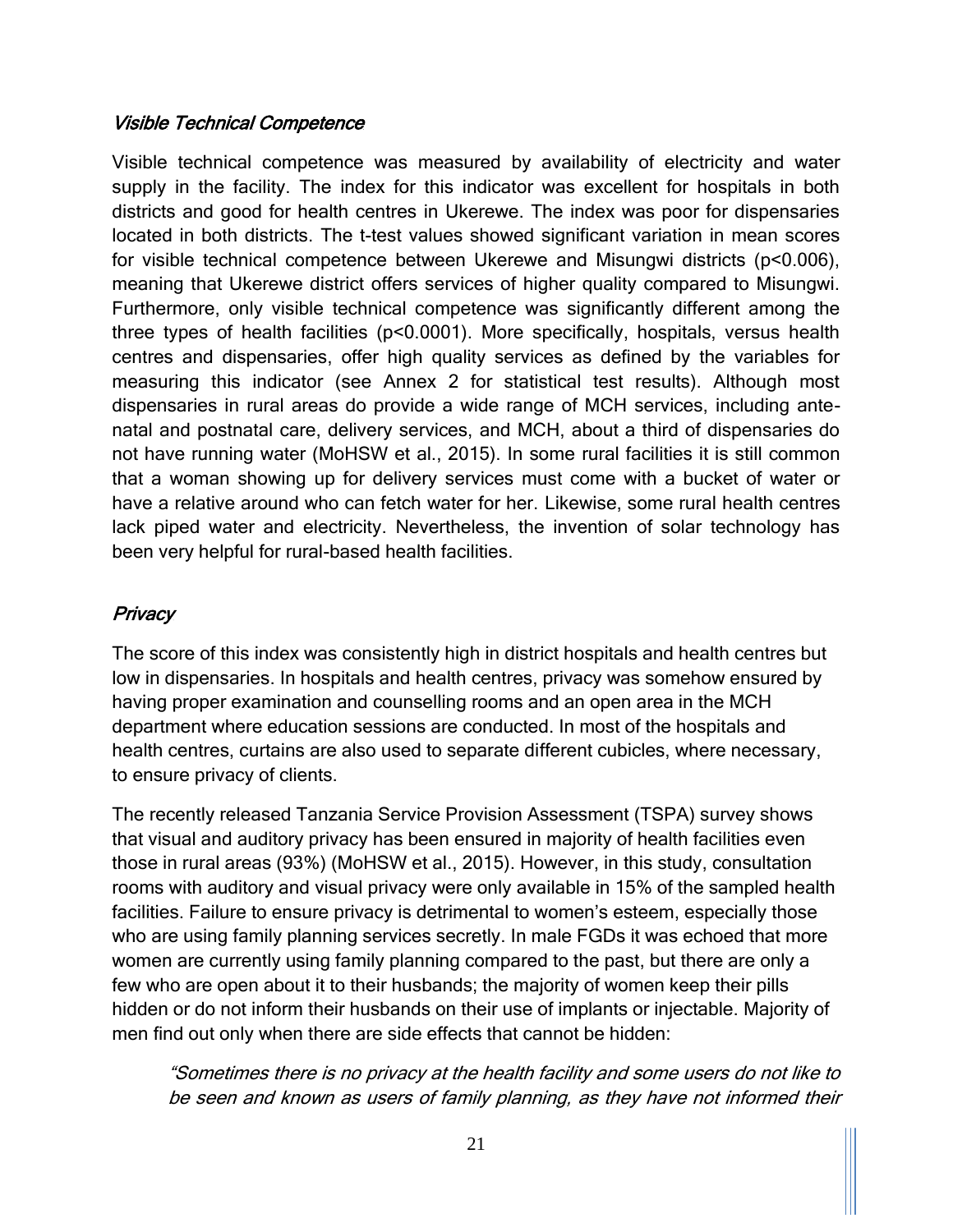husbands. And you know some people cannot keep secrets; when they see a woman at the health facility they will talk and talk and talk...," (FGD with men, Nkirizya village, Ukerewe).

#### Staff Training

The staff competence score in terms of training was excellent and good in hospitals and health centres; but it was average in the dispensaries. The interpretation of these findings is that providers have at least some basic knowledge on family planning. Some 78% of the interviewed providers mentioned that basic clinical skills were covered in the pre-service training, while 44% mentioned attending additional in-service training that covered family planning clinical skills, comprehensive family planning clinical skills, or contraceptive technology updates. The t-test values showed borderline significant variation in mean scores between Ukerewe and Misungwi (p<0.082) for provider training, meaning that Misungwi had more trained providers of family planning services (see Annex 2 for statistical results). However, it was noted from the KI interviews that providers at lower level health facilities can provide only pills, condoms, and injectable contraceptives, which limits the choice of methods. In fact, these are the only methods that are widely available at dispensaries and health centres. During the midterm review of the Health Sector Strategic Plan III in 2013, very few providers reported being able to safely and effectively offer implants or place IUCDs, even when supplies were available. Patients ended up being referred elsewhere or turned away because providers are not skilled enough to administer the contraceptives (MoHSW, 2013).

#### Screening of Clients

Screening of clients is an indicator with consistently low scores across health facilities, meaning that clients are not thoroughly investigated before commencing family planning. However, t-test values showed significant variation in mean scores for technical competence in terms of screening the clients (p<0.005). This means that compared to Ukerewe district, providers in Misungwi more often screen the clients before providing family planning services (see Annex 2 for statistical results). Important checks that would normally need to be done before administration of contraceptives include client's blood pressure and weight, as well as breast, abdominal, and pelvic examinations. Proper screening is important in making sure that the given method is compatible with any medical condition the woman might have – e.g., high blood pressure and currently pregnant. Yet results from the study reveal that these are not done, even in higher level health facilities.

Lack of client screening before starting family planning was echoed in both male and female FGDs. Examples were given of women who were given depo-provera but later conceived nonetheless, while under medication. Some community members challenged the effectiveness of depo, but others mentioned that the women in question were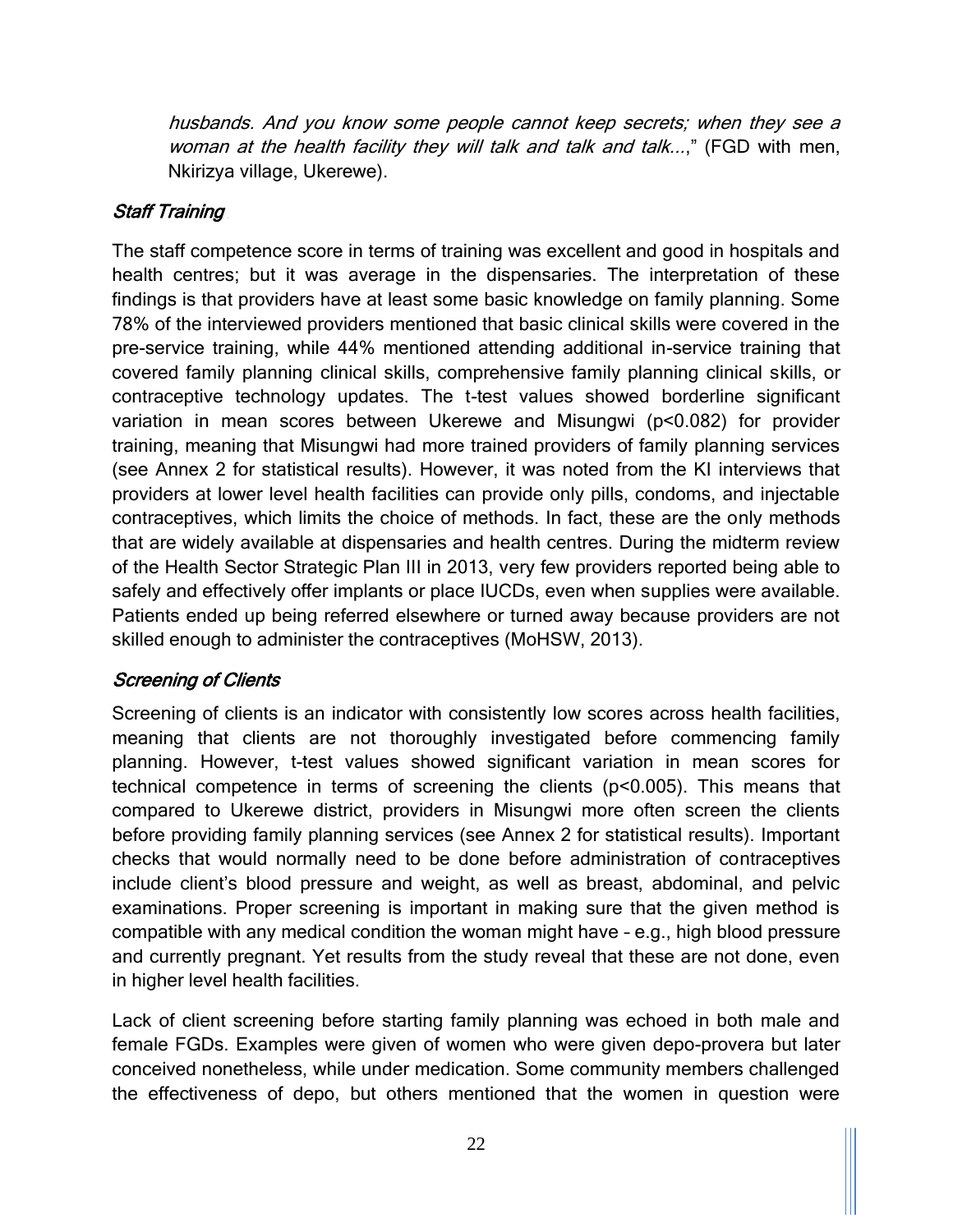perhaps already pregnant and no effective pregnancy tests had been done to rule out that possibility before they started using the contraceptives.

Similar to absence of proper screening, proper counselling is also not done before the clients start using the contraceptives. A few studies in Tanzania have documented insufficient counselling on method selection, particularly the extent to which providers consistently and adequately counsel clients to determine and meet their individual needs (URT, 2013b).

#### <span id="page-31-0"></span>4.1.4 Interpersonal Relations

The interpersonal relations index was excellent for all the sampled health facilities. The scores were constructed from variables showing how comfortable the providers were in discussing sexual behaviour related to STD/HIV, with women attending MCH clinics. This was based on observational data collected during the educational sessions at the MCH sections of the facilities. It was assumed that if the providers could discuss and ask questions on sensitive sexual behavioural issues with women, discussions on issues related to use of family planning methods would also be possible.

Findings from interviews with women users further show that in most cases, they were treated with empathy and were encouraged to ask questions during their visits. Nonetheless, only about 50% reported actually asking questions. Abusive language by providers was reported to be common when women visited for delivery services, compared to when they visited for family planning. During FGDs with women users, some mentioned that the providers failed to sensitively handle the clients:

"I went to the health facility for family planning services. I wanted to use injectable contraceptive. The provider told me, 'we are tired of injecting you; change the method' (use IUCD or implant)," (FGD with women users, Mwanangwa village, Misungwi).

"I had an implant, and I was bleeding excessively; I went back to the facility and asked the nurse to remove it. They told me that they had a seminar, so I should go back home and comeback the next day. However, one of the nurses decided to attend me. She removed one implant and showed me. She tried to remove the second one but she couldn't. She finally told me to go home, and that she had already removed it but without showing me the implant. My arm is still in pain and I think maybe the implant is still there or it has disappeared into my body," (FGD with women users, Nansio, Ukerewe).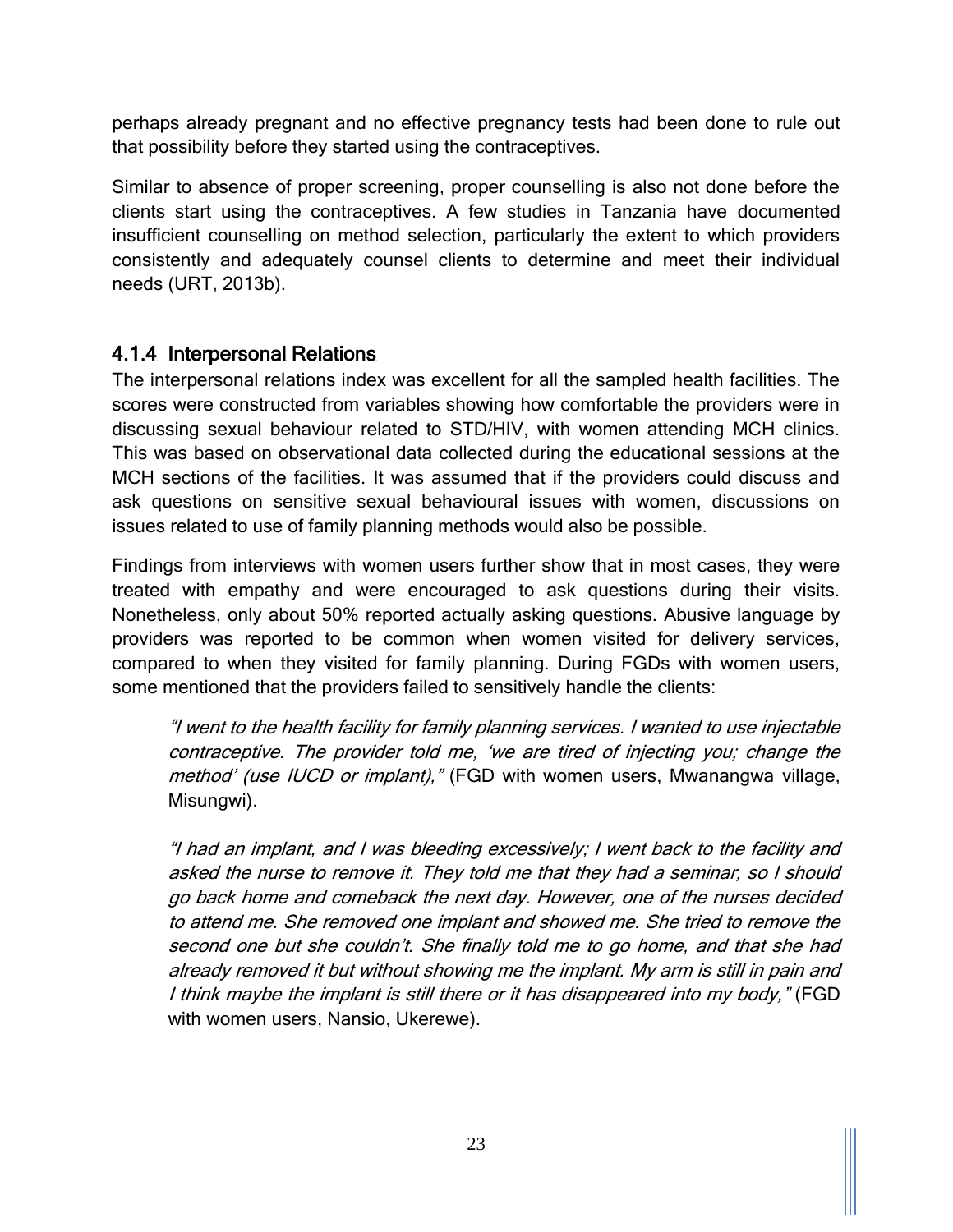#### <span id="page-32-0"></span>4.1.5 Mechanisms to Encourage Continuity

The score for mechanisms to encourage continuity ranged from good to excellent in the sampled facilities. The index was measured by three proxy variables:

- whether the facility makes referrals (for health centres and dispensaries),
- whether the providers discussed return visits and follow-ups with the clients, and
- Whether clients are asked to return to the clinic at any time if they have a question, concern, or problem.

Fewer referrals were expected from hospitals (referrals could be made to the nongovernmental organizations), but dispensaries were expected to be making more referrals, followed by health centres. This was echoed in the FGDs with clients:

"I went to the dispensary for injectable, but they were short of supply; they gave me pills which I used for two days. I felt nauseated and went back to the dispensary. They then referred me to the health centre, where I had an injectable and felt okay," (FGD with women users, Buzegwe village, Ukerewe).

Some exceptions were expected, nonetheless. Dispensaries, particularly in rural areas, might not have been making referrals even where they were needed because there are no nearby facilities to which they refer the women. Arends-Kuenning and Kessy (2001) note that for family planning services in particular, providers know that even if they referred the women to facilities in urban areas, travel costs could still be a stumbling block for most of them. However, referrals are important for tubal-ligation and vasectomy, since these services cannot be performed at the primary health facility level.

One issue raised by key informants from PSI relates to inadequate management of clients who consistently experience side effects from using various contraceptive methods. Providers should be trained on how to handle clients with such condition:

"The issue is not only about how to encourage continuity. If a woman has started with pills and is affected and switches over to implants but still experiences serious side effects, the woman is told to just tolerate them, and the problems persist for so long. If this happens, the use of family planning services becomes another disease to her; she will despair and end up at the traditional healers and sometimes if God wishes, she is cured. Such a client cannot believe in family planning services and will never use it again," (Key Informant, PSI).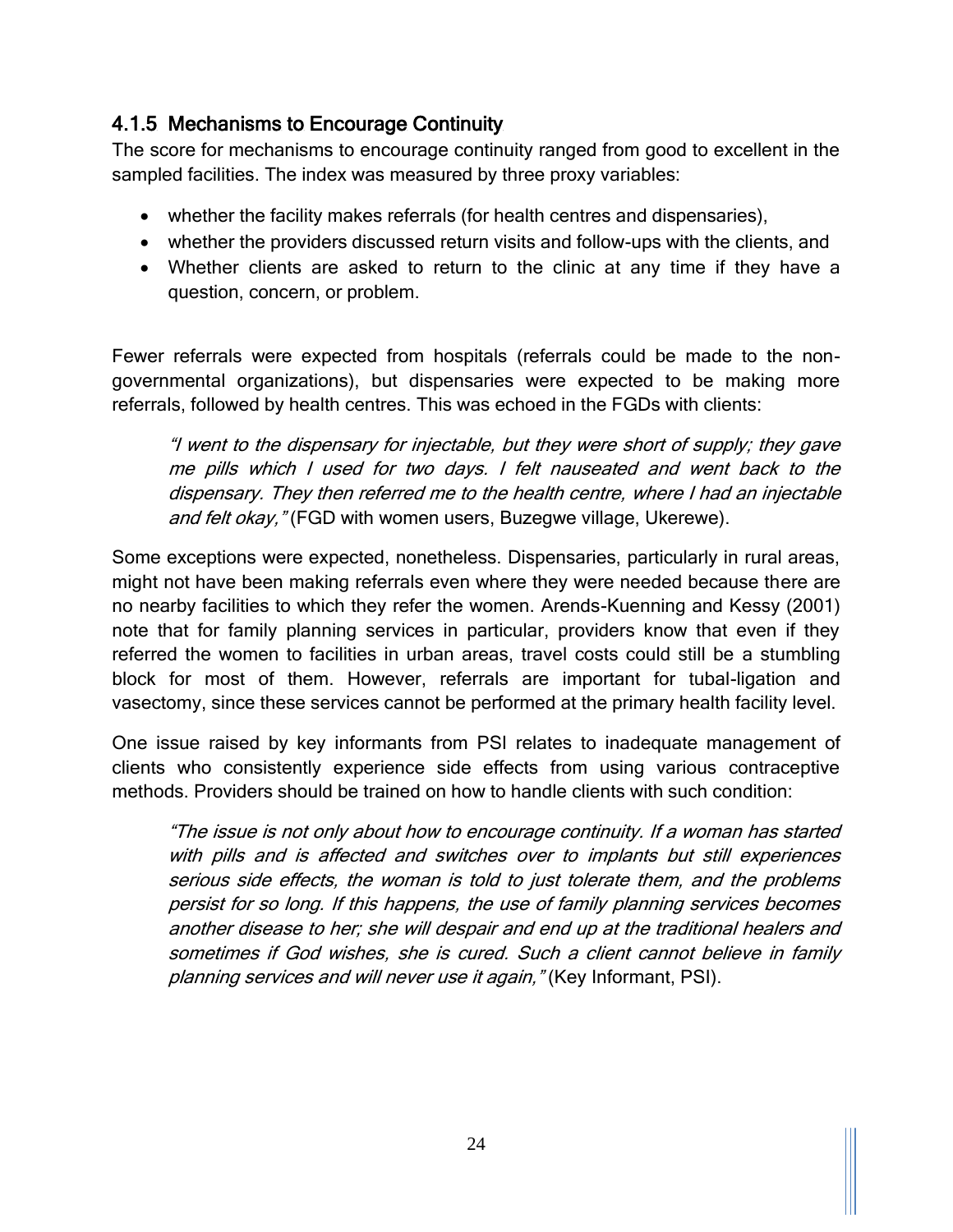#### <span id="page-33-0"></span>4.1.6 Appropriate Constellation of Services

The constellation of services index was good for all facilities. Most of the sampled health facilities had child immunization services, Intermittent Presumptive Treatment for pregnant women (IPTp), Tetanus Toxoid (TT) for pregnant women, and ANC services. Maternity/delivery care was also provided, even at dispensaries. However, most dispensaries do not have the capacity to offer even Basic Emergency Obstetric Care (BEmOC) although often times, dispensaries are the only available service delivery points in the rural areas. In the SARA survey, only one third of dispensaries and half of health centres had the capability of providing all BEmOC signal functions. Of the 25 health facilities sampled in this study, 11 had Voluntary Counselling and Testing (VCT) centres for HIV and AIDS. Nevertheless, even without VCT centres, HIV and AIDS counselling services and HIV and AIDS education were still offered. However, providers perceived that family planning services are not given priority like other services, e.g. child immunization, ANC, etc.

Constellation of services is important because some of the symptoms of Sexually Transmitted Infections (STIs), e.g. bleeding, are quite similar to side effects from use of contraceptives. As such, it is important that women are encouraged to return to facilities for investigation, advice, and care whenever they experience complications or unusual symptoms. This might help reduce the prevalence of misconceptions about the side effects of the family planning options.<sup>6</sup>

#### <span id="page-33-1"></span>4.2 Accessibility and Affordability of Family Planning Services

This study finds that the services are mostly accessible and affordable to the majority of community members at the point of service delivery. Nevertheless, there is a problem of limited choice, especially at dispensaries, which, given their nearness, are the first place of contact for most community members. Although the choice of methods is broad at hospitals and partly at health centres, few women live within the vicinity of these facilities. Most hospitals are located in urban areas/district headquarters, while the majority of women live in rural areas. This means that the services offered at hospitals and health centres might not be accessible to a lot of women. Occasionally, providers from hospitals (e.g. Nansio district hospital) and non-government organizations such as PSI conduct community outreach programmes. IUCD implants and condoms have been made available through these kinds of community outreach programmes as well.

The SARA report notes that dispensaries are expected to offer oral contraceptives and condoms, while health centres and hospitals, in addition to offering oral contraceptives and condoms, can offer surgical methods and IUCDs, depending on the available

 $\overline{\phantom{a}}$  $<sup>6</sup>$  Interviewed providers cautioned that it is very important to provide all of these services under one roof,</sup> although there are challenges with regard to infrastructure and shortage of trained providers.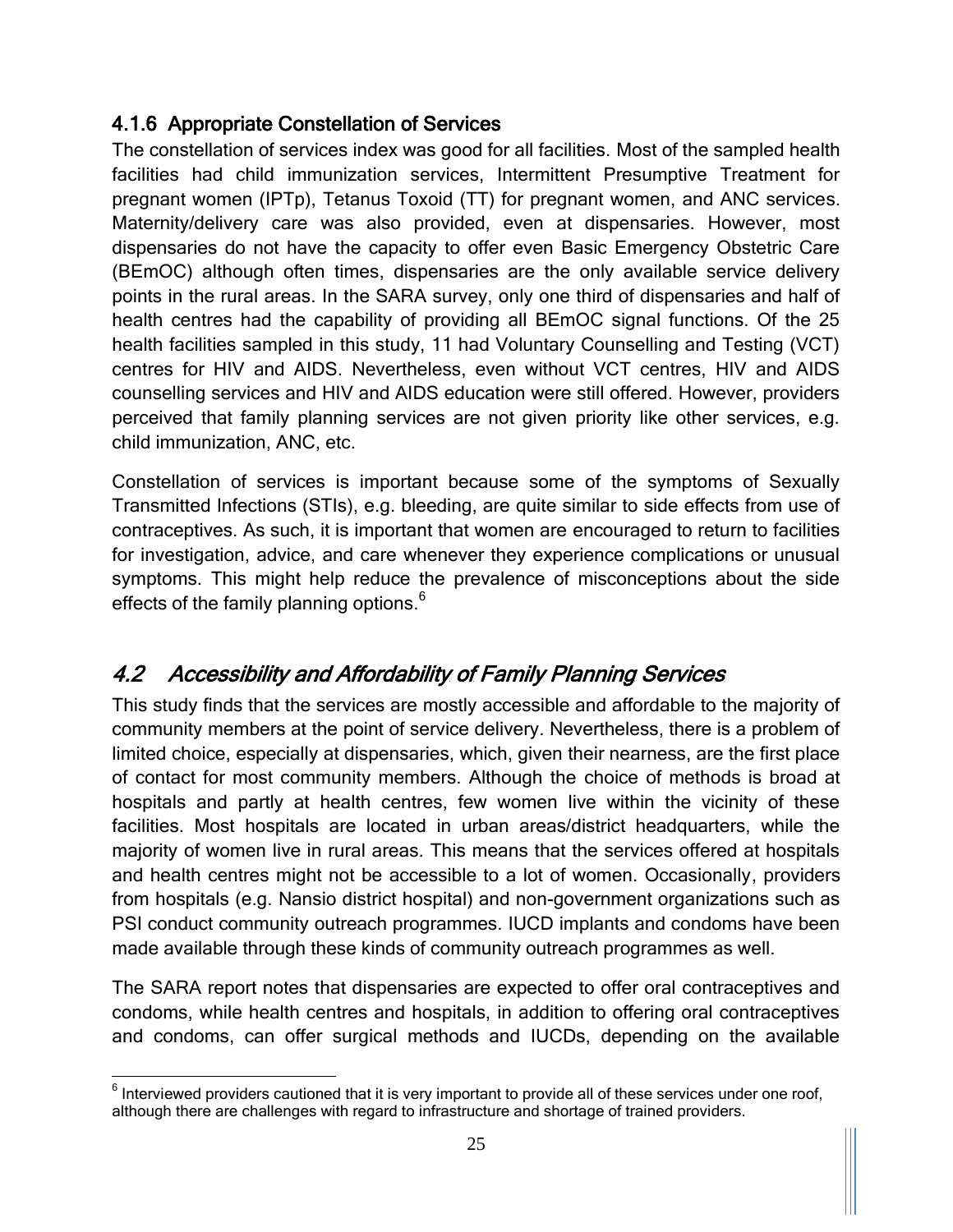infrastructure and expertise. Surgical/permanent contraception is largely restricted to hospitals (URT, 2013c). This level of protection/restriction affects rural women's access to the desired services. Rural women in many parts of Africa receive services from dispensaries and Community-Based Distributors (CBDs), but dispensaries may not have the desired method, and CBDs are only allowed to distribute pills and condoms. Yet it is exactly in rural Sub-Saharan Africa where women prefer injectable contraceptives. Depo-provera provision by CBDs has been used in many parts of Asia and Latin America, and it has been tried in pilot projects in Uganda, Madagascar, and Ethiopia (Prata, 2009). However, in most Sub-Saharan Africa, depo-provera can only be provided by skilled personnel, despite the evidence showing its safety, feasibility, and acceptability at the community level (Stanback et al., 2007). Similarly, the satisfactory provision of IUCD insertion by non-physicians has been established since 1970s (Prata, 2009), but skill restrictions are still rampant.

To compensate for the lack of trained personnel to provide family planning services at the outreach level (as echoed by MoHSW (2013) and KIs in this study), empowering community health workers to deliver more family planning choices and messages is an important mechanism for encouraging continuity and stimulating demand for family planning. A vast body of literature from various evaluations has demonstrated the acceptability and effectiveness of CBD programmes in generating demand and increasing access and use of modern contraceptives in Tanzania, particularly among the hard to reach populations (Kibuga, 2005; Simba et al., 2011). Bringing services to the doorstep in rural areas through health extension workers, as noted in Ethiopia, has resulted in tremendous achievements in contraceptive use (USAID et al., 2012). Madagascar, for example, records an informative success story in increasing CPR through training of community health workers to provide family planning services with injectable contraceptives (WHO, 2010).

Family planning services in public health facilities are provided for free, as are the services offered by some non-governmental organizations such as PSI Tanzania. However, payment of unofficial fees, especially for inserting and removing implants, was reported during the FGDs with women users. Given the competing demands on the limited incomes for rural dwellers, and low acceptability of the services, attaching a fee to family planning use could deter women from accessing the services. One member in women users FGD noted:

".... Mhhh! Family planning services are available in our dispensary. If we were asked to pay anything, it wouldn't have been possible for us to access these services because the economic situation wouldn't allow us. If you ask your husband for TZS 500 for the service, he would say, 'get out of here (...), I have no money to waste, '...." (FGD with women users, Buzegwe village, Ukerewe).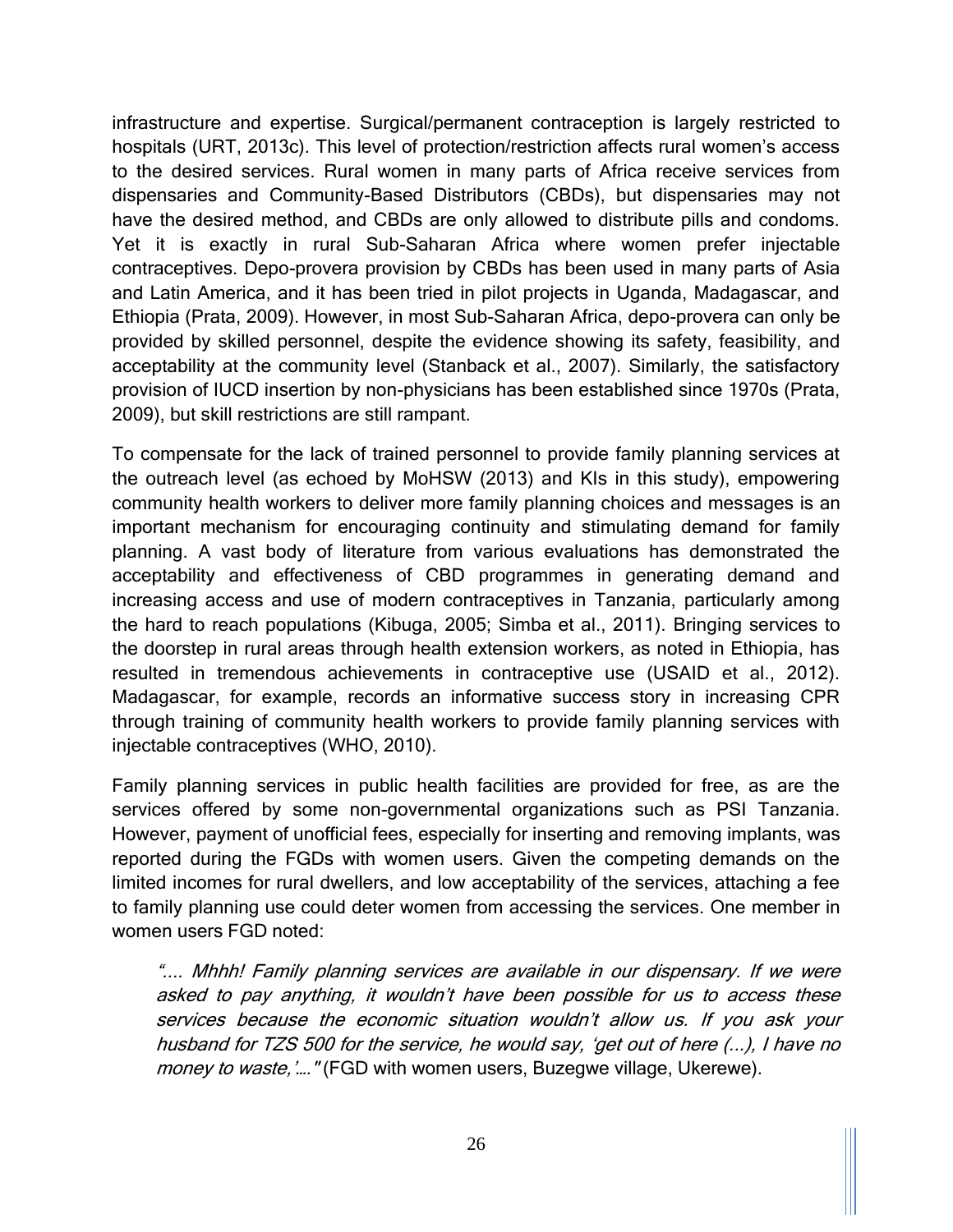#### <span id="page-35-0"></span>4.3 Acceptability of Family Planning Services

Acceptability of family planning services is affected by both demand and supply side factors. As presented above, if major issues on availability (methods selection and information given to clients), accessibility (bringing the services closer to people), and adequacy (privacy) are not addressed, women would be discouraged from seeking family planning services. At the community level, low awareness of and misconceptions on the efficacy and side effects of family planning options were echoed in this study, as in others (Alene and Worku, 2009; Aziem et al., 2013; MoHSW, 2013).

Communities do not have adequate knowledge and understanding of family planning methods and use. The reasons behind this, as raised in the FGDs, include lack of inclusive and sustainable strategies for community sensitization and engagement. In various family planning campaigns, men have not been involved as equal partners. Furthermore, some community members believe that family planning may cause cervical and uterine cancer and fibroids; women might give birth to abnormal children with mental retardation or other forms of disability (e.g. cleft lips and cleft palate); and women believe that devices like IUCDs and implants can continuously move along with blood circulating inside the body.

Trust issues between couples were also associated with low usage of family planning services. In the FGDs, it was noted that due to mistrust issues among couples, husbands tend to be suspicious when wives express a desire to use family planning services. This is especially so for men who equate family planning with marriage betrayal, i.e. the desire to have sex out of wedlock. Women also fear that using family planning may push their husbands to other women in order to get more children. This is particularly the case in communities where demand for children is high.

Effective communication with clients and communities on the benefits, efficacy, and effectiveness, as well as side effects of family planning is thus very important. Furthermore, community engagement involving all levels of leadership at the local level and sensitization of both men and women leaders is also important. This approach is in fact one of the strategies that contributed to the success story in family planning in Madagascar (WHO and UNICEF, 2010).

#### <span id="page-35-1"></span>4.4 Extending Family Planning Services to Couples

A key agenda in family planning research is how to get men on board (Sonenstein, Punja, and Scarcella, 2004). Family planning programmes have been mainly prowomen, while men have been left out. In this study men complained that providers' attitudes, biases, and behaviour discourage men from accompanying their wives to the facility: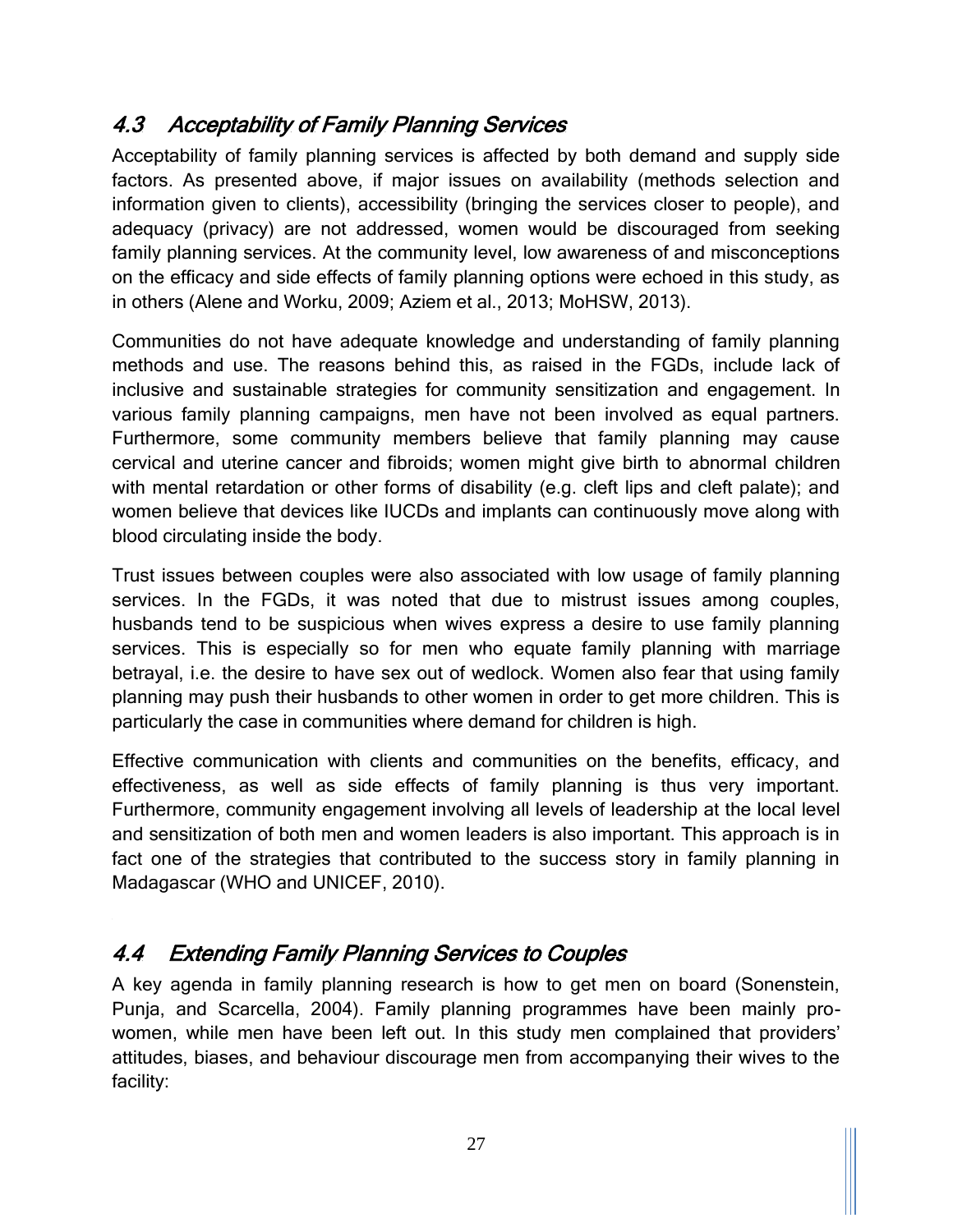"Service providers contribute to discouraging men; they do not care about the presence of men. But the service providers do recognize the presence of the wife. They call her and attend to her while the husband is told nothing; he remains in the waiting area with nothing to do. Sometimes he may decide to go out of the building to guard his bicycle, "(FGD with men, Mwamanga village, Misungwi).

The idea of bringing men on board in RCH issues arose in the advent of interventions for Prevention of Mother to Child Transmission (PMTCT). Partners are encouraged to accompany their pregnant women to the ANC for HIV testing. In a study by Kessy (2012), men in FGDs indicated that they indeed accompanied their wives to the clinic, as they are asked to go for HIV testing:

"What pushes us to go is the pregnancy; nowadays when a woman starts attending the clinic, they want her to be accompanied by her husband so that both can test for HIV, "[FGD with men, Lugalla village, Dodoma Municipal, as cited in Kessy (2012)].

The same approach can be used for family planning services. Men will receive information and advice from the providers either at the health facility or at any outreach meetings organized in the community. Men participating in FGDs recommended that it would be helpful if both the husband (man) and wife (woman) met with the providers at the same time to avoid secrecy by the wife. Decision to use family planning options, e.g. female sterilization, should be participatory in order to avoid disharmony and misunderstanding between couples caused by secret usage of family planning.

"The family planning education sessions are conducted at the health facility, and they focus on the woman. If the woman receives the knowledge, she can convey it to her husband, but it is quite difficult for a man to listen or accept the message because they assume that in doing so women are dominating and planning life for them. We have to remember that husbands have power and they paid a bride price for their women," (FGD with women non-users, Nkinga village, Misungwi).

Gradual discussion between the couples is also important.

"Women should be the ones to decide on family planning use, because they are the ones who suffer with the burden of care. Look at this boy; he is only 4 years old, and I delivered around the same time as one woman in this community, who now has three more children (delivering every year). I used to use injectable contraceptive secretly; I did not even take my clinic card home. I used to write my number somewhere. I gradually approached [my husband] about family planning usage, until he agreed and now he has consented and I am using family planning freely," (FGD with women users, Buzegwe village, Ukerewe).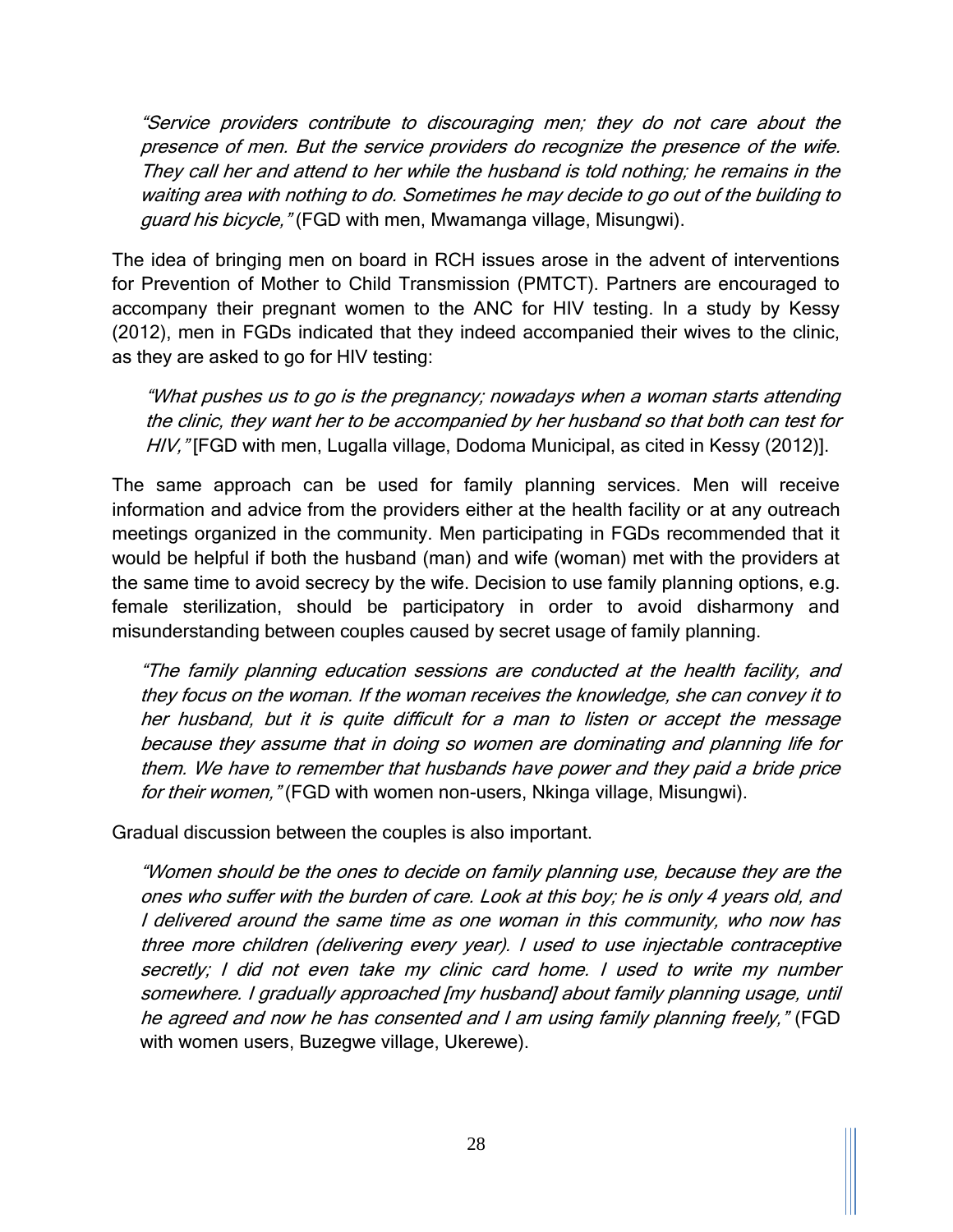## <span id="page-37-0"></span>5.0 CONCLUSIONS AND IMPLICATIONS FOR POLICY AND **PRACTICE**

This study explored the quality aspects of family planning services and barriers to adoption, using data from providers, clients of family planning services, and the perceptions of men and women in the catchment areas of health facilities. The motivation to explore these aspects is derived from two considerations. First is the persistently high level of maternal deaths in Tanzania, which suggests that the nation might not have fully tapped the potential for family planning to improve MCH. Second is the low rate of adopting modern contraceptives, despite indications of a wish to do so, particularly by women. The study used the access framework to analyze the determinants (namely, availability, accessibility, affordability, adequacy, and acceptability of the services) of decisions to initiate and sustain the use of family planning services. Although the recommendations from this study are confined to the two sampled rural districts from a region with a low CPR, they may be applicable to other rural areas with the same socio-cultural and economic conditions.

In terms of availability of services, adoption is hindered by the limited range of contraceptive options available in the primary health facilities of the sampled districts, and by the associated difficulty in switching methods if unsatisfied with the prescribed one. This prompts the following recommendations:

- In making family planning more accessible, efforts should be made to facilitate provision of all family planning methods (except those requiring surgical procedures, such as tubal-ligation and vasectomy) at the primary health facility level. This will require support in training providers in order to increase skills in offering a full range of services at the facility level.
- Efforts need to be made to tap the potential of community health workers (and CBDs where available) who operate outside the health facility and whom potential users trust in delivering services like injectable contraceptives. This will help expand the range of services communities will have access to, and help ameliorate gaps caused by staffing and competence constraints in primary public health facilities.
- Continuous community education outreach programmes have to be promoted by both public and non-governmental organization providers in order to complement the efforts of providers at the primary health facility level and community health workers.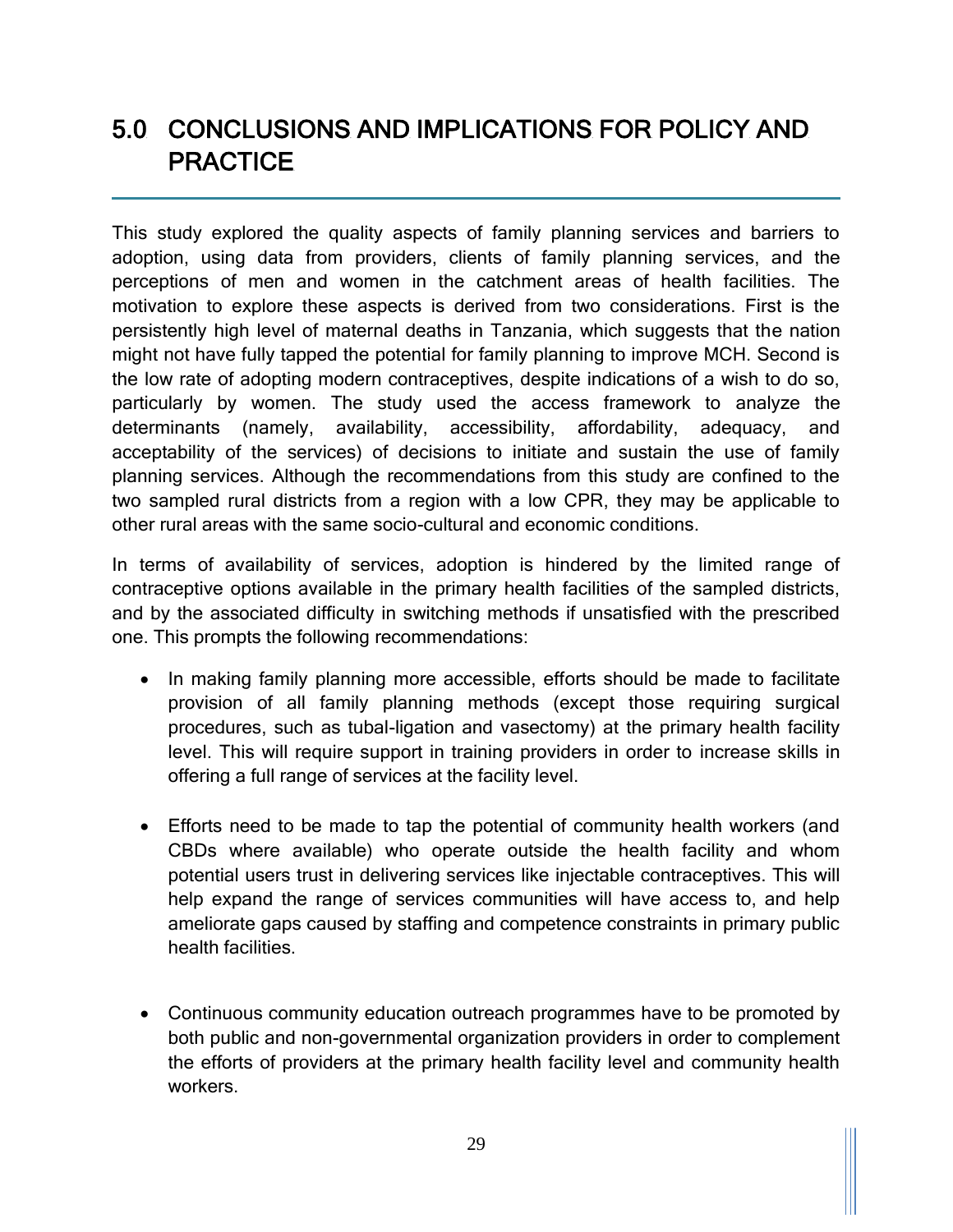To control fertility effectively, women, couples, and the community at large need to have access to correct information about contraceptive methods and be able to afford the method of their choice. It is important that people attain correct knowledge about the benefits of family planning, how the various methods work, and their safety and possible side effects. To sustain continuity and expand usage, it is equally important to address misinformation and misconceptions about family planning. The right information might include, for example, providers refraining from telling women to limit their fertility (how many children they should have) but underscoring instead their right and freedom to choose how to control their own fertility and the benefits they can get by doing that. Provider skills, sensitivity, and professionalism are especially important aspects in this regard.

Understanding cultural contexts and nuances is also important. The messages may, for example, need to avoid equating large households with more poverty, because in areas with generalized poverty, large and small households tend to be equally trapped in poverty. A wide range of social marketing approaches can also be used to deliver wellpackaged evidence:

- Community meetings: discussing family planning issues in community meetings and having family planning agendas in all local-level meetings, as has been the case with HIV and AIDS messages. Village and hamlet leaders can be empowered to deliver family planning messages (the Madagascar model).
- Printing and distributing booklets with correct messages/questions and answers (an example was given on TB booklets).
- Using Community-Based Social Marketing (CBSM) approaches through Community Resource Persons (CRPs) like community health workers, peer educators, existing community social groups, influential people, etc. Alternative delivery approaches, such as road shows and cinemas as have been used in malaria campaigns. These can be tried for family planning campaigns as well.

Proper management of clients, including protection of clients' privacy, and ensuring that necessary tests and counselling are done before any method is prescribed is of essence. Efforts should be made to have counselling and examination rooms that have both auditory and visual privacy. Taking all necessary tests ensures that women do not use contraceptives while pregnant. Injecting an already pregnant woman with depoprovera endangers both the health of the mother and the foetus.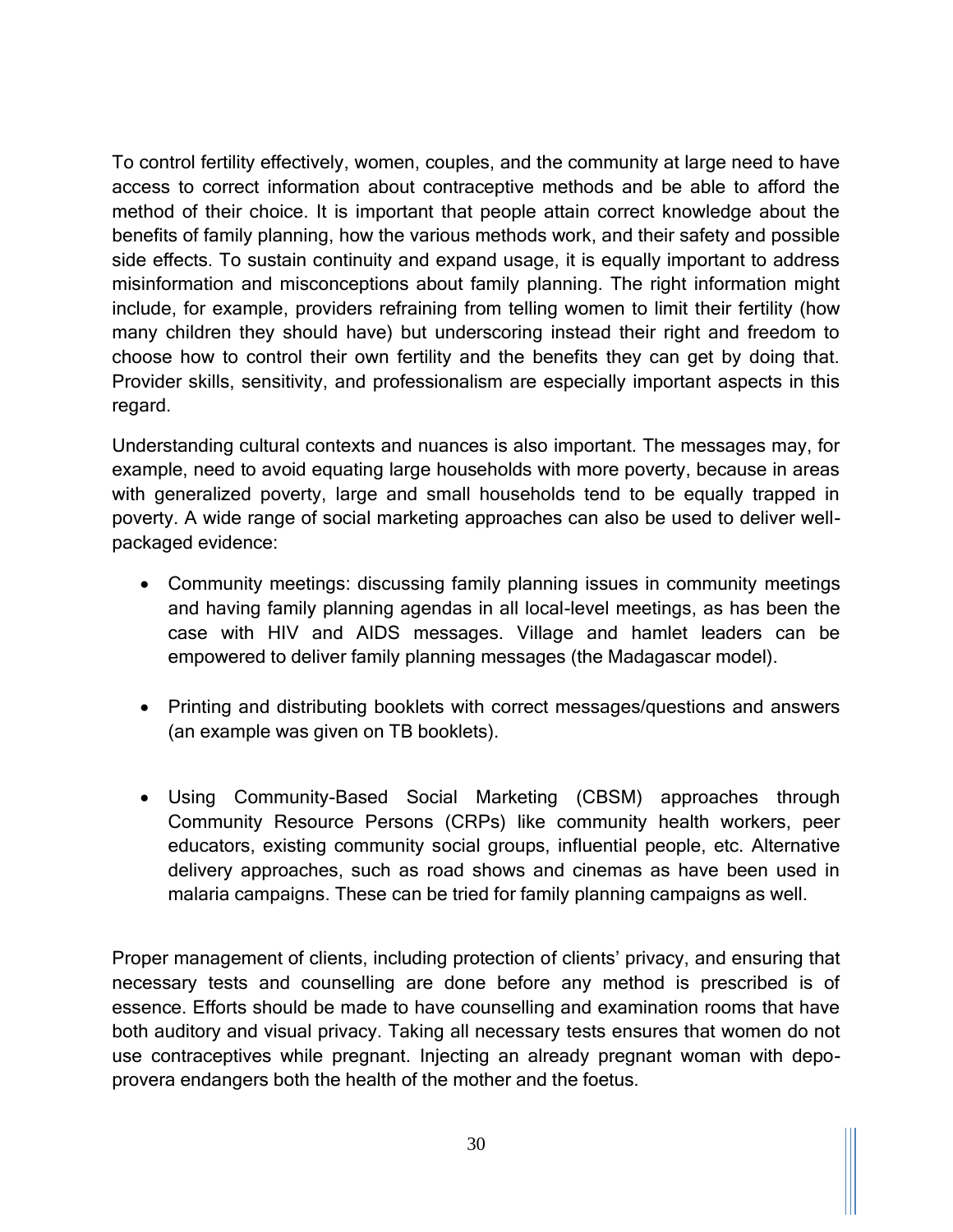Constellation of services is another important step in promoting family planning use. Family planning services should be integrated and provided alongside other routine RCH delivery services to improve access and reduce missed opportunities, especially during postpartum periods. The services should be integrated into immunization, growth monitoring, PAC, in-patient paediatrics or gynaecological consultations and in Care and Treatment Centres (CTCs) for HIV and AIDS.

Other strategies, based on the Madagascar model, that can be adapted to the Tanzanian context include:

- Strong leadership at all levels (from the level of the presidency to village and hamlet levels).
- Including the 60% CPR target in the strategic national documents, such as the Five-Year Development Plan and MKUKUTA, and monitoring their achievement. This target is only included in the Sharpened One plan.
- Reinforcing the policy of providing free contraceptives in all public health facilities, and in private facilities through Public-Private Partnership (PPP) arrangements.
- Adoption of a national campaign in public schools on integrated activities for family planning, adolescent reproductive health, and HIV and AIDS.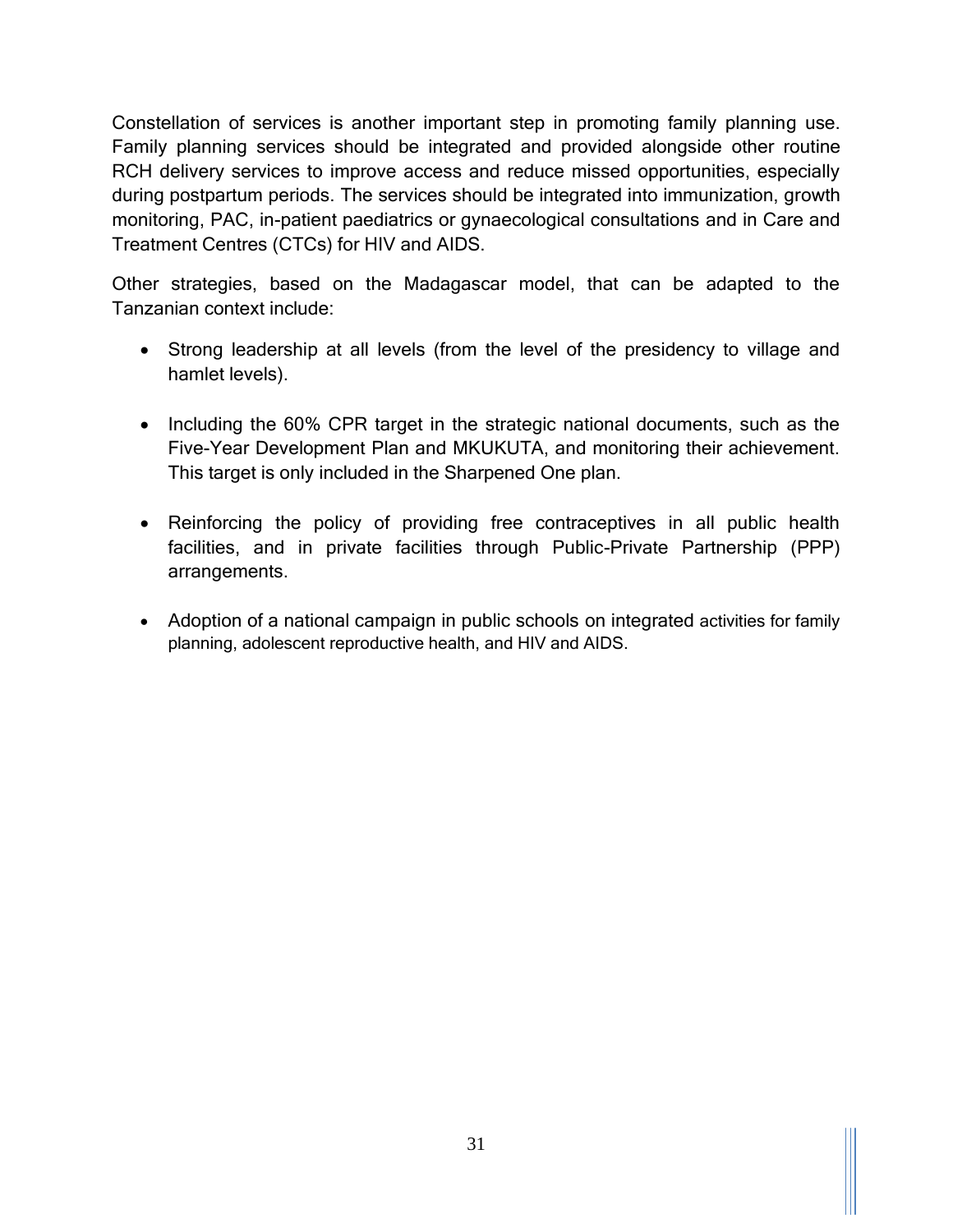#### <span id="page-40-0"></span>REFERENCES

- Alene, G. and A. Worku. (2009). Examining Perceptions of Rapid Population Growth in North and South Gondar Zones, Northwest Ethiopia. Journal of Health, Population and Nutrition, 27(6): 784–793.
- Armstrong, C., M. Magoma and C. Ronsmans. (2015). Magnitude Maternal and Neonatal Mortality in Tanzania: A Systematic Review. International Journal of Gynecology & Obstetrics, 130(1): 98–110. doi:10.1016/j.ijgo.2015.04.021.
- Arends-Kuenning, M. and F. Kessy. (2007). The Impact of Demand and Supply Factors, Quality of Care and Access to Facilities on Contraceptive Use in Tanzania. Journal of Biosocial Science, 39: 1-26.
- Aziem, A., A. Ali and A. Okud. (2013). Factors Affecting Unmet Need for Family Planning in Eastern Sudan. BMC Public Health, 13(102). doi:10.1186/1471-2458-13-102.
- BASICS. (1998). Realizing the Promise of a Commercial Approach to Improving Public Health: Social Marketing Matters. BASICS, Arlington, VA, USA.
- Bradley, S., T. Croft, J. Fishel and C. Westoff. (2012). Revising Unmet Need for Family Planning. DHS analytical studies no. 25, ICF International, Calverton, MD, USA.
- Bruce, J. (1990). Fundamental Elements of Quality of Care: A Simple Framework. Studies in Family Planning, 21(2): 61-91.
- Cleland, J., S. Bernstein, A. Ezeh, A. Faundes, A. Glasier and J. Innis. (2006). Family Planning: The Unfinished Agenda. The Lancet Sexual and Reproductive Health Series, 368(9549): 1810-1827. doi:10.1016/S0140-6736(06)69480-4.
- Kessy, F. (2012). Gender Dimensions in the Distribution and use of Mosquito Nets in Dodoma, Tanzania. Research report 2012/1, Ifakara Health Institute, Dar es Salaam, Tanzania.
- Kessy, F. (2014). Financing Reproductive and Child Health Services at the Local Government Level in Tanzania. African Journal of Economic Review, 2(1): 48-72.
- Kessy, F. and E. Mwageni. (2005). Quality of Care of Family Planning Services in Tanzania: Providers, Clients, and Non-users Perspectives. Tanzania Journal of Population Studies and Development, 12(1): 31–42.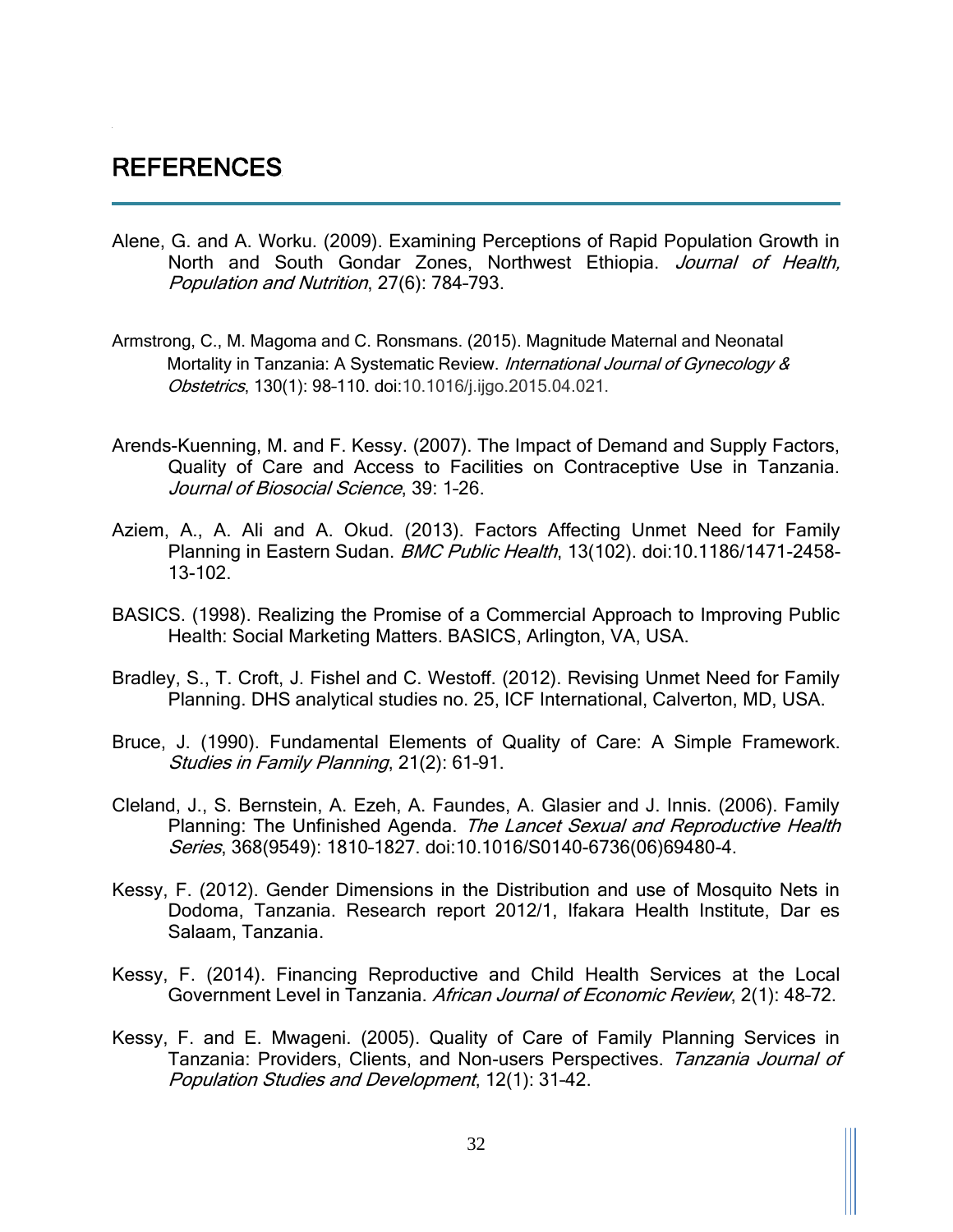- Kibuga, K. (2005). Who Do the CBDs Reach? A Study for the Tanzanian German Program to Support Health (TGPSH) in Dar es Salaam, Tanzania. TGPSH, Dar es Salaam, Tanzania.
- Konde-Lule, J., M. Musagara and S. Musgrave. (1993). Focus Group Interviews about AIDS in Rakai District of Uganda. Social Science and Medicine, 37(5): 679-684.
- Magoma, M., C. Ferla, C. Armstrong, H. Afnan-Holmes, S. Bandali, J. Wigle, L. Hulton, J. Innes and C. Ronsmans. (2013). Tanzania Country Strategy Narrative. E4A Program, Dar es Salaam, Tanzania.
- Mbaruku, G. (2005). Enhancing Survival of Mothers and Their Newborns in Tanzania. PhD dissertation, Karolinska Institute, Stockholm, Sweden.
- Mbuyita, S. and C. Mayombana. (2006). Desk Review Report on Maternal and Newborn Care at Community Level, Tanzania. Ifakara Health Research and Development Centre, Dar es Salaam, Tanzania.
- Michael, E.J. (2012). Use of Contraceptives Methods among Women in Stable Marital Relations Attending Health Facilities in Kahama District, Shinyanga Region, Tanzania. MPH dissertation, Muhimbili University of Health and Allied Sciences, Tanzania.
- Minja, H. (2001), *Introducing Insecticide Treated Mosquito Nets in the Kilombero Valley* (Tanzania): Social and Cultural Dimensions. Doctoral thesis, University of Basel, Switzerland.
- MoHSW. (2013). Mid Term Review of the Health Sector Strategic Plan III 2009–2015. Main report, Ministry of Health and Social Welfare, Dar es Salaam, Tanzania.
- MoHSW, MoH [Zanzibar], NBS, OCGS, and ICF International. (2015). Tanzania Service Provision Assessment Survey (TSPA) 2014-15. MoHSW, Ministry of Health [Zanzibar], National Bureau of Statistics, Office of the Chief Government Statistician and ICF International, Dar es Salaam, Tanzania, and Rockville, MD, USA.
- Mroz, T., K. Bollen, I. Speizer and D. Mancini. (1999). Quality, Accessibility, and Contraceptive use in Rural Tanzania. Demography, 36(1): 23-40.
- Mshana, C. (2010). The Effect of Social Marketing on Malaria Knowledge among Primary School Children in Kilombero District, Tanzania. MPH dissertation, Muhimbili University of Health and Allied Sciences, Tanzania.
- NBS and ICF Macro. (2011). Tanzania Demographic and Health Survey 2010. National Bureau of Statistics, Dar es Salaam, Tanzania and ICF Macro, MD, USA.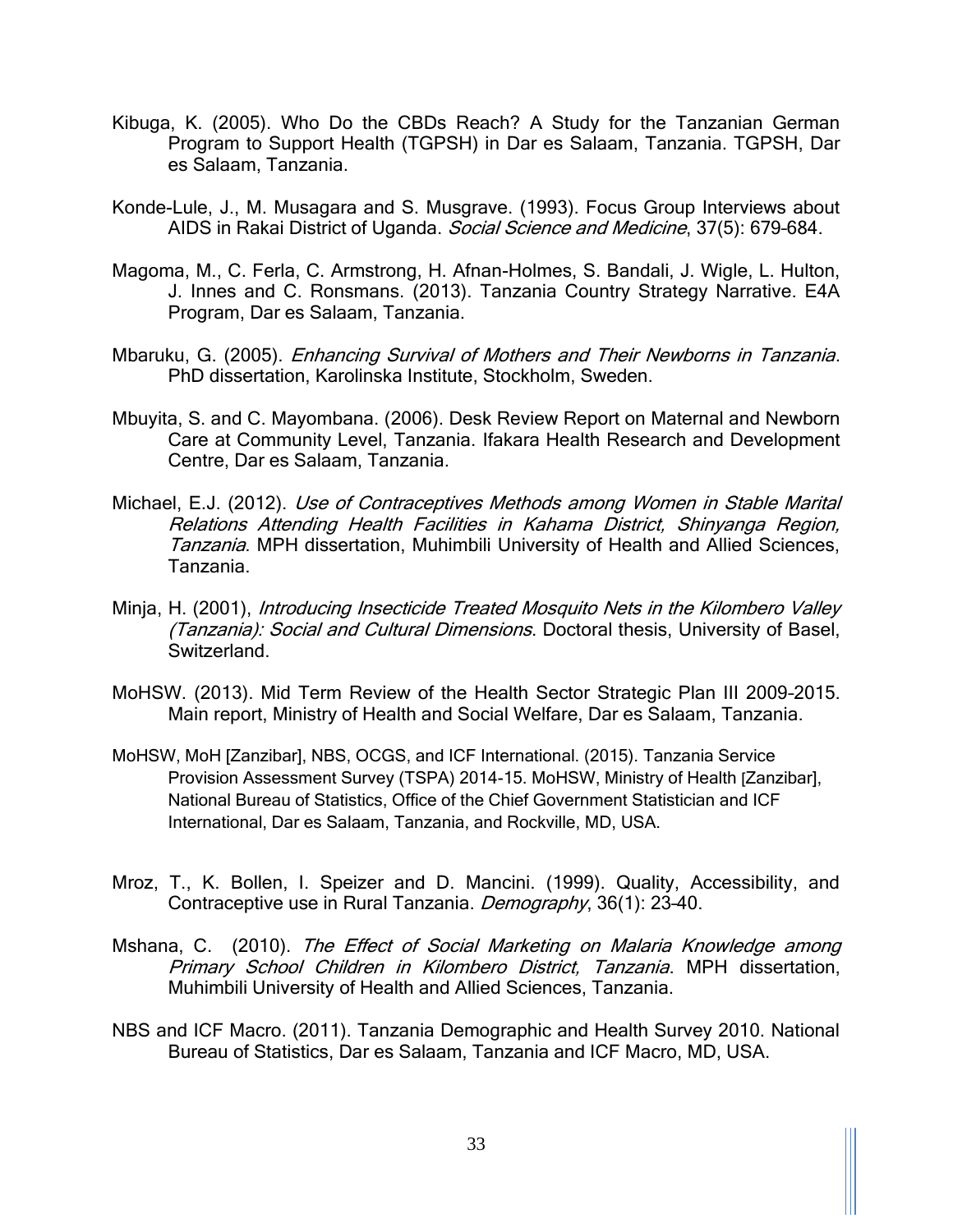- Norton, M. (2013). Maternal Health Initiative: The Role of Family Planning in Improving Maternal Health. Wilson Centre. Available at: http://wilsoncenter.org/event/therole-family-planning-improving-maternal-health, accessed on 7 March 2014.
- Obrist, B., N. Iteba, C. Lengeler, A. Makemba, C. Mshana, et al. (2007). Access to Health Care in Contexts of Livelihood Insecurity: A Framework for Analysis and Action. PLoS Med. 4(10): e308. doi:10.1371/journal.pmed.0040308.
- Otieno, A.A. and H.K.R. Amani. (2014). Population Growth, Structure and Momentum in Tanzania. Background paper for the Tanzania Human Development Report, Economic and Social Research Foundation, Dar es Salaam, Tanzania.
- Pathfinder International. (2008). Reproductive Health and Family Planning in Tanzania: The Pathfinder International Experience. Pathfinder International, Dar es Salaam, Tanzania.
- Patton, M.Q. (2002). Qualitative Research and Evaluation Methods, 3<sup>rd</sup> Ed. Thousand Oaks, CA, USA: Sage Publications.
- Prata, N. (2007). The Need for Family Planning. Population & Environment, 28: 212-222. doi:10.1007/s11111-007-0042-9.
- Prata, N. (2009). Making Family Planning Accessible in Resource-Poor Settings. Philosophical Transactions of the Royal Society Berkeley, 364: 3093–3099. doi:10.1098/rstb.2009.0172.
- Save the Children. (2013a). Surviving the First Day: State of the World's Mothers 2013. UK: Save the Children.
- Save the Children. (2013b). Universal Health Coverage: A Commitment to Close the Gap.

London: Save the Children.

- Simba D., C. Schuemer, K. Forrester and M. Hiza. (2011). Reaching the Poor through Community-Based Distributors of Contraceptives: Experiences from Muheza District, Tanzania. Tanzania Journal of Health Research, 13(1): 1-7.
- Sonenstein, F.L., S. Punja and C. Scarcella. (2004). Future Directions for Family Planning Research: A Framework for Title X Family Planning Service Delivery Improvement Research. The Urban Institute, Washington, DC, USA.
- Stanback, J., A.K. Mbonye and M. Bekiita. (2007). Contraceptive Injections by Community Health Workers in Uganda: A Nonrandomized Community Trial. Bulletin of World Health Organization, 85: 768–773. doi:10.2471/BLT.07.040162.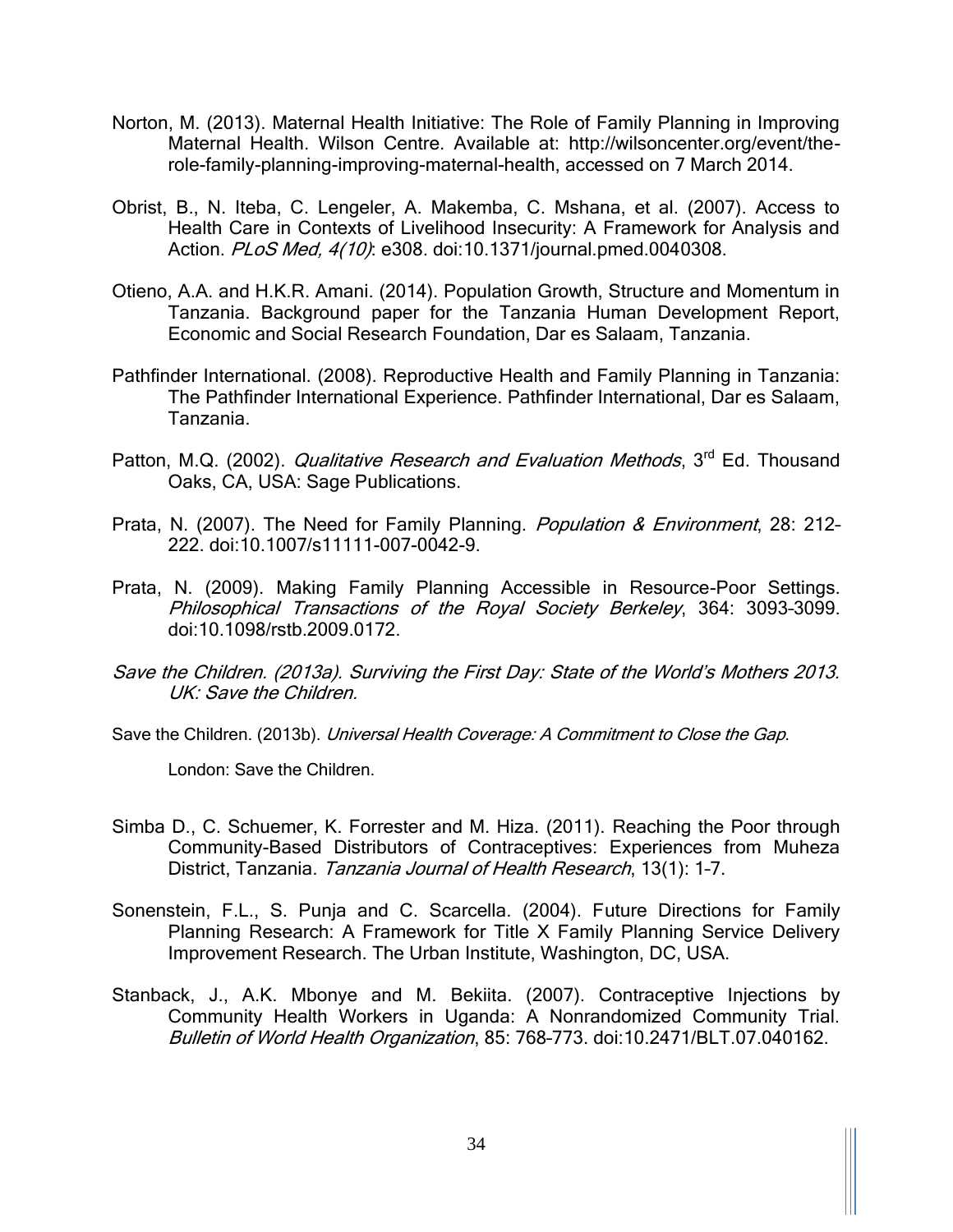- Steckler, A., K.R. McLeroy, R.M. Goodman, S.T. Bird and L. McCormic. (1992). Toward Integrating Qualitative and Quantitative Methods: An Introduction. Health Education Quarterly, 19(1): 1–8.
- Stephenson, R., A. Baschieri, S. Clements, M. Hennink and N. Madise. (2007). Contextual Influences on Modern Contraceptive Use in Sub-Saharan Africa. American Journal of Public Health, 97(7): 1233-1240.
- Stephenson, R., A. Beke and D. Tshibangu. (2008). Community and Health Facility Influences on Contraceptive Method Choice in the Eastern Cape, South Africa. International Family Planning Perspectives, 34(2): 62–70.
- Stover, J. and J. Ross. (2010). How Increased Contraceptive Use has Reduced Maternal Mortality. [Maternal Child Health](http://www.ncbi.nlm.nih.gov/pubmed/19644742) Journal, 14(5): 687-695. doi:10.1007/s10995-009-0505-y.
- UNFPA. (2008). Family Planning Vital to Improving Maternal Health. UN News Centre. Available at: http://un.org/apps/news/story.asp?NewsID=27343&Cr=unfpa&Cr1, accessed on 7 March 2014.
- URT. (1997). Child and Reproductive Health Strategy. Ministry of Health, Dar es Salaam, Tanzania.
- URT. (2000). National Package of Essential Health Interventions in Tanzania. Ministry of Health, Dar es Salaam, Tanzania.
- URT. (2005). National Strategy for Growth and Reduction of Poverty. Vice President's Office, Dar es Salaam, Tanzania.
- URT. (2007). Primary Health Services Development Program (PHSDP) 2007–2017. Ministry of Health and Social Welfare, Dar es Salaam, Tanzania.
- URT. (2008). The National Road Map Strategic Plan to Accelerate Reduction of Maternal, Newborn, and Child Deaths in Tanzania 2008–2015. Ministry of Health and Social Welfare, Dar es Salaam, Tanzania.
- URT. (2009). Health Sector Strategic Plan III, July 2009–June 2015. Ministry of Health and Social Welfare, Dar es Salaam, Tanzania.
- URT. (2010a). The National Strategy for Growth and Reduction of Poverty. Ministry of Finance and Economic Affairs, Dar es Salaam, Tanzania.
- URT. (2010b). National Family Planning Costed Implementation Program: 2010–2015. Ministry of Health and Social Welfare, Dar es Salaam, Tanzania.
- URT. (2013a). Household Budget Survey 2012. National Bureau of Statistics, Dar es Salaam, Tanzania.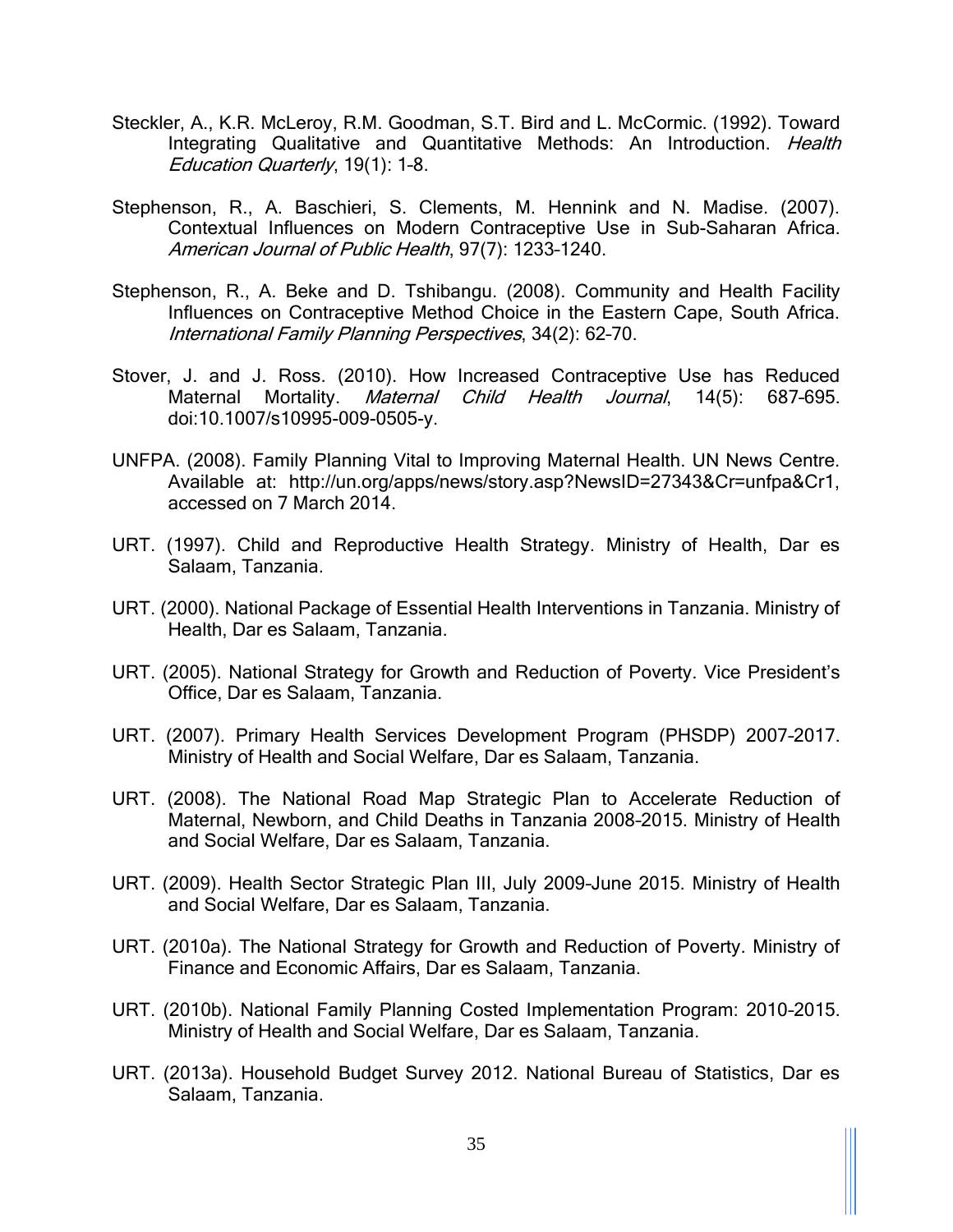- URT. (2013b). Tanzania National Family Planning Research Agenda 2013–2018. Ministry of Health and Social Welfare, Dar es Salaam, Tanzania.
- URT. (2013c). Service Availability and Readiness Assessment (SARA) 2012. Ministry of Health and Social Welfare, Dar es Salaam, Tanzania.
- URT. (2014). The National Road Map Strategic Plan to Accelerate Reduction of Maternal, Newborn, and Child Deaths in Tanzania 2008–2015: Sharpened One Plan. Ministry of Health and Social Welfare, Dar es Salaam, Tanzania.
- USAID, Ethiopia Federal Ministry of Health, Malawi Ministry of Health and Rwanda Ministry of Health. (2012). Three Successful Sub-Saharan Africa Family Planning Programs: Lessons for Meeting the MDGs. USAID, Washington, DC, USA.
- Veney, J., R. Magnani and P. Gorbach. (1993). Measurement of the Quality of Family Planning Services. Population Research and Policy Review, 12: 243-259.
- Wanjiru, M., I. Askew, N. Munguti, S. RamaRao and R. Homan. (2007). Assessing the Feasibility, Acceptability and Cost of Introducing Post-Abortion Care in Health Centers and Dispensaries in Rural Tanzania. Final report, Population Council, Washington, DC, USA.
- WHO and UNICEF. (2010). Countdown to 2015, Decade Report (2000–2010): Taking Stock of Maternal, Newborn and Child Survival. The World Health Organization and United Nations Children's Fund: Washington, DC, USA.
- World Bank. (1993). World Development Report 1993: Investing in Health. New York, USA: Oxford University Press.
- World Bank. (2014). Open Data. Available at: http://blogs.worldbank.org.open data, accessed on 23 March 2015.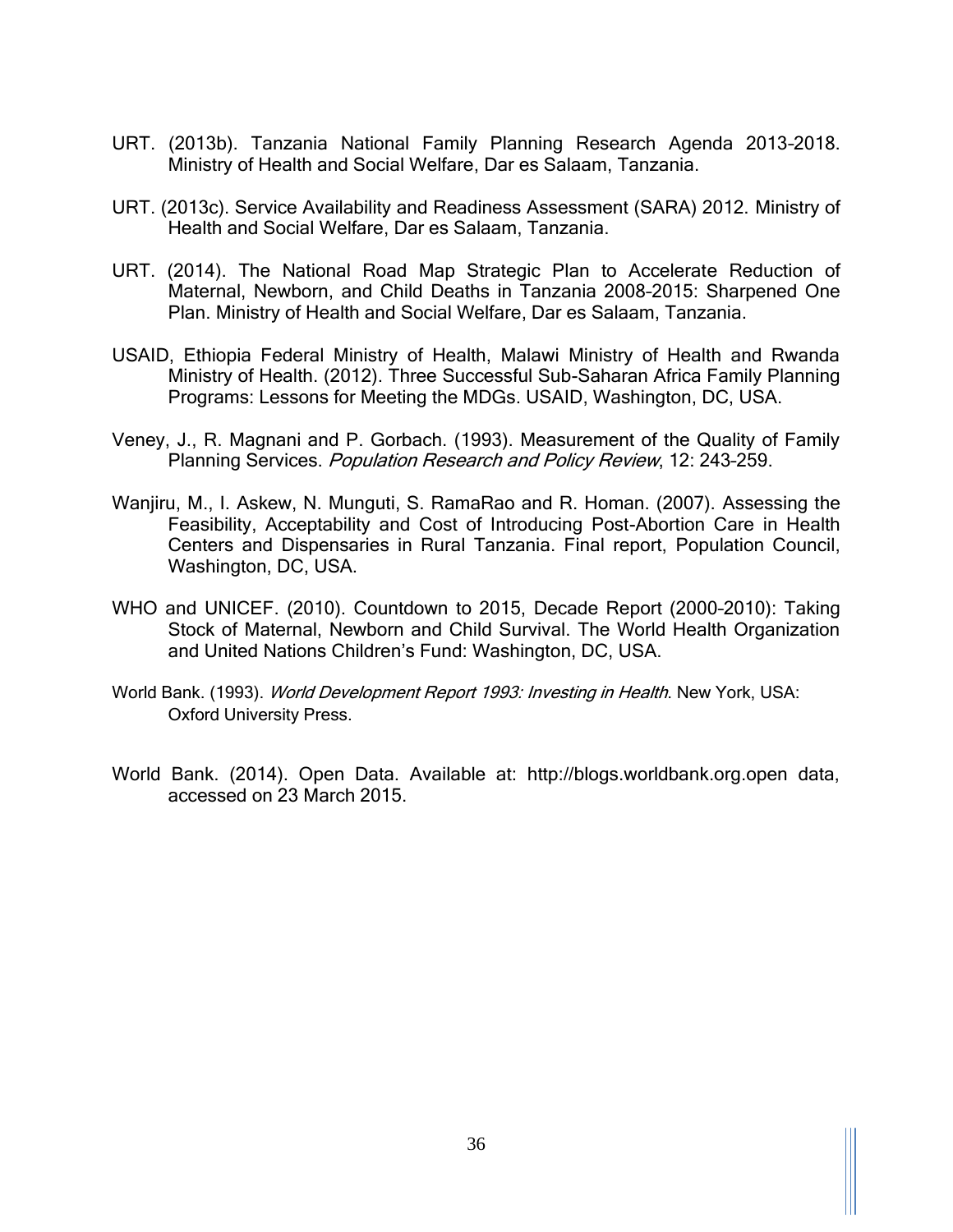## <span id="page-45-0"></span>ANNEXES

#### <span id="page-45-1"></span>Annex 1: Indicators for Measuring Quality of Care of Family Planning Services

| <b>Quality of care indicator</b>     | Description of the indicator                                                                                                                                                                                                                                                                                                                                                                                                                                                                                                                                                                                                                                                                                                                                                                                                                                                                                                                                                                                                                                                                                                                                                                                                                                                                                                                                                   |
|--------------------------------------|--------------------------------------------------------------------------------------------------------------------------------------------------------------------------------------------------------------------------------------------------------------------------------------------------------------------------------------------------------------------------------------------------------------------------------------------------------------------------------------------------------------------------------------------------------------------------------------------------------------------------------------------------------------------------------------------------------------------------------------------------------------------------------------------------------------------------------------------------------------------------------------------------------------------------------------------------------------------------------------------------------------------------------------------------------------------------------------------------------------------------------------------------------------------------------------------------------------------------------------------------------------------------------------------------------------------------------------------------------------------------------|
| (i) Choice of methods                | This was measured by the number of family planning methods offered at each<br>facility. The indicator focused on ten methods: the pill, ICUDs; injectables<br>(depo-provera); implants/norplant; diaphragms; foaming agents; condoms;<br>female sterilization; male sterilization; and natural family planning. If a method<br>is available at the facility, a score of 1 was assigned. Otherwise a score of 0 was<br>assigned. The points were summed over the 10 methods and then divided by<br>10 (the maximum score possible). A score range of 0 to 1 was finally obtained.                                                                                                                                                                                                                                                                                                                                                                                                                                                                                                                                                                                                                                                                                                                                                                                               |
| (ii) Information given to<br>clients | Ten (10) variables were included in this category: availability of educational and<br>promotional outreach programmes in the facility; a sign indicating that family<br>planning services are offered in the facility; indications of what hours family<br>planning services are offered; whether the clients were told anything about the<br>methods before they decided to use any method; whether clients were given a<br>chance to select a family planning method of their choice; whether clients were<br>given information on the difference between reversible and permanent family<br>planning methods; whether the clients were told what to do if anything<br>happened when using a specific method; whether clients were asked about how<br>many children they want and how long they want to space them (reproductive<br>goals); whether information on dual protection and its role in preventing HIV<br>infection (use of condom in addition to a contraceptive method) was provided;<br>and if the provider clarifies misconceptions/negative perceptions on family<br>planning use. The scores for each of the 10 items were summed up and the<br>total was divided by 10. An index measuring between 0 and 1 was then<br>obtained. For this indicator, 1 means complete provision of information, and 0<br>means no information is provided in the facility. |
| (iii) Technical competence           | Four (4) sub-indicators were used to measure this variable: visible technical<br>competence, privacy, staff competence in screening clients, and staff<br>competence in terms of training.<br>Visible technical competence was measured by availability of electricity and<br>availability of water supply in the facility. The sum of these items ranged<br>between 0-2.<br>Privacy was measured using the following aspects: if other people could hear<br>what is being said in the counselling room/area; if other people could see the<br>clients in the counselling room/area; if the counselling room contains a<br>curtained area or some other arrangements to provide privacy for the<br>examinations; if other people could hear what is being said in the examination<br>room/area; if other people could see clients in the examination room/area; if<br>there is a separate room for physical examination. The sum of these items<br>ranged from 0-6. The scores for each of the 6 items were summed up and the<br>total score was divided by 6. An index measuring between 0 and 1 was then be<br>obtained.<br>Staff competence in terms of screening the clients was measured by 5<br>variables: whether the blood pressure of the client was checked; whether the                                                                                             |

 $\overline{a}$  $^7$  Here we explored whether IEC materials on natural family planning methods are available at the health facility.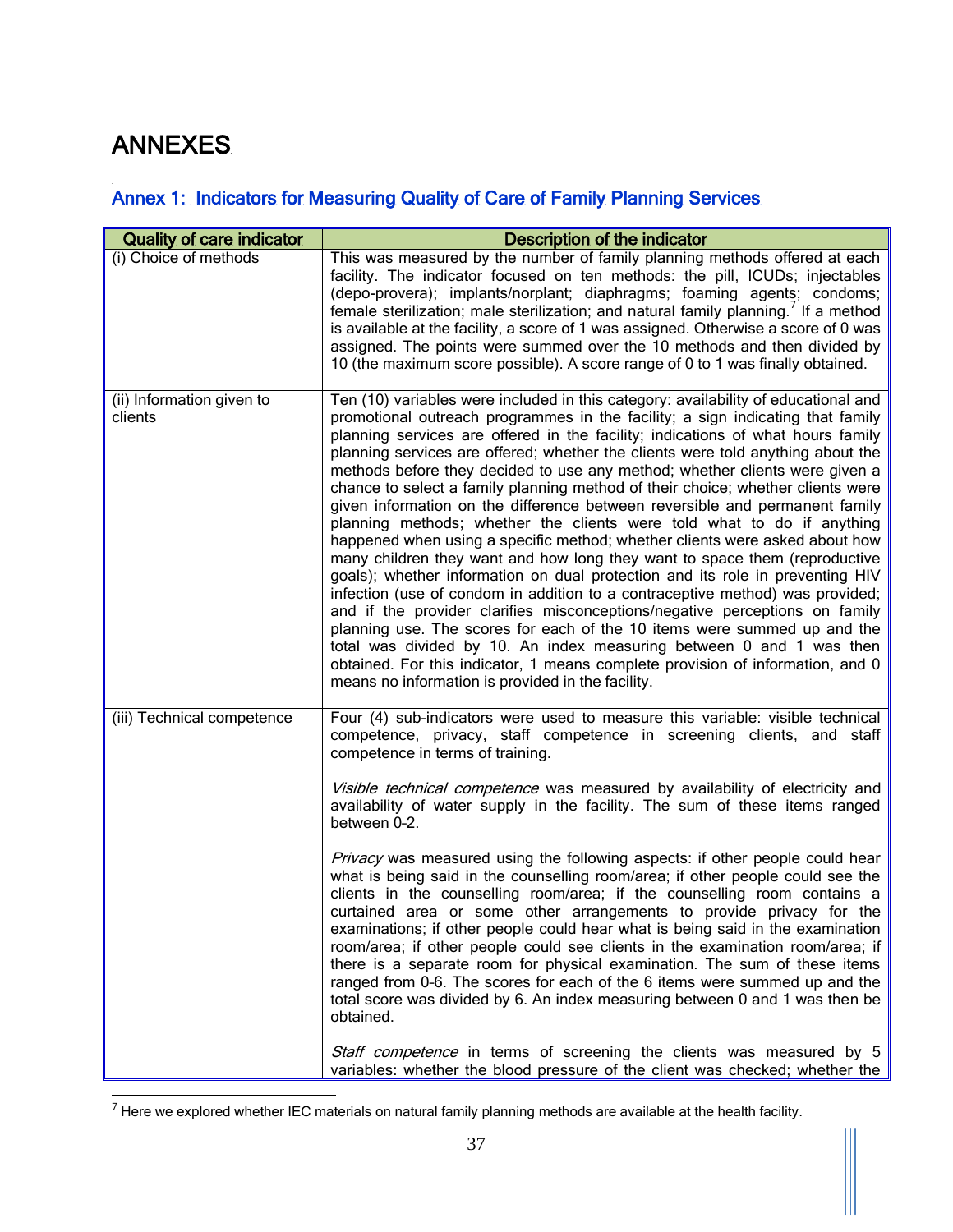| <b>Quality of care indicator</b>              | Description of the indicator                                                                                                                                                                                                                                                                                                                                                                                                                                                                                                                                                                                                                                                                                                                                                                                                      |  |  |  |  |
|-----------------------------------------------|-----------------------------------------------------------------------------------------------------------------------------------------------------------------------------------------------------------------------------------------------------------------------------------------------------------------------------------------------------------------------------------------------------------------------------------------------------------------------------------------------------------------------------------------------------------------------------------------------------------------------------------------------------------------------------------------------------------------------------------------------------------------------------------------------------------------------------------|--|--|--|--|
|                                               | weight was checked; whether the provider performed breast examination;<br>whether the provider performed abdominal examination; and whether the<br>provider performed pelvic examination. The sum of these items ranged from 0-<br>5. The scores for each of the 5 items were summed up and the total score was<br>divided by 5. An index measuring between 0 and 1 was then be obtained.                                                                                                                                                                                                                                                                                                                                                                                                                                         |  |  |  |  |
|                                               | Staff competence in terms of training was measured by 4 variables: if the facility<br>has staff trained in family planning; whether the pre-service training attended by<br>the provider covered introduction to family planning clinical skills; whether the<br>provider had attended additional (in service) training; and whether the training<br>included basic family planning clinical skills, comprehensive family planning<br>clinical skills, or contraceptive technology update. The sum of these items<br>ranged from 0-4. The scores for each of the 4 items were summed up and the<br>total score was divided by 4. An index measuring between 0 and 1 was then be<br>obtained.                                                                                                                                      |  |  |  |  |
| (iv) Interpersonal relations                  | Two (2) sub-indicators were used to measure this variable: discussions with<br>clients on issues related to STIs/HIV, and clients' management aspects.                                                                                                                                                                                                                                                                                                                                                                                                                                                                                                                                                                                                                                                                            |  |  |  |  |
|                                               | Discussions on STIs/HIV were measured by 4 variables: whether the provider<br>discussed issues related to STI/HIV when the client reported for family planning<br>services; whether the provider discussed the need of protection against<br>STIs/HIV; whether the provider discussed sexual behaviour related to STIs/HIV<br>with the client; and whether the provider was comfortable in discussing sexual<br>behaviour related to STIs/HIV with the client. The scores for each of the 4 items<br>were summed up and the total score was divided by 4.                                                                                                                                                                                                                                                                         |  |  |  |  |
|                                               | <i>Management of clients</i> was measured by 6 variables: whether the provider<br>greeted the client when she came to the facility today; whether the clients was<br>given a chance to ask questions; whether the provider answered the question(s)<br>to the client's satisfaction; whether the provider asked the client about her<br>reproductive history when she came for the family planning the first time;<br>whether the provider discussed the return visits and follow up on family planning<br>matters; and whether during the visit today the health facility staff handled the<br>provider with empathy (polite and caring). The sum of these items ranged from<br>0-6. The scores for each of the 6 items were summed up and the total score<br>was divided by 6. An index measuring between 0 and 1 was obtained. |  |  |  |  |
| (v) Mechanism to encourage<br>continuity      | This was measured by 3 proxy variables: if the facility makes referrals to other<br>health facilities for family planning services (asked at health centres and<br>dispensaries only); whether the provider discussed return visits and follow up<br>with the clients; and whether the client was asked to return to clinic at any time if<br>she had any questions, concerns, or problems. The sum of these items ranged<br>from 0-3. The scores for each of the 3 items were summed up and the total<br>score was divided by 3. An index measuring between 0 and 1 was obtained.                                                                                                                                                                                                                                                |  |  |  |  |
| (vi) Appropriate constellation<br>of services | This was measured by 8 items, namely the availability of: child immunization;<br>IPTp; TT for pregnant women; ANC; maternity or delivery care; post-natal<br>services; HIV/AIDS counselling services; HIV/AIDS education and testing. The<br>scores for each of the 8 items were summed up and the total score was divided<br>by 8. An index measuring between 0 and 1 was obtained.                                                                                                                                                                                                                                                                                                                                                                                                                                              |  |  |  |  |

 $\mathbb{H}$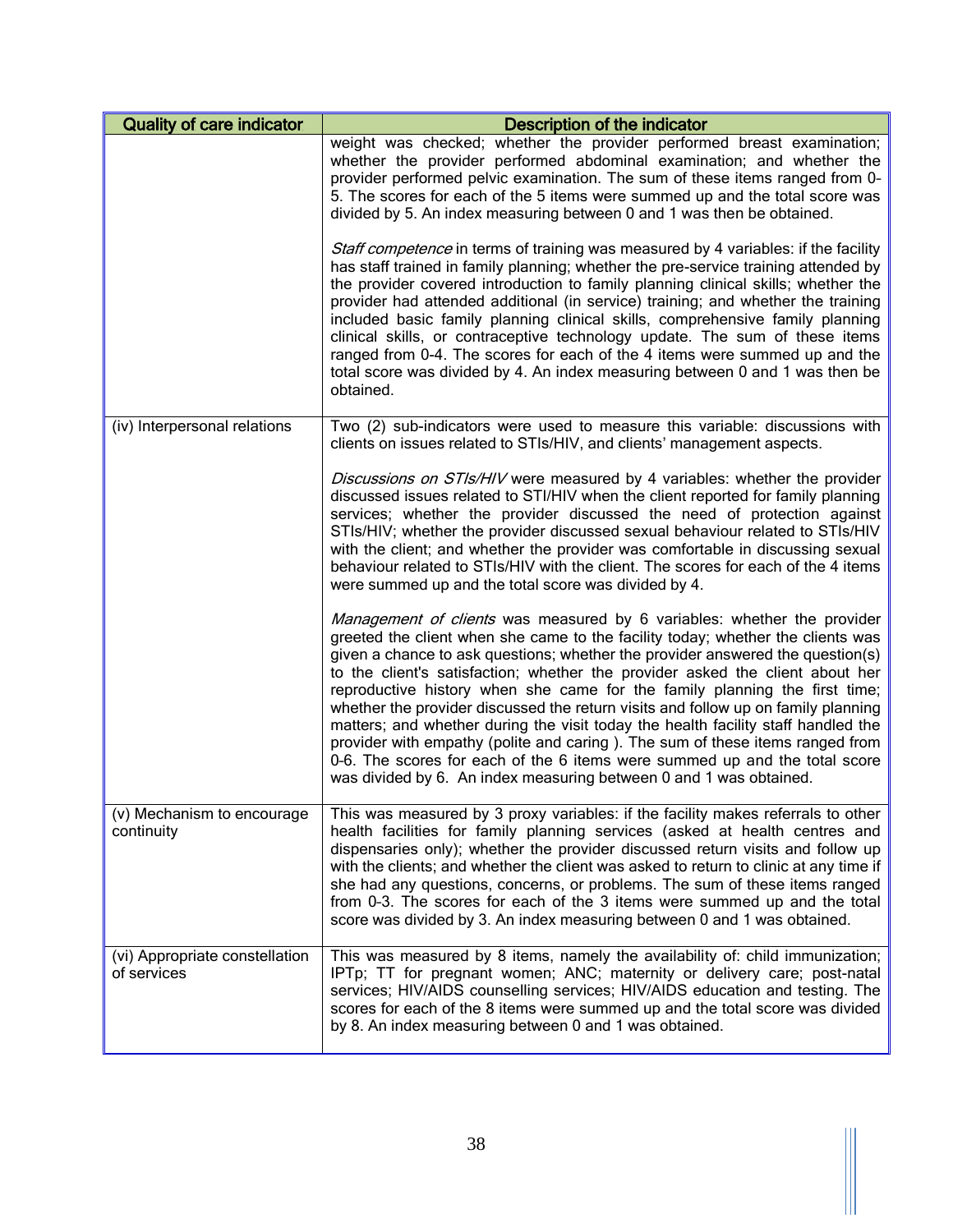#### <span id="page-47-0"></span>Annex 2: Statistical Tests Results

| <b>Variables</b>                        | <b>District</b> | N  | Mean (SD)  |         | P-value |
|-----------------------------------------|-----------------|----|------------|---------|---------|
| Choice of family planning methods       | Misungwi        | 75 | 0.50(0.14) | $-0.61$ | 0.542   |
|                                         | <b>Ukerewe</b>  | 43 | 0.43(0.13) |         |         |
| Information given to clients            | Misungwi        | 75 | 0.67(0.25) | $-1.88$ | 0.063   |
|                                         | <b>Ukerewe</b>  | 43 | 0.60(0.20) |         |         |
| Visible technical competence            | Misungwi        | 75 | 0.57(0.37) | 2.84    | 0.006   |
|                                         | <b>Ukerewe</b>  | 43 | 0.67(0.33) |         |         |
| Privacy                                 | Misungwi        | 75 | 0.73(0.38) | 0.77    | 0.939   |
|                                         | <b>Ukerewe</b>  | 43 | 0.68(0.49) |         |         |
| Staff's technical competence            | Misungwi        | 75 | 0.45(0.20) | $-1.87$ | 0.005   |
| (screening of clients)                  | Ukerewe         | 43 | 0.34(0.20) |         |         |
| Staff's technical competence (training) | Misungwi        | 13 | 0.73(0.37) | 0.281   | 0.082   |
|                                         | <b>Ukerewe</b>  | 10 | 0.63(0.31) |         |         |

#### Table 2A: Differences between Districts in Provision of Quality Services

#### Table 2B: Differences by Types of Facility in Provision of Quality Services

| <b>Variables</b>                  | <b>Facility Type</b> | N  | Mean (SD)  | F     | P-value |
|-----------------------------------|----------------------|----|------------|-------|---------|
|                                   | Hospital             | 23 | 0.40(0.14) |       |         |
| Choice of family planning methods | <b>Health Centre</b> | 43 | 0.44(0.11) | 0.00  | 0.991   |
|                                   | Dispensary           | 52 | 0.41(0.14) |       |         |
|                                   | Hospital             | 23 | 0.60(0.25) |       |         |
| Information given to clients      | <b>Health Centre</b> | 43 | 0.68(0.23) | 0.20  | 0.658   |
|                                   | Dispensary           | 52 | 0.65(0.23) |       |         |
| Visible technical competence      | Hospital             | 23 | 0.98(0.10) | 65.27 | 0.000   |
|                                   | <b>Health Centre</b> | 43 | 0.60(0.21) |       |         |